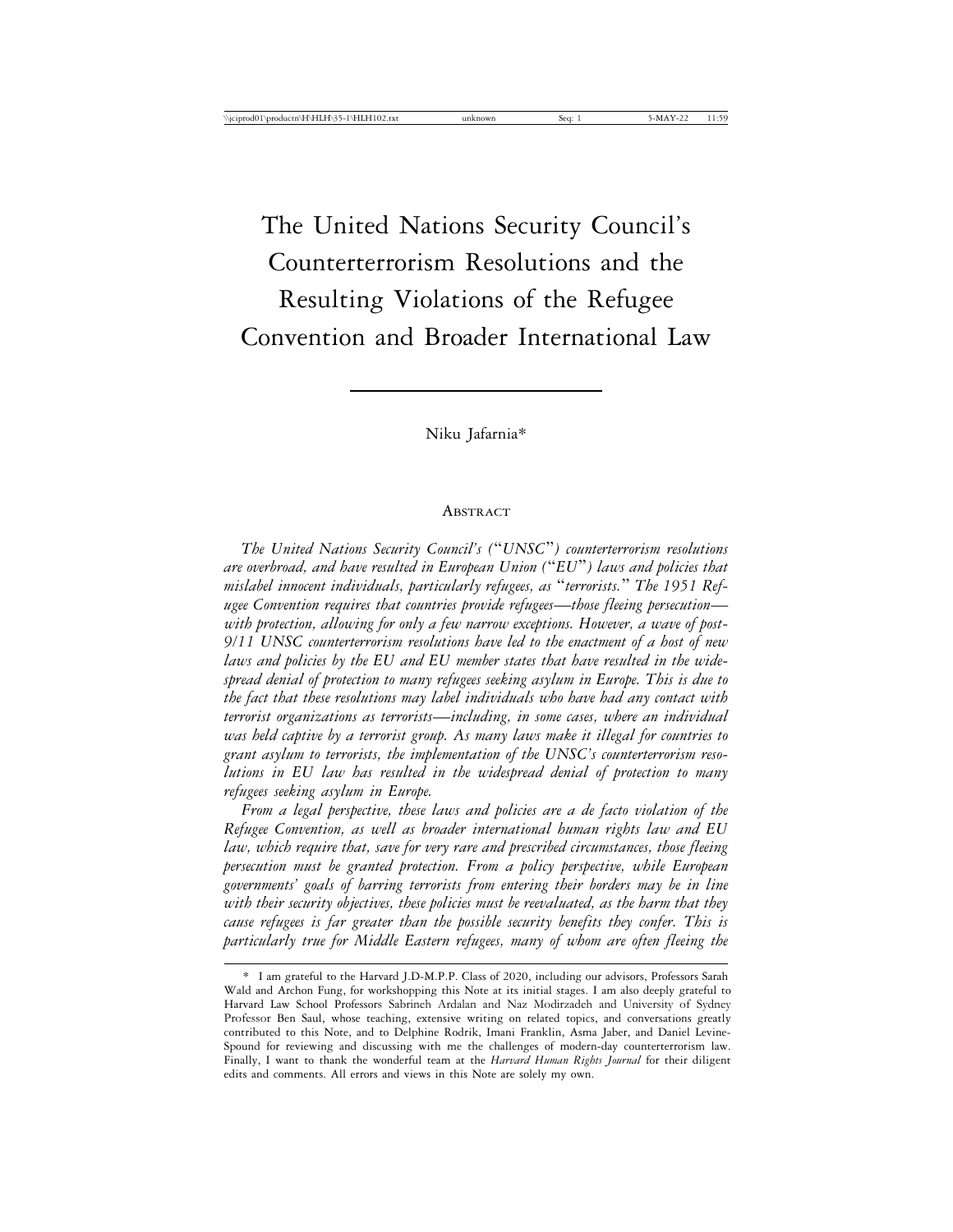*violence of UN-labeled terrorist groups in the region, and many of whom are the most likely to be negatively impacted by these counterterrorism policies. It is imperative that the UNSC and the EU shift counterterrorism policies to comply with international law and protect Middle Eastern refugees fleeing persecution.*

#### **INTRODUCTION**

The 1951 Refugee Convention<sup>1</sup> ("Refugee Convention") was the global community's response to the devastating impacts of World War II and the resulting mass displacement of more than 60 million individuals.2 The Refugee Convention gave clear, legal definition to the obligations of states to provide protection to asylum seekers fleeing persecution. The Refugee Convention also laid out exceptions to states' obligations to provide asylumseekers with protection, particularly for individuals deemed a security threat or who have perpetrated particularly serious crimes prior to seeking protection.3 These exceptions are not legally black-and-white. They require judgment to determine who may fall within their scope, and where terrorism falls within this legal gray space is particularly unclear.

An array of modern counterterrorism laws and policies have taken advantage of this legal gray space as a means to order states to deny protection and asylum to those suspected of terrorism, separate from the obligations conferred by the Refugee Convention.<sup>4</sup> More often than not, these laws and policies require states to ensure that terrorists do not enter as a security matter, without any reference to the Refugee Convention where these individuals may be claiming asylum.5 But even where laws and policies have made reference to the Refugee Convention, they still occasionally call on states to establish domestic laws that would be in violation of the Refugee Convention and other human rights treaties.<sup>6</sup> As they stand, they are misaligned with the purpose and function of the Refugee Convention. The

<sup>1.</sup> Convention Relating to the Status of Refugees, 28 July 1951, 189 U.N.T.S. 137 [hereinafter Refugee Convention].

<sup>2.</sup> Giada Zampano, Liam Moloney, & Jovi Juan, *Migrant Crisis: A History of Displacement*, WALL ST. J. (Sept. 22, 2015), http://graphics.wsj.com/migrant-crisis-a-history-of-displacement/ [https://perma.cc/ Q3CH-EWAW].

<sup>3.</sup> *See* Refugee Convention, *supra* note 1, at 16–17.

<sup>4.</sup> *See* Parts IV and VI, *infra* (discussing UNSC counterterrorism resolutions, along with EU corresponding laws and policies, that have conflicted with legal obligations conferred by the Refugee Convention).

<sup>5.</sup> *See, e.g.*, S.C. Res. 2178 (Sept. 24, 2014) (requiring that states "ensure [. . .] that refugee status is not abused by [. . .] foreign terrorist fighters"); S.C. Res. 2322, ¶ 9(d) (Dec. 12, 2016) (reiterating many prior resolutions' calls to prevent asylum seekers from being granted safe haven where they have been deemed to have engaged in any terrorist activity).

<sup>6.</sup> *See, e.g.*, S.C. Res. 1624, ¶ 1(c) (Sept. 14, 2005) (calling on states to "deny safe haven to any persons with respect to whom there is credible and relevant information giving serious reasons for considering that they have been guilty of [incitement to commit a terrorist act]" after recalling states' obligations under the Refugee Convention in the preamble); *see also* Part V, *infra*.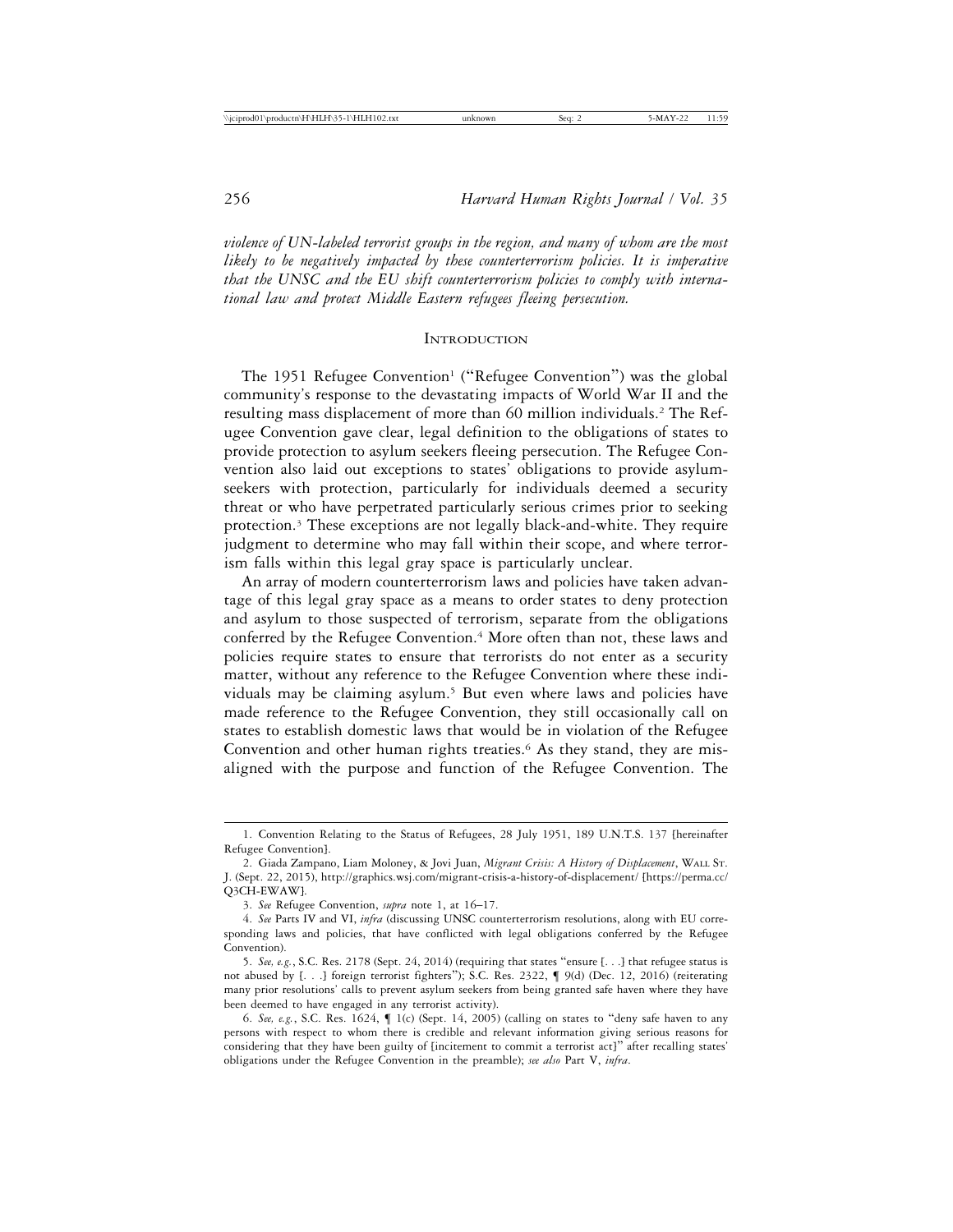states promulgating these policies are in violation of their obligations under the Convention and under EU and international law more broadly.

Many of the counterterrorism laws and policies described below have been based on UN Security Council ("UNSC") resolutions, which UN member states also have an obligation to comply with.<sup>7</sup> Though the UNSC was established in 1945, it did not begin adopting resolutions related to counterterrorism until the late 1990s.8 The resolutions have become far more common and lofty in their demands in the last two decades, particularly in the aftermath of the September 11 terror attacks. In particular, the resolutions have criminalized pre-inchoate offenses, have barred exemptions for individuals and organizations providing humanitarian aid, and have mandated *refoulement* of certain refugees not barred from protection under the Refugee Convention<sup>9</sup>—all of which conflict with human rights law. The resolutions have subsequently laid the foundation for EU countries to adopt a series of restrictive counterterrorism laws that have, either intentionally or unintentionally, severely impacted asylum seekers and refugees.

While these policies have had a resounding impact on communities across the world, refugees from Middle Eastern countries—especially those escaping from territories that have been overtaken by terrorist groups have been most impacted. Over recent years, the barrage of new legislation has effectively sealed the borders of some European countries to a vast number of Middle Eastern refugees fleeing violence in their countries of origin, where groups bearing the "terrorist" label—a pejorative, highly-politicized term that has become a tool wielded by powerful Western states against Black, Muslim, and Middle Eastern populations—are rampant. The policies have resulted in the collective punishment of refugees, causing refugees to be labeled as "terrorists" if they have had any contact with terrorist groups from whom they are trying to escape. Individuals who had have had any contact with terrorist organizations—including those previously detained by terrorist organizations or those who have been forced to pay taxes to terrorists—risk falling under expanded definitions of "terrorism bars" to asylum. In other words, refugees who have themselves been victims of terrorism can be excluded from applying for asylum on terrorism-related grounds.

This Note will explore the ways in which the UNSC's counterterrorism resolutions contravene the Refugee Convention, as well as broader international law and human rights law, how these resolutions have been interpreted by the EU to further contravene the Refugee Convention and human rights law, and what the impacts of these resolutions and EU interpreta-

<sup>7.</sup> U.N. Charter art. 25 ("The Members of the United Nations agree to accept and carry out the decisions of the Security Council in accordance with the present Charter.").

<sup>8.</sup> U.N. Off. On Drugs and Crime, *Terrorism international framework: General UNSC resolutions on terrorism* (Mar. 2019), https://www.unodc.org/e4j/en/organized-crime/module-16/key-issues/terrorisminternational-framework—-general-unsc-resolutions-on-terrorism.html [https://perma.cc/LR27-R2A3].

<sup>9.</sup> *See* Part IV, *infra*.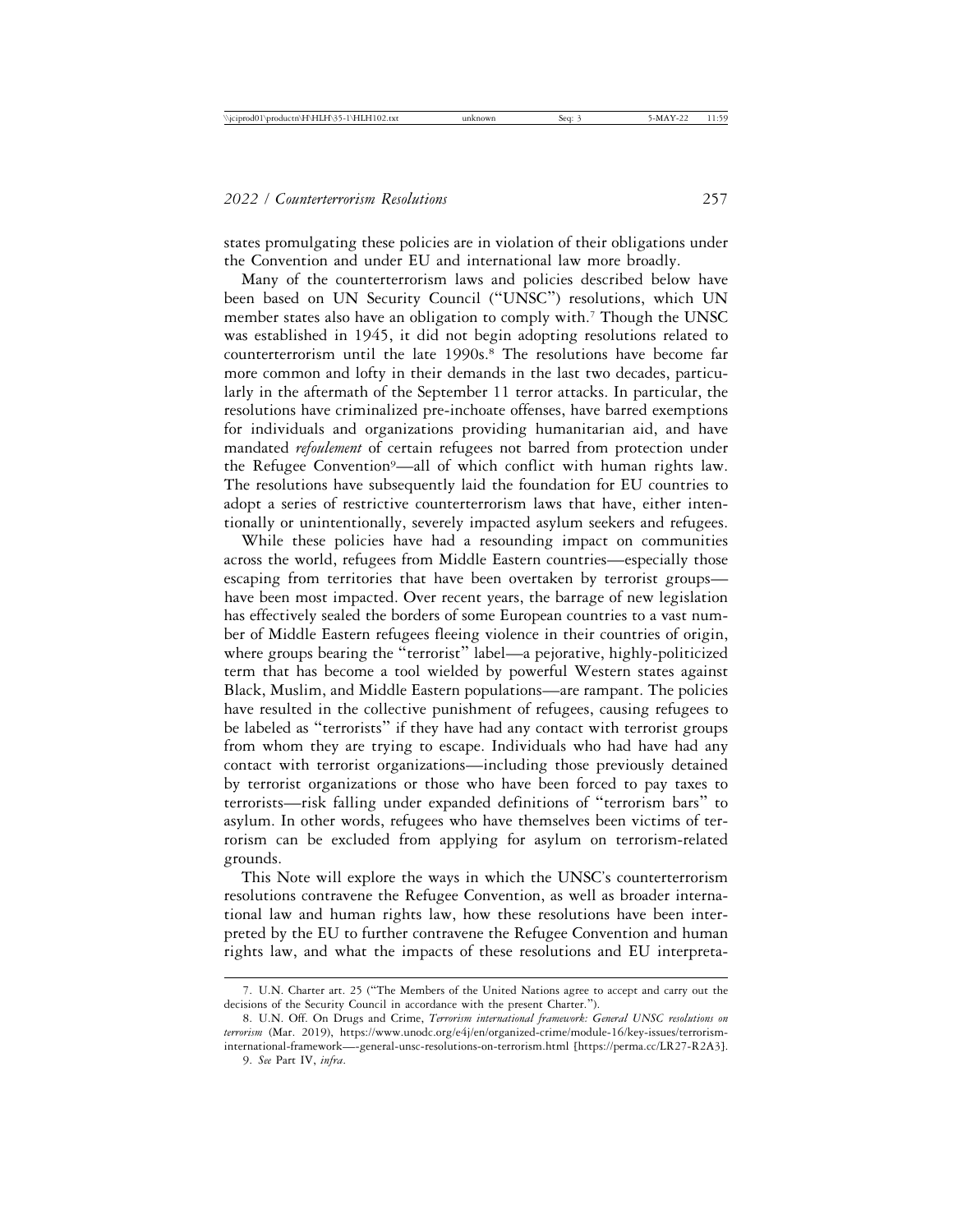tions have been on refugee populations and on states' legal obligations. First, this Note will discuss the history, expansion, and evolution of the Refugee Convention and counterterrorism law and policy, including the UNSC's counterterrorism resolutions, particularly in the years after September 11, 2001. Next, it will explore how this expansion intersects with refugee and asylum law, and particularly how it has expanded the usage of terrorism bars to asylum in Europe. In conclusion, the Note will examine the practical impacts that these shifts have had—whether explicit or not on Middle Eastern refugees and asylum seekers, as well as the impact these policies have had on EU countries' legal obligations under the Refugee Convention and the 1967 Additional Protocol ("Protocol"),<sup>10</sup> the International Covenant on Civil and Political Rights ("ICCPR"),<sup>11</sup> and other human rights instruments.

# I. INTERNATIONAL LAW AND THE INTENTION TO PROVIDE PROTECTION TO THOSE FLEEING PERSECUTION

Despite a long history of refugee protection, one of the earlier instances in which an international body developed, defined, and established refugee protection was during the "League of Nations period" from 1921 to 1946.12 After World War I, the International Committee of the Red Cross ("ICRC") and the League of Red Cross Societies sought to appoint a "High Commissioner" for refugees in order to "define the status of refugees," thus beginning the process of legally defining refugee status and protection.<sup>13</sup> The newly appointed High Commissioner for Refugees went on to help develop the Convention Relating to the International Status of Refugees of 1933, which included the principle of *non-refoulement*: the obligation to not "refuse entry to refugees at the frontier of their countries of origin."14 This was the first instance in which "the principle of *non-refoulement* acquired the status of international treaty law."<sup>15</sup>

The foundation of modern refugee law and policy developed almost two decades later, in response to the millions displaced by World War II, largely

<sup>10.</sup> Protocol Relating to the Status of Refugees, 31 January 1967, 606 U.N.T.S. 267 [hereinafter Protocol]. As the 1951 Refugee Convention was a post–Second World War instrument, it was originally limited in scope to persons fleeing events occurring before January 1, 1951 in Europe. Thus, the Additional Protocol Relating to the Status of Refugees ("Protocol") was passed in order to remove the geographic and temporal limits of the 1951 Refugee Convention, thereby giving it universal coverage.

<sup>11.</sup> International Covenant on Civil and Political Rights art. 7, Dec. 19, 1966, 999 U.N.T.S. 171 [hereinafter ICCPR].

<sup>12.</sup> Gilbert Jaeger, *On the history of the international protection of refugees*, 83 IRRC 727, 727 (Sept. 2001), https://www.icrc.org/ar/doc/assets/files/other/727\_738\_jaeger.pdf [https://perma.cc/E7RR-MW5U].

<sup>13.</sup> *Id.* at 728.

<sup>14.</sup> Convention Relating to the International Status of Refugees of 28 October 1933 art. 3., Oct. 28, 1933, 159 L.N.T.S. 3663.

<sup>15.</sup> Jaeger, *supra* note 12, at 730.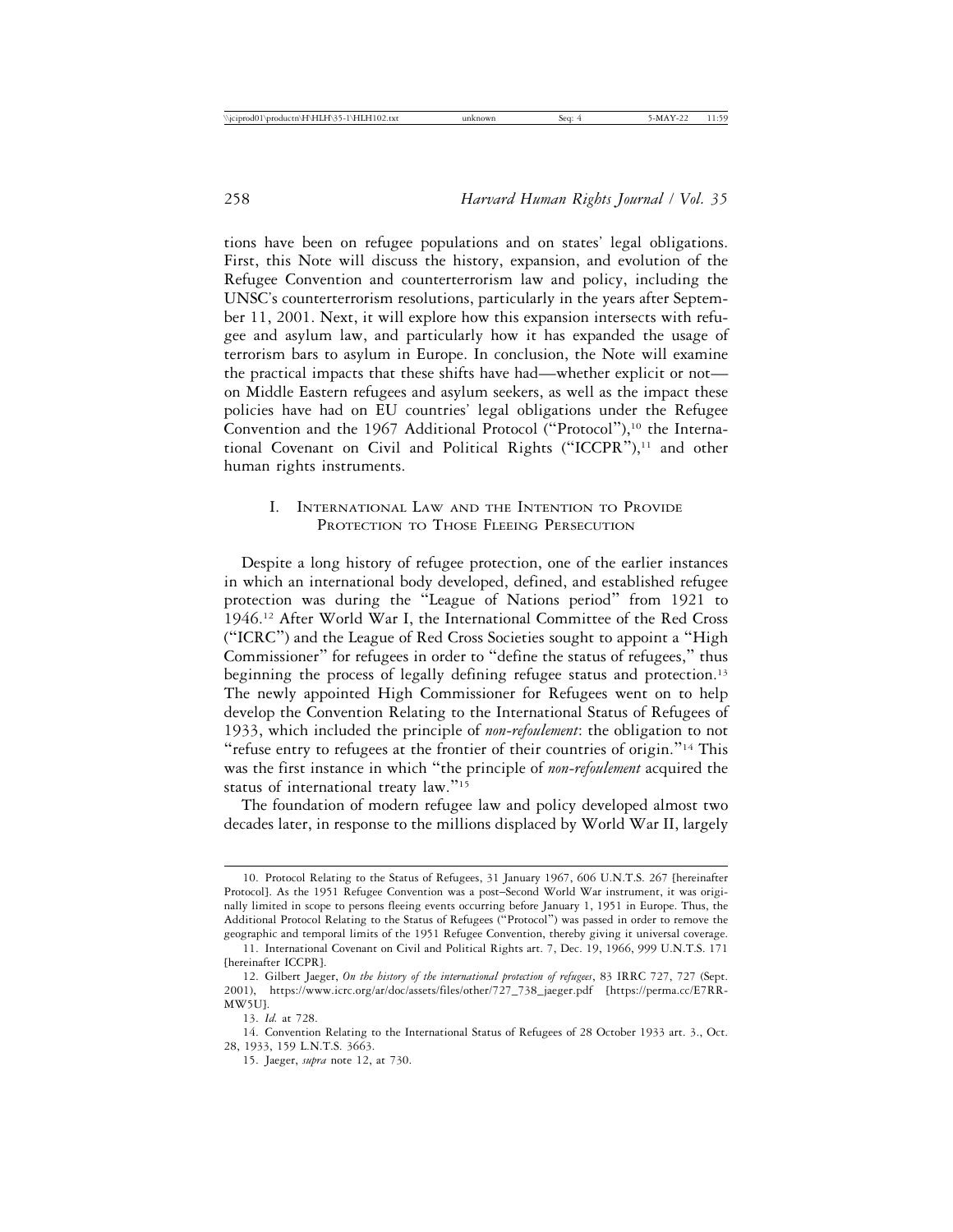using the Convention of 1933 as a model. The 1951 Refugee Convention and Protocol, which expanded the definition of refugees to include those beyond Europe, have together been ratified by 148 states.16 The two instruments provide the definition of a refugee that is used today: a person "who is unable or unwilling to return to their country of origin owing to a wellfounded fear of being persecuted for reasons of race, religion, nationality, membership of a particular social group, or political opinion."<sup>17</sup>

However, the Refugee Convention and Protocol do far more than just provide this definition. They define the obligations states have in providing protection to those who meet the refugee definition, most importantly asserting that states may not turn away those who do meet the definition. This is the "core principle" of the Refugee Convention: the principle of non-refoulement. Adapted from the 1933 Convention, this principle is established under Article 33(1) of the Refugee Convention, providing that: "No Contracting State shall expel or return ("refouler") a refugee in any manner whatsoever to the frontiers of territories where [the refugee's] life or freedom would be threatened on account of [the refugee's] race, religion, nationality, membership of a particular social group or political opinion."<sup>18</sup>

The principle of non-refoulement has also become a part of customary international law<sup>19</sup> and is a tenet of both the ICCPR<sup>20</sup> and the Convention Against Torture ("CAT").21 Both the ICCPR and CAT provide clear rules for when an individual *cannot* be returned to a country of persecution. Article 3, Section 1 of CAT provides that "[n]o State Party shall expel, return ('refouler') or extradite a person to another State where there are substantial grounds for believing that he would be in danger of being subjected to torture."22 This suggests that even where someone may fall under one of the exclusions to refugee protection outlined under Article 1F (discussed in Section III.A, *infra*), CAT provides an exception to these exclusions in cases where the individual might be in danger of being tortured if returned to

<sup>16.</sup> U.N. High Comm'r for Refugees, *States Parties to the 1951 Convention relating to the Status of Refugees and the 1967 Protocol* (Apr. 2015), https://www.unhcr.org/protect/PROTECTION/ 3b73b0d63.pdf [https://perma.cc/G8RY-EE3D] (showing that there are 145 states party to the 1951 Convention, 146 states party to the Additional Protocol, 142 states that are party to both the Convention and Protocol, and 148 states that are party to one or both instruments).

<sup>17.</sup> Refugee Convention, *supra* note 1, at art. 1(2) (discussing that initially, the Refugee Convention defined refugees as individuals unable or unwilling to return to their country of origin, for the reasons listed, specifically "[a]s a result of events occurring before 1 January 1951," but this requirement that refugee status be linked to the events of World War II has since been removed).

<sup>18.</sup> Refugee Convention, *supra* note 1, at art. 33(1).

<sup>19.</sup> U.N. High Comm'r for Refugees, *The Principle of Non-Refoulement as a Norm of Customary International Law. Response to the Questions Posed to UNHCR by the Federal Constitutional Court of the Federal Republic of Germany in Cases 2 BvR 1938/93, 2 BvR 1953/93, 2 BvR 1954/93* (Jan. 31, 1994), https:// www.refworld.org/docid/437b6db64.html [https://perma.cc/33VT-KMJN].

<sup>20.</sup> ICCPR, art. 7.

<sup>21.</sup> The Convention against Torture and Other Cruel, Inhuman or Degrading Treatment or Punishment art. 3.1, Dec. 10, 1984, 1465 U.N.T.S. 85 [hereinafter Convention Against Torture].

<sup>22.</sup> *Id.*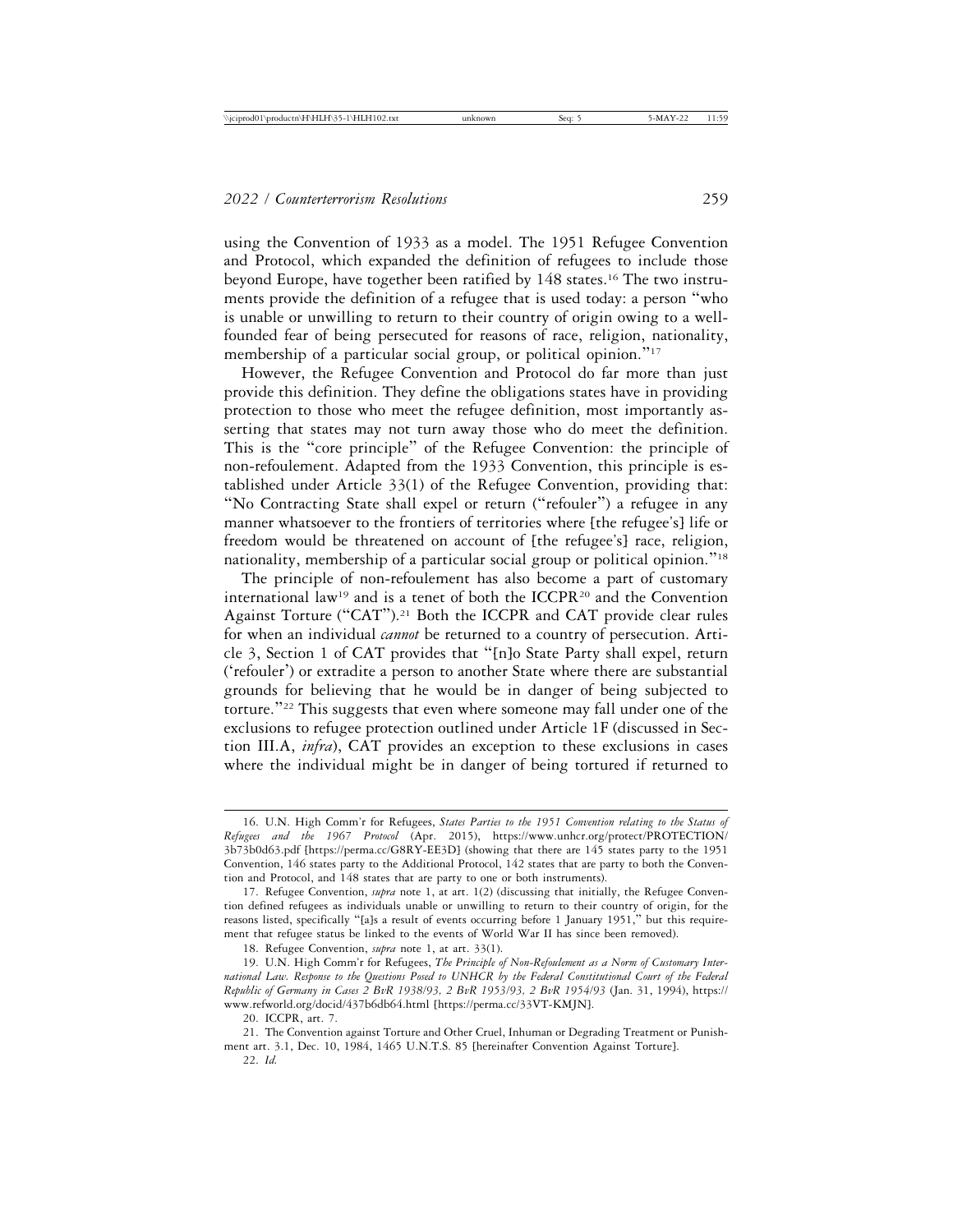their home country. The ICCPR's non-refoulement provision, on the other hand, pulls its language directly from the Refugee Convention.<sup>23</sup>

The inclusion of the non-refoulement principle in several international legal instruments speaks to some of the broader purposes of the Refugee Convention and the call for refugee protection. While the primary purpose of the Refugee Convention is the protection of refugees from persecution, that is not its *sole* purpose. The historical foundations and development of the Refugee Convention, as well as *post facto* commentary by the UNHCR,<sup>24</sup> suggest that it has several ancillary purposes, including international cooperation amongst states and re-establishing stability in the lives of refugees.<sup>25</sup> To pursue these purposes, the United Nations General Assembly ("UNGA") endowed the UNHCR with a uniquely broad mandate that "was universal and general, unconstrained by geographical or temporal limitations."<sup>26</sup>

These subsidiary purposes highlight that refugee protection—and nonrefoulement as part of that protection—extends beyond the protection of individuals from persecution. Instead, it is a means to ensure broader stability and cohesion in an increasingly globalized world. The UNSC resolutions, therefore, are not only infringing upon states' obligations to provide refugees with asylum, but are also disrupting a wider international order that was developed by the Refugee Convention. As states must comply with both the Refugee Convention and with binding UNSC Resolutions, the conflicting mandates of the two international bodies makes the simultaneous fulfilment of these obligations challenging and, in some cases, impossible.

## II. THE REFUGEE CONVENTION'S EXCEPTIONS TO PROTECTION

While the primary purpose of the Refugee Convention is to lay out states' obligations for granting protection to those who meet the refugee definition, it also includes certain exclusions and exceptions to states' obligations to provide refugees with protection, primarily in Articles 1F, 32,

<sup>23.</sup> ICCPR, art. 7.

<sup>24.</sup> Press Release, U.N. High Comm'r for Refugees, Ten Refugee Protection Concerns in the Aftermath of Sept. 11, Press Release (Oct. 23, 2001); U.N. High Comm'r for Refugees, Statement on Article 1F of the 1951 Convention (July 2009), https://www.unhcr.org/protection/operations/4a5edac09/unhcrstatement-article-1f-1951-convention.html, [https://perma.cc/5D6G-AEP9]; U.N. High Comm'r for Refugees, *UNHCR Comments on the European Commission's Amended Proposal for a Directive of the European Parliament and of the Council on Common Procedures for Granting and Withdrawing International Protection Status* (2011), https://www.unhcr.org/4f35256c9.pdf [https://perma.cc/28FZ-3E3R].

<sup>25.</sup> Yuval Livnat, *Compulsory Secondary Movement and Article 32 of the Refugee Convention*, REFLAW (Aug. 28, 2019), http://www.reflaw.org/compulsory-secondary-movement-and-article-32-of-the-refugee-convention/ [https://perma.cc/FR69-EQJ3].

<sup>26.</sup> Guy S. Goodwin-Gill, *Introductory Note: Convention Relating to the Status of Refugees Protocol Relating to the Status of Refugees*, U.N. AUDIOVISUAL LIBR. INT'L LAW (Aug. 2008), https://legal.un.org/avl/ha/ prsr/prsr.html [https://perma.cc/KEC8-R5NK].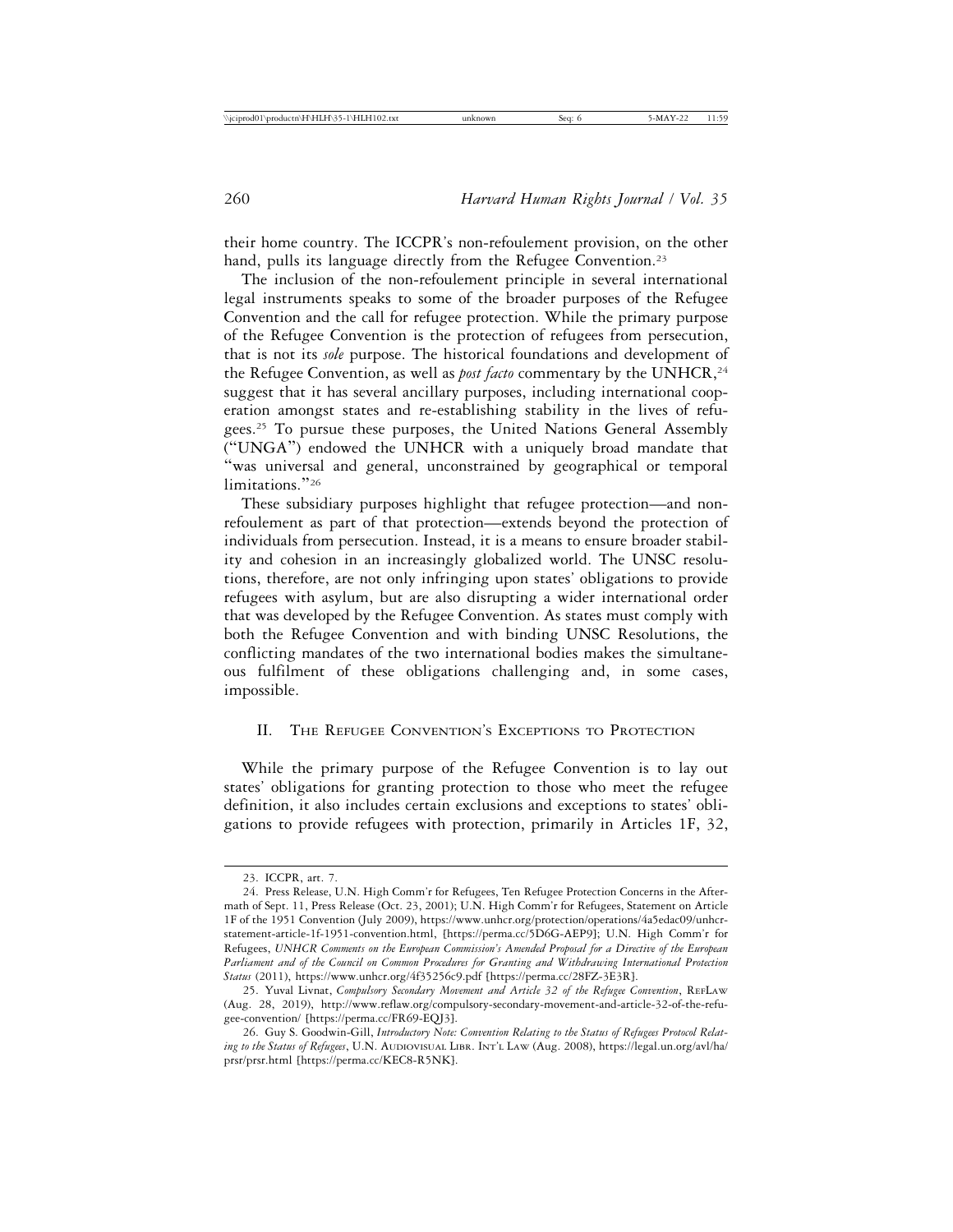and  $33(2)$ . <sup>27</sup> While none of these articles explicitly reference terrorism as a cause for exclusion, there are ways in which each may be used as a means to exclude or expel those who have committed terrorist actions that reach the levels necessitated by these articles. However, there is no single legal definition of terrorism accepted by international law,<sup>28</sup> making determinations for how acts of terrorism may interact with the Refugee Convention more complex. These exceptions are critical to understanding the ways in which modern counterterrorism policies, treaties, other international law, and domestic law have overstepped that which was already set out in the Refugee Convention, and thus may be encroaching upon the protections set out in the Convention.

## *A. Article 1F: Exceptions to Refugee Protection*

First, Article 1F of the Refugee Convention provides that the Convention:

shall not apply to any person with respect to whom there are serious reasons for considering that:

(a) he has committed a crime against peace, a war crime, or a crime against humanity, as defined in the international instruments drawn up to make provision in respect of such crimes. (b) he has committed a serious non-political crime outside the country of refuge prior to his admission to that country as a refugee.

 (c) he has been guilty of acts contrary to the purposes and principles of the United Nations.<sup>29</sup>

Article 1F(a) is unlikely to be applicable or be utilized in cases of suspected terrorists, unless a terrorist offense were to be considered a crime against humanity, which has not yet occurred.<sup>30</sup> Crimes against peace must generally "be committed by State organs, agents, or officials,"31 but state actors generally do not fall into the category of terrorists, $32$  though there is reason to believe that this may be changing.<sup>33</sup> Terrorism may constitute a war crime under international humanitarian law ("IHL") if committed

<sup>27.</sup> Refugee Convention, *supra* note 1, at arts. 1F, 32, 33(2).

<sup>28.</sup> Rene Bruin and Kees Wouters, *Terrorism and the Non-derogability of Non-refoulement*, 15 INT'L J. OF REFUGEE LAW 9 (2003); *see also* Ben Saul, *Exclusion of Suspected Terrorists from Asylum: Trends in International and European Refugee Law*, University of Oxford IIIS Discussion Paper No. 26, 7 (2004) (discussing different international courts' definitions of terrorism).

<sup>29.</sup> Refugee Convention, *supra* note 1, at art. 1F.

<sup>30.</sup> *See* Saul, *supra* note 28.

<sup>31.</sup> *Id.* at 5.

<sup>32.</sup> ERICA CHENOWETH & PAULINE L. MOORE, THE POLITICS OF TERROR (2018).

<sup>33.</sup> Edward Wong and Erica Schmitt, *Trump Designates Iran's Revolutionary Guards a Foreign Terrorist Group*, N.Y. TIMES (Apr. 8, 2019), https://www.nytimes.com/2019/04/08/world/middleeast/trumpiran-revolutionary-guard-corps.html [https://perma.cc/E9HM-7RED].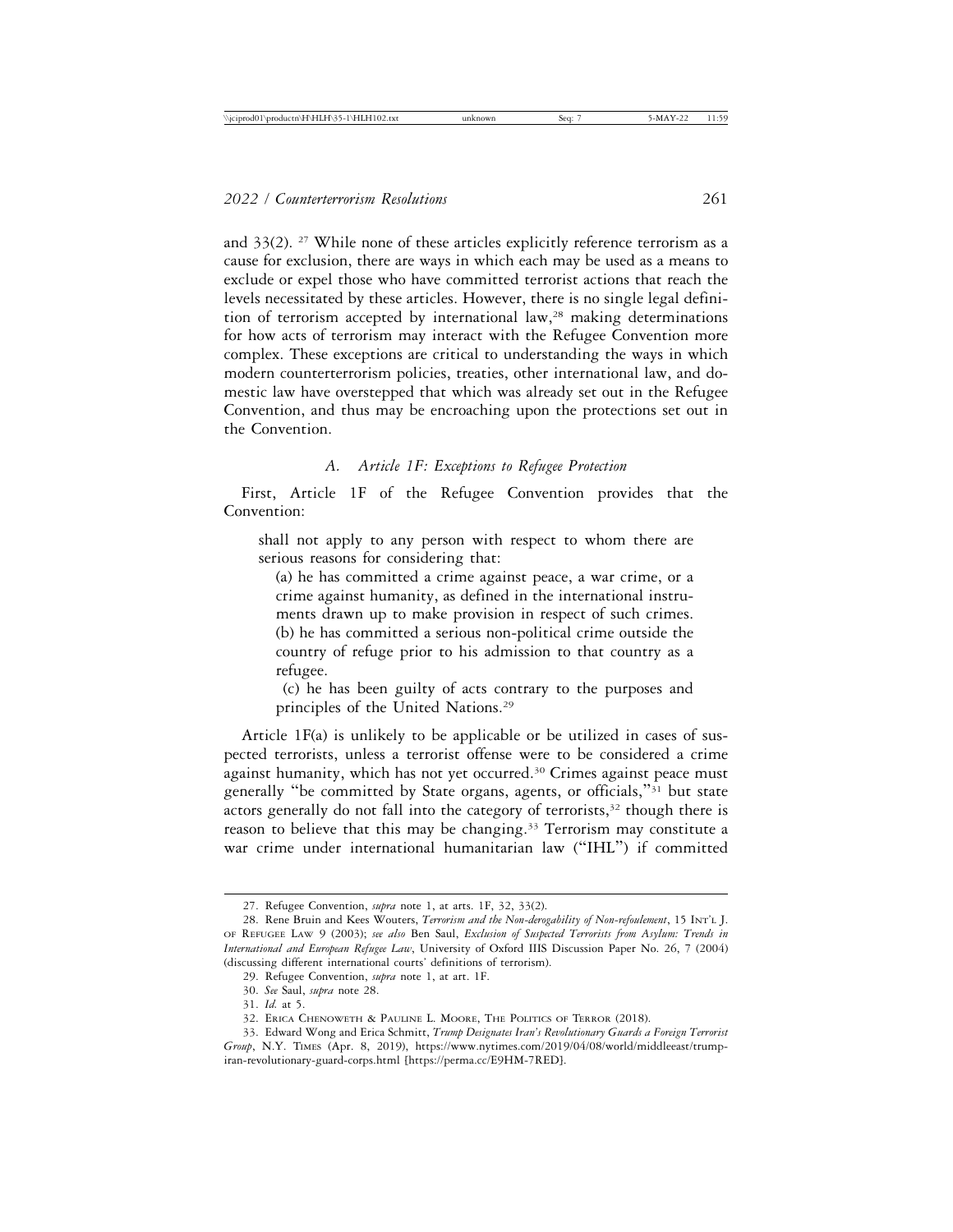within the context of armed conflict,<sup>34</sup> but this would require first trying an individual in court in order to determine whether or not they have violated the laws of armed conflict—something that has yet to occur for a terrorism offense.35

Though acts of terrorism could also fall within the scope of Article 1F(b), they have increasingly fallen under Article  $1F(c)$  over the last two decades.<sup>36</sup> This may be in part because of the difficulties in defining what Article  $1F(b)$  covers,<sup>37</sup> and in part because terrorism usually requires a political motivation.<sup>38</sup> Article 1 $F(c)$  is no less complex.

The "acts contrary to the purposes and principles of the United Nations" discussed in Article 1F(c) are laid out in Articles 1 and 2 of the UN Charter.39 Though these purposes and principles are directed toward the actions of the United Nations and its member states, it includes such things as the "principle of equal rights and self-determination of peoples"40 and "promoting and encouraging respect for human rights and for fundamental freedoms for all without distinction as to race, sex, language, or religion."<sup>41</sup> Article 1F(c) is thus a highly subjective, "catch-all" category under which states could deny asylum to refugees, and as such, the UNHCR has generally discouraged the use of Article 1F(c), preferring states rely on (a) or (b) instead.42 States previously complied, using 1F(c) only to supplement cases under 1F(a) or  $(b)$ ,<sup>43</sup> but in the last two decades, states have increasingly used 1F(c), particularly in cases involving claims of terrorism.<sup>44</sup>

One reason for the increasing inclusion of terrorist acts under 1F(c) rather than under 1F(b) (under which terrorist offenses were more likely to be

36. Sandesh Sivakumaran, *Exclusion from Refugee Status: The Purposes and Principles of the United Nations and Article 1F(c) of the Refugee Convention*, 26 INT'L J. REFUGEE LAW 350, 351 (2014).

41. U.N. Charter art. 1, ¶3.

<sup>34.</sup> Geneva Convention Relative to the Protection of Civilian Persons in Time of War art. 33(1) Aug. 12, 1949, 75 U.N.T.S. 287 ("No protected person may be punished for an offence he or she has not personally committed. Collective penalties and likewise all measures of intimidation or of terrorism are prohibited. Pillage is prohibited."); Protocol Additional to the Geneva Conventions of 12 August 1949, and Relating to the Protection of Victims of International Armed Conflicts (Protocol I) art. 51(2), June 8, 1977, 1125 U.N.T.S. 3 [hereinafter Protocol I] ("The civilian population as such, as well as individual civilians, shall not be the object of attack. Acts or threats of violence the primary purpose of which is to spread terror among the civilian population are prohibited."); Protocol Additional to the Geneva Conventions of 12 August 1949, and Relating to the Protection of Victims of Non-International Armed Conflicts (Protocol II) art. 4(2)(d), June 8, 1977, 1125 U.N.T.S. 609 [hereinafter Protocol II] ("Without prejudice to the generality of the foregoing, the following acts against the persons referred to in paragraph 1 are and shall remain prohibited at any time and in any place whatsoever: . . . (d) acts of terrorism.").

<sup>35.</sup> Interview with Professor Ben Saul, Challis Chair of International Law at the University of Sydney (Oct. 4, 2019).

<sup>37.</sup> *See* Saul, *supra* note 28 at 6 ("Is terrorism serious, criminal, and non-political?").

<sup>38.</sup> CHENOWETH & MOORE, *supra* note 32.

<sup>39.</sup> U.N. Charter arts. 1, 2.

<sup>40.</sup> U.N. Charter art. 1, ¶2.

<sup>42.</sup> Interview with Professor Ben Saul, Challis Chair of International Law at the University of Sydney (Oct. 4, 2019).

<sup>43.</sup> *Id.*

<sup>44.</sup> Sivakumaran, *supra* note 36, at 351.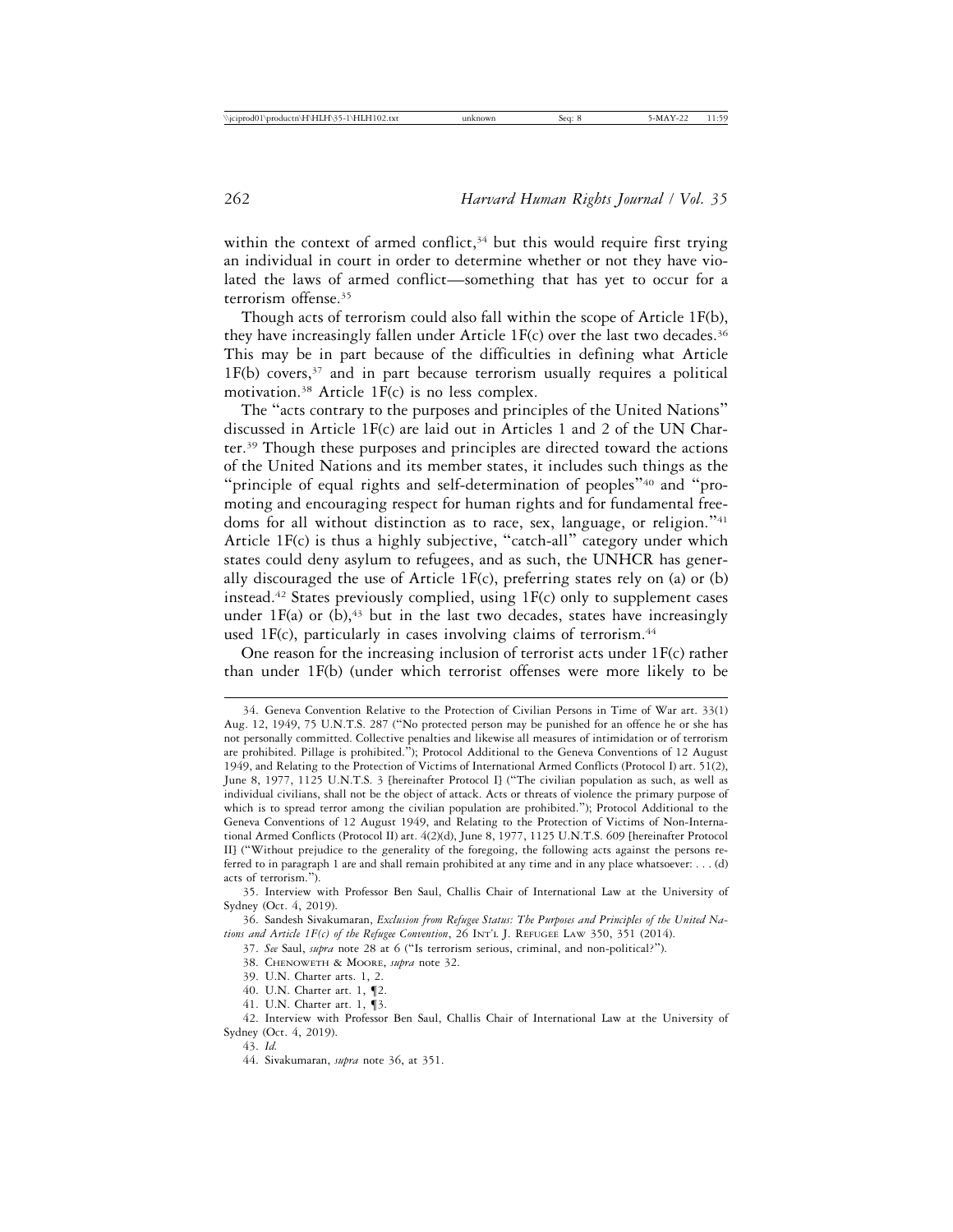included previously) may firstly be related to the fact that terrorism is often defined as being a political  $act<sub>45</sub>$  and 1F(b) specifically references "serious *non-political* crimes" (emphasis added) so as to leave the political offense exception to extradition undisturbed.<sup>46</sup> The increasing use of  $1F(c)$  may also be related to the rapid expansion of actions (or non-actions) that fall under the scope of what constitutes terrorism that could be considered "contrary to the purposes and principles of the United Nations."<sup>47</sup>

Engagement with the first possibility poses several challenges due to the lack of international consensus over what constitutes terrorism,<sup>48</sup> the question of whether terrorism is a political act that would or should fall under the political offense exception, and the subjective meaning of a "serious non-political crime."49 Considering that the Refugee Convention specifically sought to uphold the political offense exception, including the arguably political crime of terrorism, under the Article 1F exclusions may demonstrate that the inclusion of terrorism as an exception to protection contradicts the purposes of the Refugee Convention. On the other hand, as there is no agreed upon international legal definition of terrorism,<sup>50</sup> and given the limited scope of the political offense exception, acts of terrorism that otherwise would constitute a "serious non-political crime" could likely still fall under the scope of Article 1F of the Refugee Convention as intended.<sup>51</sup>

The second possibility—that the increasing use of  $1F(c)$  may be linked to the expansion of what may be deemed terrorism—is particularly relevant to this Article's discussion of how UNSC resolutions have significantly transformed, and in many ways distorted, the intentions of the Refugee Convention. In *Pushpanathan v. Canada*, the Supreme Court of Canada laid out the test for determining what acts may fall under Article 1F(c) of the Refugee Convention.52 Applying this test, the Court included terrorism as an act that has been "explicitly recognized as contrary to the purposes and principles of the United Nations (including in international decisions and resolutions)."53 That the UNSC has "explicitly recognized" terrorism (though with different definitions as to which acts of terrorism should be included)

<sup>45.</sup> CHENOWETH & MOORE, *supra* note 32.

<sup>46.</sup> Ben Saul, *Defining Terrorism: A Conceptual Minefield*, *in* THE OXFORD HANDBOOK OF TERRORISM (Erica Chenoweth et al., eds., 2019).

<sup>47.</sup> Refugee Convention, *supra* note 1, at art. 1F(c); *see also* UN Charter arts. 1, 2.

<sup>48.</sup> Refugee Convention, *supra* note 1, at art. 1F(c)*.*

<sup>49.</sup> *Id.*

<sup>50.</sup> *Id*.

<sup>51.</sup> *Id.*

<sup>52.</sup> Pushpanathan v. Canada (Minister of Citizenship and Immigration) [1998] 1 S.C.R. 982 (Can.).

<sup>53.</sup> *See* Saul*, supra* note 28, at 7 (citing *Pushpanathan v. Canada, supra* note 52) ("In the Canadian case of *Pushpanathan*, the test for acts contrary to UN purposes and principles was as follows: (1) a consensus in international [law] that acts constitute sufficiently serious and sustained violations of fundamental human rights as to amount to persecution, or (2) are explicitly recognized as contrary to the purposes and principles of the United Nations (including in international decisions and resolutions).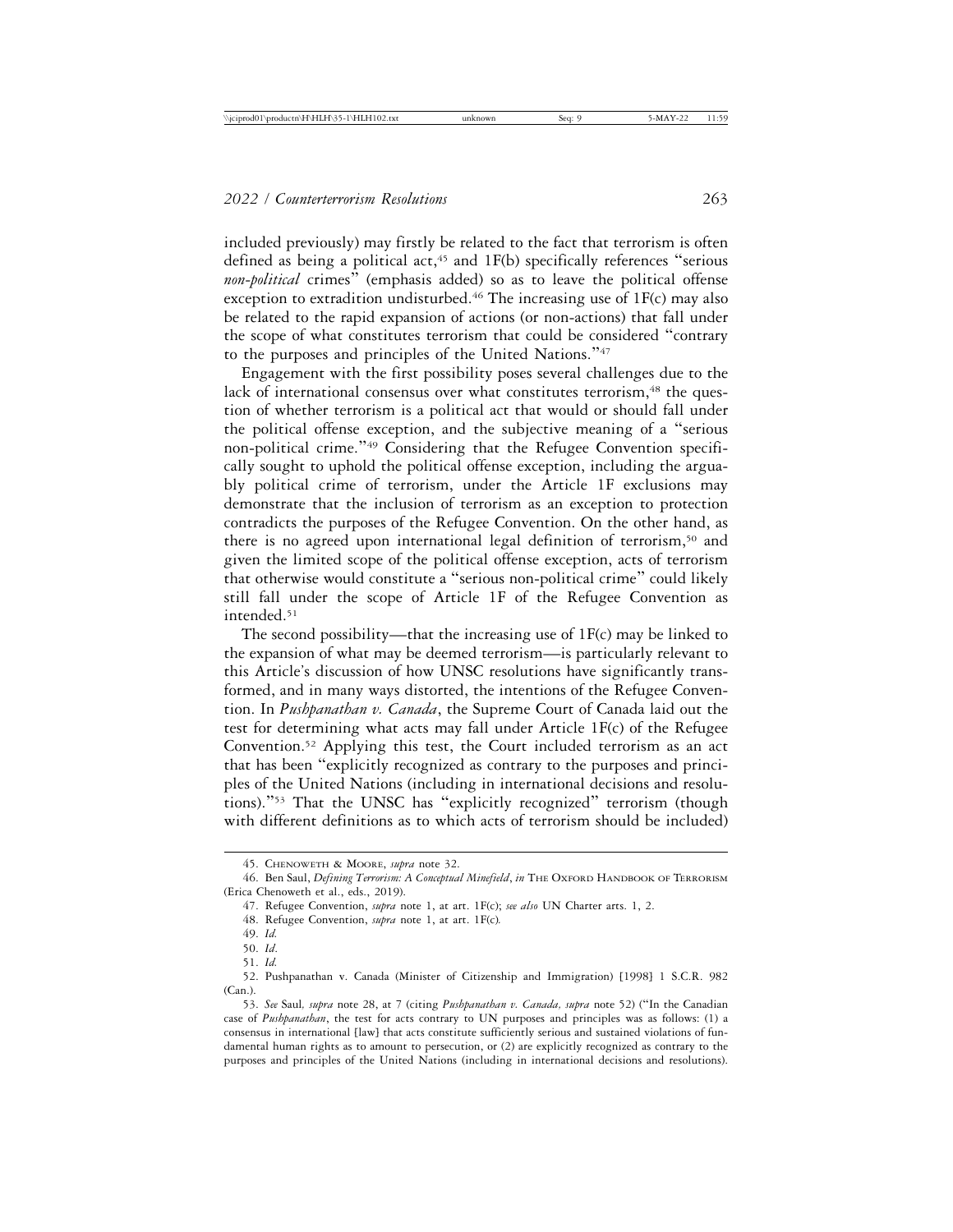to be such an act is undoubtedly true, as seen through several of its resolutions.54 This, however, raises the question of whether these resolutions align with the intended purposes of the Refugee Convention.<sup>55</sup>

Several resolutions have widely expanded what may be cause for blocking an individual from receiving protection under the Refugee Convention.<sup>56</sup> As a result, wide swaths of the refugee population may be barred from receiving protection, even if casting such a wide net was not necessarily the intention of these resolutions. Articles 1F(a) and (b) are somewhat limited in their scope due to the seriousness of the crimes that may be considered under them, yet the UNSC resolutions may be able to harness Article 1F(c)'s vagueness to include a greater range of actions limiting protection under the Refugee Convention. This weaponization of Article 1F(c), however, severely curtails the protection the Convention was and is intended to offer to those fleeing persecution.

## *B. Article 32: Refoulement on National Security Grounds*

In addition to the Article 1F exceptions to protection, Article 32 provides that refugees may be expelled "on grounds of national security or public order."57 However, Article 32 requires that those individuals being expelled on these grounds must be afforded "due process of law," meaning refugees must be allowed to "submit evidence to clear themselves," and "to appeal to and be represented for the purpose before competent authority or a person or persons specially designated by the competent authority."58 As will be described in later sections, where UNSC resolutions and states have demanded the expulsion of certain classes of refugees on the basis of national security, they have not referenced Article 32,<sup>59</sup> nor have they have given refugees access to due process as demanded by Article 32.60

55. *See* Saul, *supra* note 28, at 7.

59. *See* Livnat, *supra* note 25.

60. *See, e.g.*, Joined Cases C-402/05 P and C-415/05 P, Kadi and Al Barakaat v. Council of the European Union and European Commission, ECLI:EU:C:2008:461 (Sept. 3, 2008).

Acts found to be contrary to UN purposes and principles under these tests included torture, terrorism, hostage taking, apartheid, but not drug trafficking.").

<sup>54.</sup> *See, e.g.*, S.C. Res. 1337, ¶ 5 (2001); S.C. Res. 1377, preamble (2001); S.C. Res. 1624, ¶ 8 (Sept. 14, 2005); *but see* U.N. High Comm'r for Refugees, *Background Note on the Application of the Exclusion Clauses: Article 1F of the 1951 Convention relating to the Status of Refugees*, ¶ 49 (Jun. 3, 2002), https://www.refworld.org/docid/3f5857d24.html [https://perma.cc/5E8W-TAUE] ("Rather than focus on the 'terrorism' label, a more reliable guide to the correct application of Article 1F(c) in cases involving a terrorist act is the extent to which the act impinges on the international plane – in terms of its gravity, international impact, and implications for international peace and security. In UNHCR's view, only terrorist acts that are distinguished by these larger characteristics, as set out by the aforementioned Security Council Resolutions, should qualify for exclusion under Article 1F(c).").

<sup>56.</sup> Part III, *infra*. *See also* S.C. Res. 1267 (Oct. 15, 1999); S.C. Res. 1373 (Sept. 28, 2001); S.C. Res. 1377 (Nov. 12, 2001); S.C. Res. 1390 (Jan. 16, 2002); S.C. Res. 1624 (Sept. 14, 2005); S.C. Res. 2322 (Dec. 12, 2016).

<sup>57.</sup> Refugee Convention, *supra* note 1, at art. 32(1).

<sup>58.</sup> *Id.*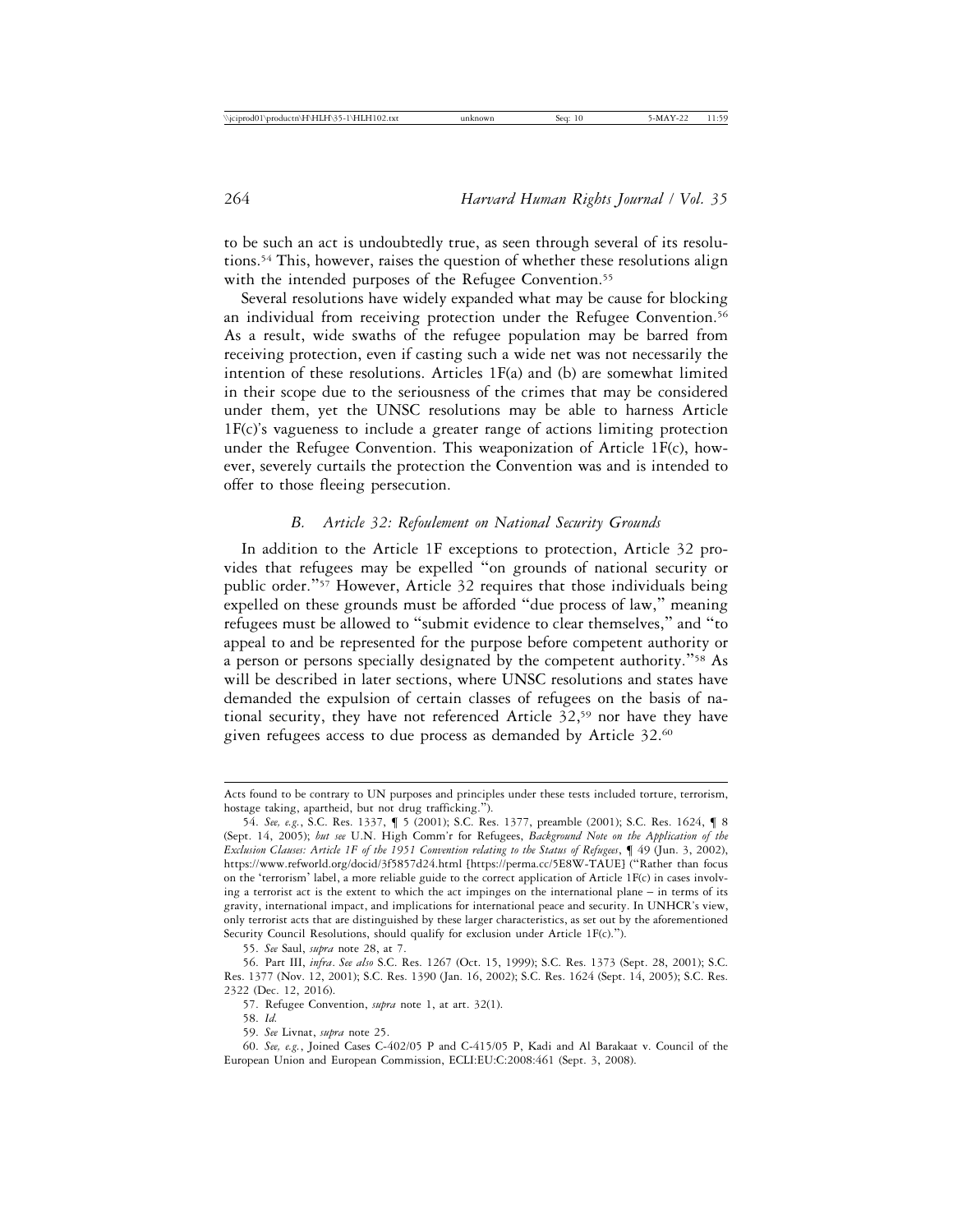## *C. Article 33(2): Exception to Non-Refoulement*

Finally, Article 33 provides an exception to the principle of non-refoulement,<sup>61</sup> stating that countries may deny protection and return individuals "if there are reasonable grounds for regarding a refugee as a danger to the security of the country in which [that person] is or if, having been convicted of a particularly serious crime, that person constitutes a danger to the community of the host State."62 This provision essentially created a national security loophole to the general rule that refugees must never be returned to persecution—a loophole that would presumably cover the threat of terrorism.

There are a few exceptions to this loophole, including under Article 3 of CAT, which prohibits refoulement when "there are substantial grounds for believing that he would be in danger of being subjected to torture."63 Article 3 would apply with particular force in cases in which there is a high likelihood that an individual will be tortured upon return.<sup>64</sup>

The combination of Article 1F, Article 32, and Article 33(2) makes clear that the Refugee Convention is a legal instrument that provides protection for refugees whilst still ensuring the security of the countries that have signed onto it against terrorism.<sup>65</sup> However, the Refugee Convention alone no longer dictates who may or may not be granted asylum. Many of the sectoral treaties<sup>66</sup> and UNSC resolutions related to terrorism passed over the

64. *See* Off. of the High Comm'r for Hum. Rts., *Human Rights, Terrorism and Counter-terrorism Fact Sheet No. 32*, https://www.ohchr.org/Documents/Publications/Factsheet32EN.pdf [https://perma.cc/ ZU66-GTDA] ("It is crucial to emphasize, however, that the application of either limitation contained in articles 32 or 33 (2) of the 1951 Convention is subject to the other human rights obligations of the State, specifically article 3 of the Convention against Torture and article 7 of the International Covenant on Civil and Political Rights, whose protection is absolute.").

65. Terrorism as an act excluded by Article 1F is not, however, without controversy. The lack of an international definition for terrorism has made it difficult for courts to determine whether Article 1F applies to acts of terrorism. *See* Saul, *supra* note 28, at 7 (quoting Gurung v. Secretary of State for the Home Department, UK Immigration Appeal Tribunal, Appeal No. [2002]UKIAT04870 HX34452- 2001 (Oct. 15, 2002) ("[U]ntil such a time as we have accepted international definition of terrorism and one which clearly matches up with definitions contained within subclauses of Art 1F, it remains important to note material differences between Art 1F offences and terrorist offences. Regular use of the concept of terrorism as a tool for identifying crimes contrary to Art 1F must await definitive codification by the international community.").

66. There are twenty sectoral treaties, established from 1963 and 2019, that either protect certain targets deemed to be common to terrorism, or prohibit specific means and/or methods of terrorism (*e.g.*, the Chicago Convention on Civil Aviation; the Montreal Convention 1971; and the 1988 Airport Protocol).

<sup>61.</sup> Refugee Convention, *supra* note 1, at art. 33(1) ("No Contracting State shall expel or return ("refouler") a refugee in any manner whatsoever to the frontiers of territories where [the refugee's] life or freedom would be threatened on account of [the refugee's] race, religion, nationality, membership of a particular social group or political opinion.").

<sup>62.</sup> Refugee Convention, *supra* note 1, at art. 33(2).

<sup>63.</sup> Convention Against Torture, *supra* note 21 at art. 3(1) ("No State Party shall expel, return ("refouler") or extradite a person to another State where there are substantial grounds for believing that [the refugee] would be in danger of being subjected to torture.").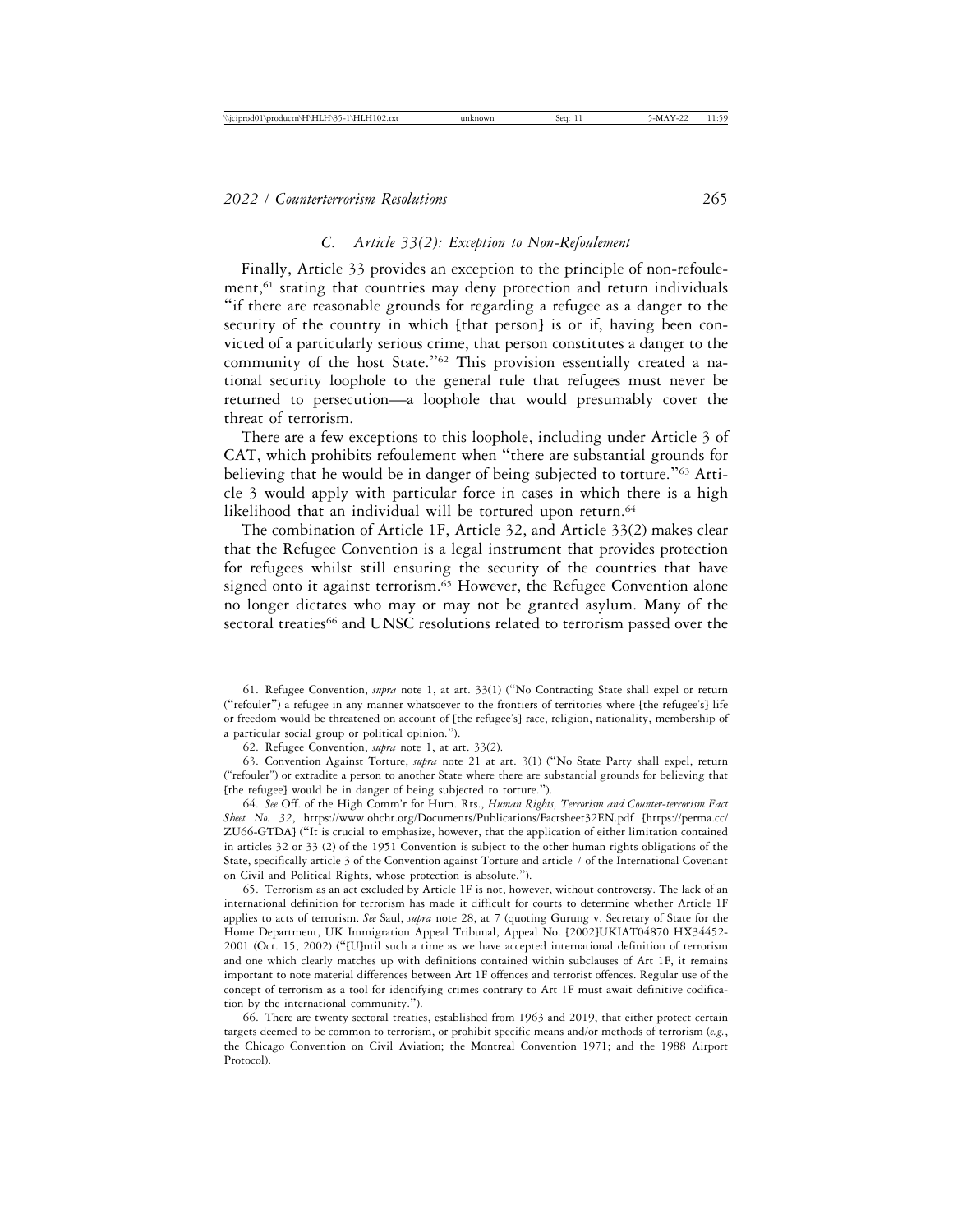last two decades have included specific provisions relating to states' obligations to deny asylum and protection to terrorists.<sup>67</sup>

Rather than reasserting Articles 1F and 33(2), these provisions have separately defined when states are obligated to deny protection to individuals. They have also increasingly conflicted with the Refugee Convention's core mandate.

# III. THE INTERSECTION OF UNSC COUNTERTERRORISM RESOLUTIONS AND REFUGEE PROTECTION

The UNSC held its first session in 1946 in the aftermath of World War II. It has since passed over two thousand resolutions, an increasing number of which have focused on the prevention and criminalization of terrorism. Whereas previously only a small proportion of UNSC resolutions were adopted under Chapter VII of the UN Charter—making them legally binding upon member states<sup>68</sup>—that proportion dramatically increased in the aftermath of September 11.69 Many of the key resolutions related to terrorism—such as Resolutions  $1267^{70}$  and  $1373^{71}$ —have been adopted under Chapter VII. Others—such as Resolutions 137772 and 162473—while likely considered non-binding,<sup>74</sup> nonetheless have still been highly influential in the development of counterterrorism policy.

Regardless of their binding force, these resolutions impact which refugees and asylum seekers may be granted protection upon arrival in a new

<sup>67.</sup> *See, e.g.*, S.C. Res. 1373, ¶ 2(c) (Sept. 28, 2001) (providing that all states shall "deny safe haven to those who finance, plan, support or commit terrorist acts, or provide safe havens"); S.C. Res. 1624,  $\P$ 1(c) (Sept. 14, 2005) ("The Council further calls upon States to deny safe haven to any persons with respect to whom there is credible and relevant information giving serious reasons for considering that they have been guilty of incitement to commit a terrorist act."); S.C. Res. 2178 (Sept. 24, 2014) ("All States should establish, in consultation with the Office of the United Nations High Commissioner for Refugees (UNHCR), an effective procedure to grant refugee status to eligible asylum seekers and exclude persons who are not considered to be deserving of international protection in accordance with the 1951 Convention relating to the Status of Refugees."); S.C. Res. 2322, ¶ 9(d) (Dec. 12, 2016) ("Calls upon all States to . . . [e]nhance cooperation to deny safe haven to those who finance, plan, support, commit terrorist acts, or provide safe havens.").

<sup>68.</sup> Dag Hammarskjöld Library, *Are UN Resolutions Binding*, U.N. (Apr. 26, 2018), http:// ask.un.org/faq/15010 [https://perma.cc/K3S5-QDEE] ("In general, resolutions adopted by the Security Council acting under Chapter VII of the Charter, are considered binding, in accordance with Article 25 of the Charter."). *See* Section V.A, *infra*, for further discussion.

<sup>69.</sup> U.N. Security Council, *Chapter VII Resolutions and Resolutions by Year (1995-2021)*, https:// www.un.org/securitycouncil/sites/www.un.org.securitycouncil/files/chapter\_vii\_resolutions.pdf [https:// perma.cc/4XRB-BM9H].

<sup>70.</sup> S.C. Res. 1267 (Oct. 15, 1999).

<sup>71.</sup> S.C. Res. 1373 (Sept. 28, 2001).

<sup>72.</sup> S.C. Res. 1377 (Nov. 12, 2001).

<sup>73.</sup> S.C. Res. 1624 (Sept. 14, 2005).

<sup>74.</sup> Marko Divac Oberg, The Legal Effects of Resolutions of the UN Security Council and General Assem*bly in the Jurisprudence of the ICJ*, 16 EUR. J. INT'L LAW 879 (2005), http://www.ejil.org/pdfs/16/5/ 329.pdf [https://perma.cc/5KZ7-TNQZ]; *but see Advisory Opinion on the Legal Consequences for States of the Continued Presence of South Africa in Namibia*, Advisory Opinion, 1971 I.C.J. 53, ¶¶ 108–14 (June 21).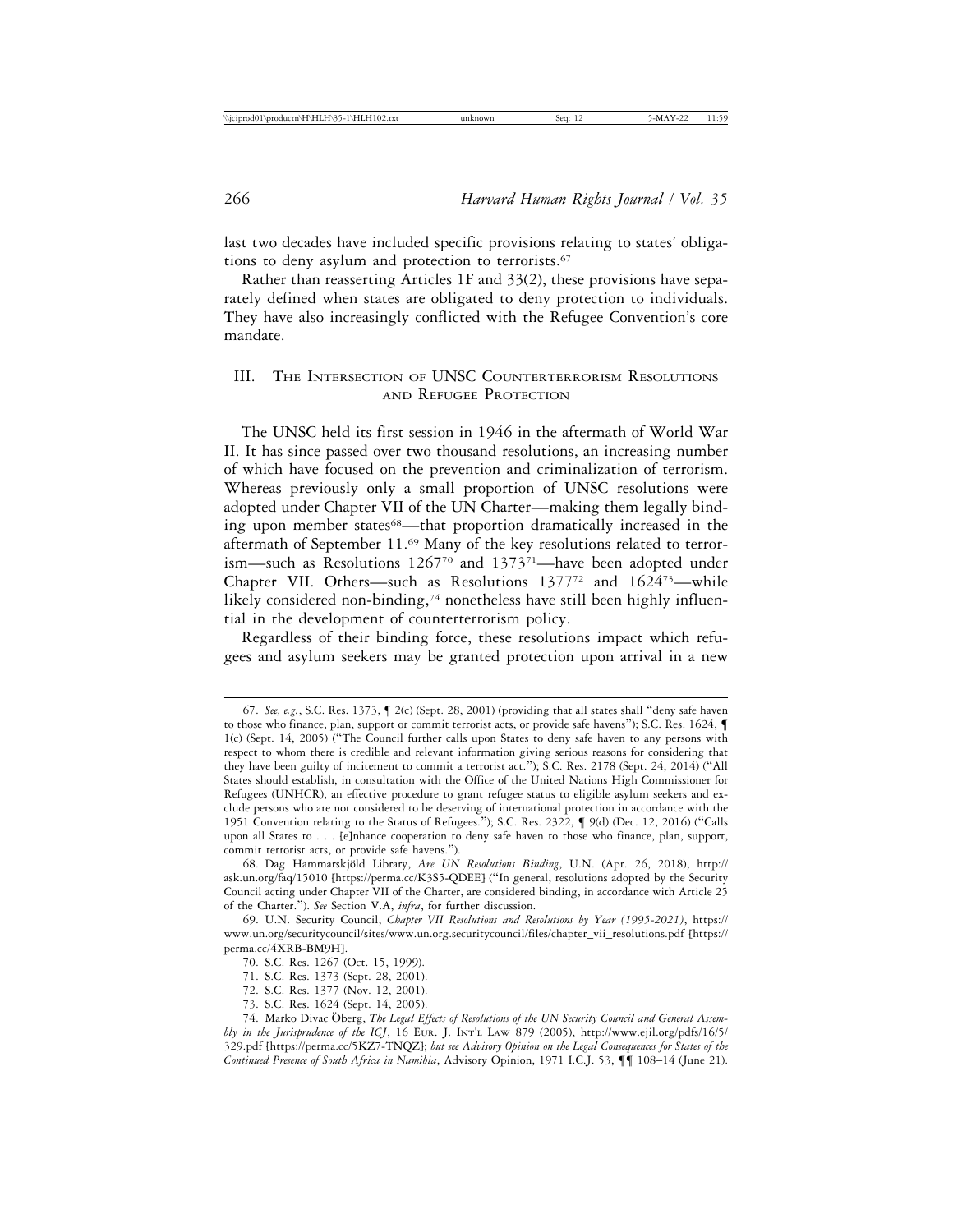country. As none of these resolutions specifically references the Refugee Convention, much less the text of Articles 1F or 33(2), their impacts on refugees at times may be at odds with the stipulations and intentions of the Convention. Though there are certainly other sources of international legal obligations and pressures contributing to the formation of the EU's modern counterterrorism policies, UNSC resolutions have been especially significant.<sup>75</sup>

Terrorism was first included in a UNSC resolution in 1970.76 Each subsequent resolution has further expanded the range of acts that may be considered terrorism, often building upon previous resolutions. Whereas some resolutions—namely Resolution 1373—explicitly call on states to ensure that individuals who have engaged in terrorism do not receive asylum, $77$ others expand the definition of terrorist acts, with the effect of implicating more individuals as terrorists, and thus barring these individuals from receiving protection.78 A brief overview of resolutions integral in the formation of counterterrorism policy and their relationship with the Refugee Convention follows below.

## *A. Before September 11: Resolution 1267 and the Terrorist Financing Convention*

One of the most foundational UNSC terrorism-related resolutions was UNSC Resolution 1267.79 Passed in 1999, the resolution first established a Sanctions Committee, criminalizing the funding and financing of the Taliban.80 The resolution was far more expansive than a convention passed in the same year—the International Convention for the Suppression of the

79. S.C. Res. 1267 (Oct. 15, 1999).

<sup>75.</sup> Sivakumaran, *supra* note 36, at 351.

<sup>76.</sup> S.C. Res. 286 (Sept. 9, 1970) ("[A]ppealed for an end to hijacking of commercial aircraft and for release of passengers and crew currently held.").

<sup>77.</sup> S.C. Res. 1373, ¶2 (c) (Sept. 28, 2001) (stating that all states shall "deny safe haven to those who finance, plan, support or commit terrorist acts, or provide safe havens"); *id.* at  $\P$  3(f) (calling for states to make this assessment "before granting refugee status, for the purpose of ensuring that the asylum-seeker has not planned, facilitated or participated in the commission of terrorist acts").

<sup>78.</sup> *See, e.g.*, *id.* (criminalizing terrorist financing, not restricted to specific terrorist groups, and granting no humanitarian exceptions—meaning that even those who may be indirectly providing support to terrorist organizations in the process of doing humanitarian work may be sanctioned); S.C. Res. 1377 (Nov. 12, 2001) (criminalizing the "preparation" of acts that would constitute terrorism); S.C. Res. 1390 (Jan. 16, 2002) (making it so that terrorist financing sanctions had no temporal and geographic limits, thus creating a larger basis for criminalization and in effect expanding upon Resolution 1267).

<sup>80.</sup> *Id.* at  $\P$  6 (describing how the committee expanded and was split into two committees: one committee covering the Taliban (*see* Security Council Committee established pursuant to Resolution 1988 (2011)), and another committee covering the Islamic State in Iraq and the Levant, Al Qaeda, and associated groups and entities (*see* Security Council Committee pursuant to Resolutions 1267 (1999), 1989 (2011), and 2253 (2015) concerning the Islamic State in Iraq and the Levant (Da'esh), Al-Qaida, and associated individuals, groups, undertakings, and entities)).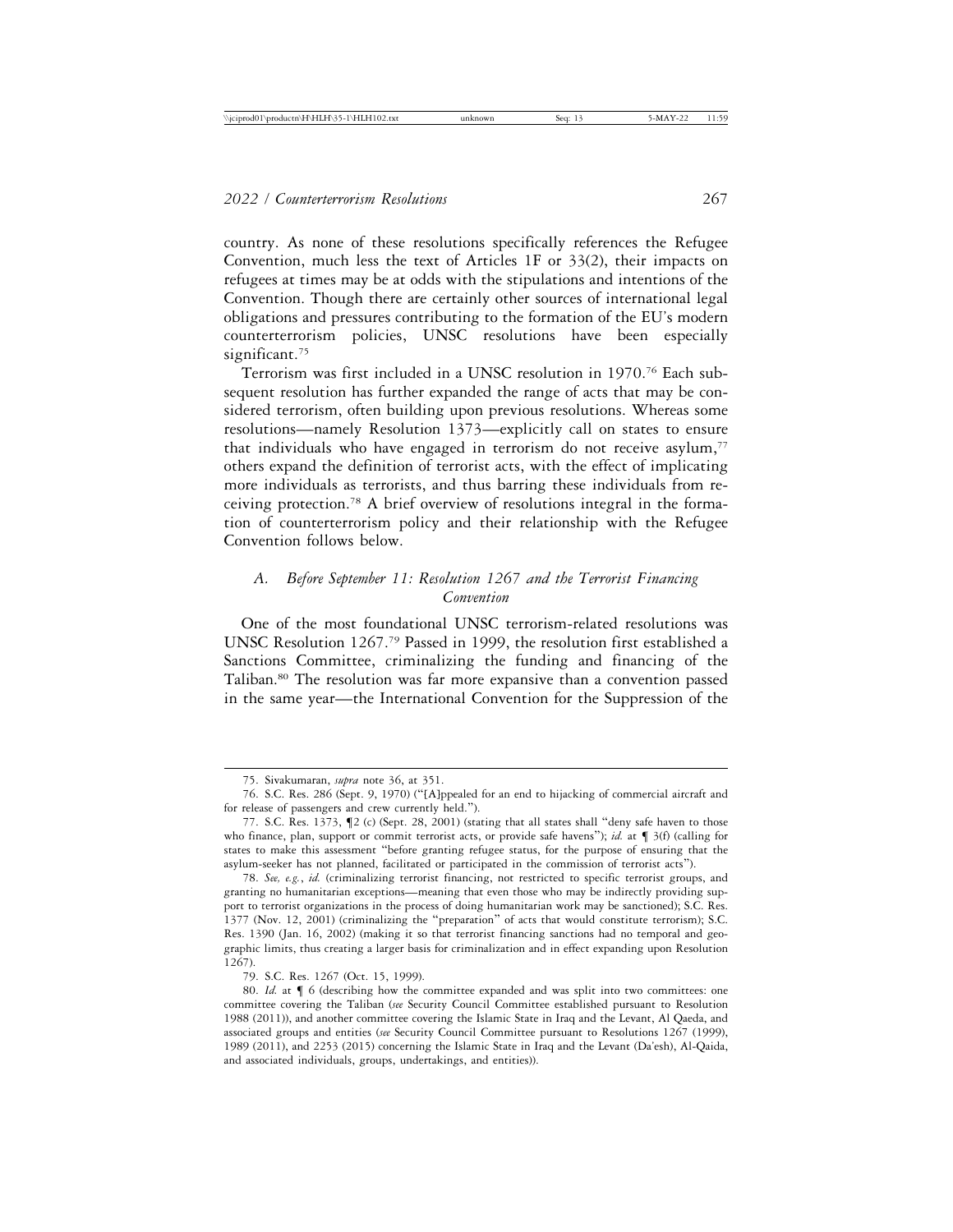Financing of Terrorism ("Terrorism Financing Convention")<sup>81</sup>—which criminalizes instances where a person "directly or indirectly, unlawfully and willfully, provides or collects funds, with the intention that they should be used or in the knowledge that they are to be used" to carry out a terrorist act.82 Though not a UNSC resolution, the Terrorist Financing Convention has been foundational to modern UNSC counterterrorism resolutions. The Terrorism Financing Convention also requires state parties to hold those who finance terrorism criminally, civilly, or administratively liable for such acts.83 Unlike UNSC Resolution 1267, the Terrorist Financing Convention requires the funding to have actually, and intentionally, contributed to a terrorist act.

Resolution 1267, however, requires states to both freeze the Taliban's funds and other financial resources, and to ensure that no funds or financial resources "are made available, by their nationals or by any persons within their territory, to or for the benefit of the Taliban or any undertaking owned or controlled, directly or indirectly."84 Thus, Resolution 1267 set forth a blanket policy on the barring of terrorist financing, with no distinction for financing specifically linked to terrorist actions.<sup>85</sup> This set the foundation for later resolutions to criminalize the provision of funds to terrorist organizations, even in cases where the intention was not to finance a terrorist act.

## *B. After September 11: Resolutions 1373, 1377, and 1390*

Just two years after Resolution 1267 was passed, the September 11 attacks occurred, ushering in a new legal and policy regime related to the prevention of terrorism. At the outset of this new era, the UNSC passed Resolution 1373 on September 28, 2001.86 Like Resolution 1267, Resolution 1373 requires the criminalization, rather than just the prevention, of terrorist financing.87 However, Resolution 1373 reaches beyond the scope of Resolution 1267, as it is not restricted to specific terrorist groups and does not require a link to Al Qaeda or the Taliban. Moreover, Resolution 1373 grants no humanitarian exceptions for the support or financing of

<sup>81.</sup> The Terrorist Financing Convention is a United Nations treaty that was drafted in 1999 to criminalize acts related to the financing of terrorism. As of November 2021, there are 189 parties to the Convention and 132 signatories. *See* International Convention for the Suppression of the Financing of Terrorism, Dec. 9, 1999, 2178 U.N.T.S. 197, [hereinafter Terrorism Financing Convention] https:// treaties.un.org/doc/db/terrorism/english-18-11.pdf [https://perma.cc/P3PG-5ABE].

<sup>82.</sup> Terrorism Financing Convention, *supra* note 81, at art. 2.

<sup>83.</sup> *Id.* at art. 5.

<sup>84.</sup> S.C. Res 1267, ¶ 4(b) (Oct. 15, 1999).

<sup>85.</sup> *Id*. (making an exception for humanitarian need, but only on a "case-by-case basis" as determined by the UNSC Sanctions Committee).

<sup>86.</sup> S.C. Res. 1373 (Sept. 28, 2001).

<sup>87.</sup> *Id.* at ¶ 2(e) ("[The UNSC] [*d*]*ecides* that all States shall . . . [e]nsure that any person who participates in the financing, planning, preparation or perpetration of terrorist acts or in supporting terrorist acts is brought to justice and ensure that, in addition to any other measures against them, such terrorist acts are established as serious criminal offences in domestic laws and regulations and that the punishment duly reflects the seriousness of such terrorist acts.").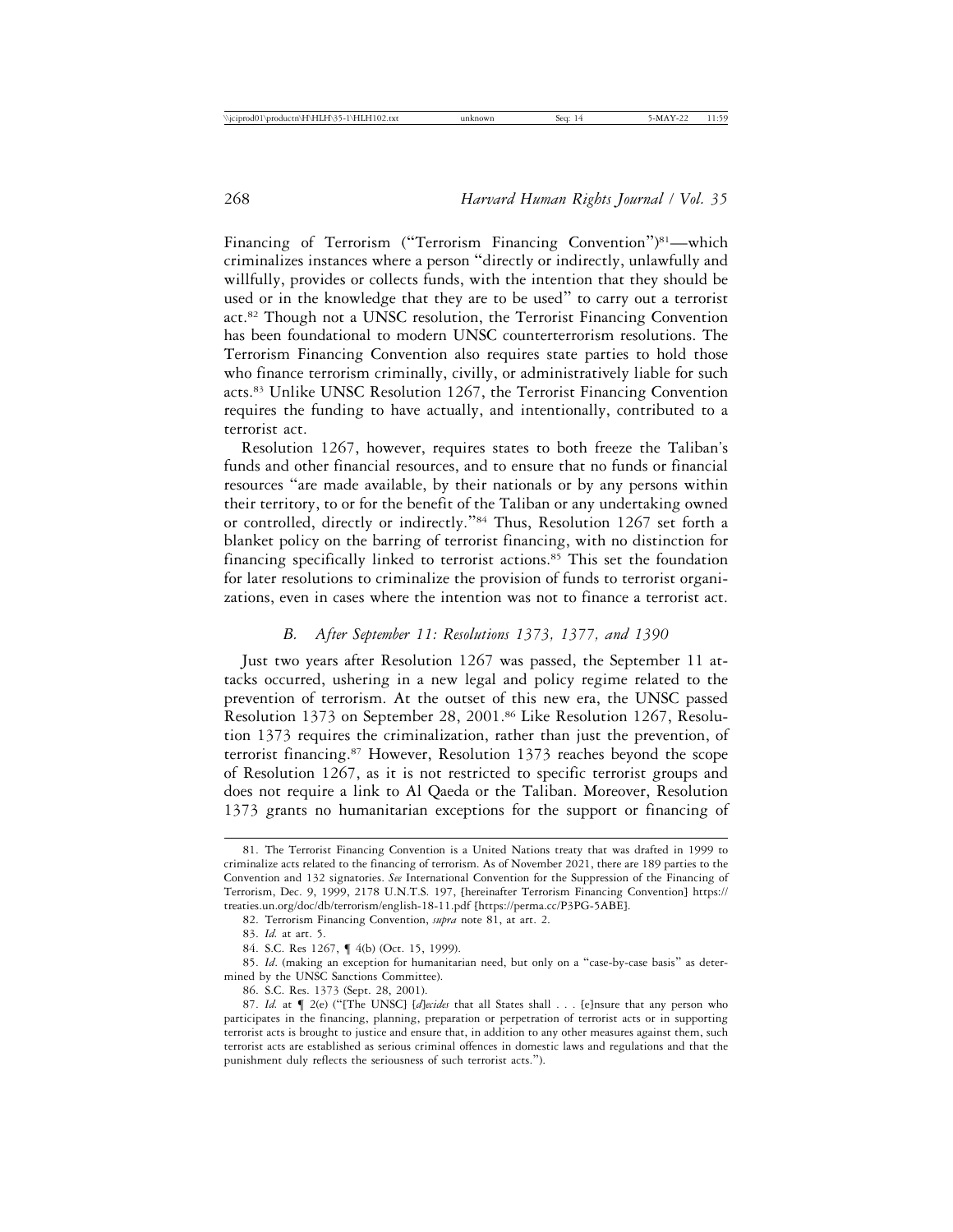terrorism, raising the possibility of sanction for even those who may be indirectly providing support to terrorist organizations in the process of doing humanitarian work.<sup>88</sup> Specifically, the resolution requires that states:

Prohibit their nationals or any persons and entities within their territories from making any funds, financial assets or economic resources or financial or *other related services* available, *directly or indirectly*, for the benefit of persons [involved in] terrorist acts [and also to] *refrain from providing any form of support, active or passive*, to entities or persons involved in terrorist acts.<sup>89</sup>

Uniquely, Resolution 1373 specifically references tenets of the Refugee Convention, including the Article 1F exceptions, though it does not explicitly mention the Convention. The Resolution specifically states that "acts, methods, and practices of terrorism are *contrary to the purposes and principles of the United Nations* and that knowingly financing, planning and inciting terrorist acts are also *contrary to the purposes and principles of the United Nations*."<sup>90</sup>

On its face, the resolution's text may suggest a deference to the Refugee Convention and to international law more broadly, but the UNHCR has clarified that its effect is to contravene international law. Referring specifically to the interpretations of Article 1F(c) in UNSC Resolution 1373 and 1377, the UNHCR stated:

Yet the assertion—even in a UN instrument—that an act is "terrorist" in nature would not by itself suffice to warrant the application of Article 1F(c), not least because "terrorism" is without clear or universally agreed definition. Rather than focus on the "terrorism" label, a more reliable guide to the correct application of Article 1F(c) in cases involving a terrorist act is the extent to which the act impinges on the international plane—in terms of its gravity, international impact, and implications for international peace and security. In UNHCR's view, only terrorist acts that are distinguished by these larger characteristics, as set out by the aforementioned Security Council Resolutions, should qualify for exclusion under Article 1F(c). Given the general approach to Article 1F(c) described above, egregious acts of international terrorism affecting global security may indeed fall within the scope of Article 1F(c), although only the leaders of groups responsible for such atrocities would in principle be liable to exclusion under this provision.<sup>91</sup>

<sup>88.</sup> *Id.* at ¶ 2.

<sup>89.</sup> *Id.* at ¶¶ 1, 2 (emphasis added).

<sup>90.</sup> *Id.* at ¶ 5 (emphasis added).

<sup>91.</sup> U.N. High Comm'r for Refugees, *Background Note on the Application of the Exclusion Clauses: Article 1F of the 1951 Convention relating to the Status of Refugees*, ¶ 49 (June 3, 2002) [hereinafter Appli-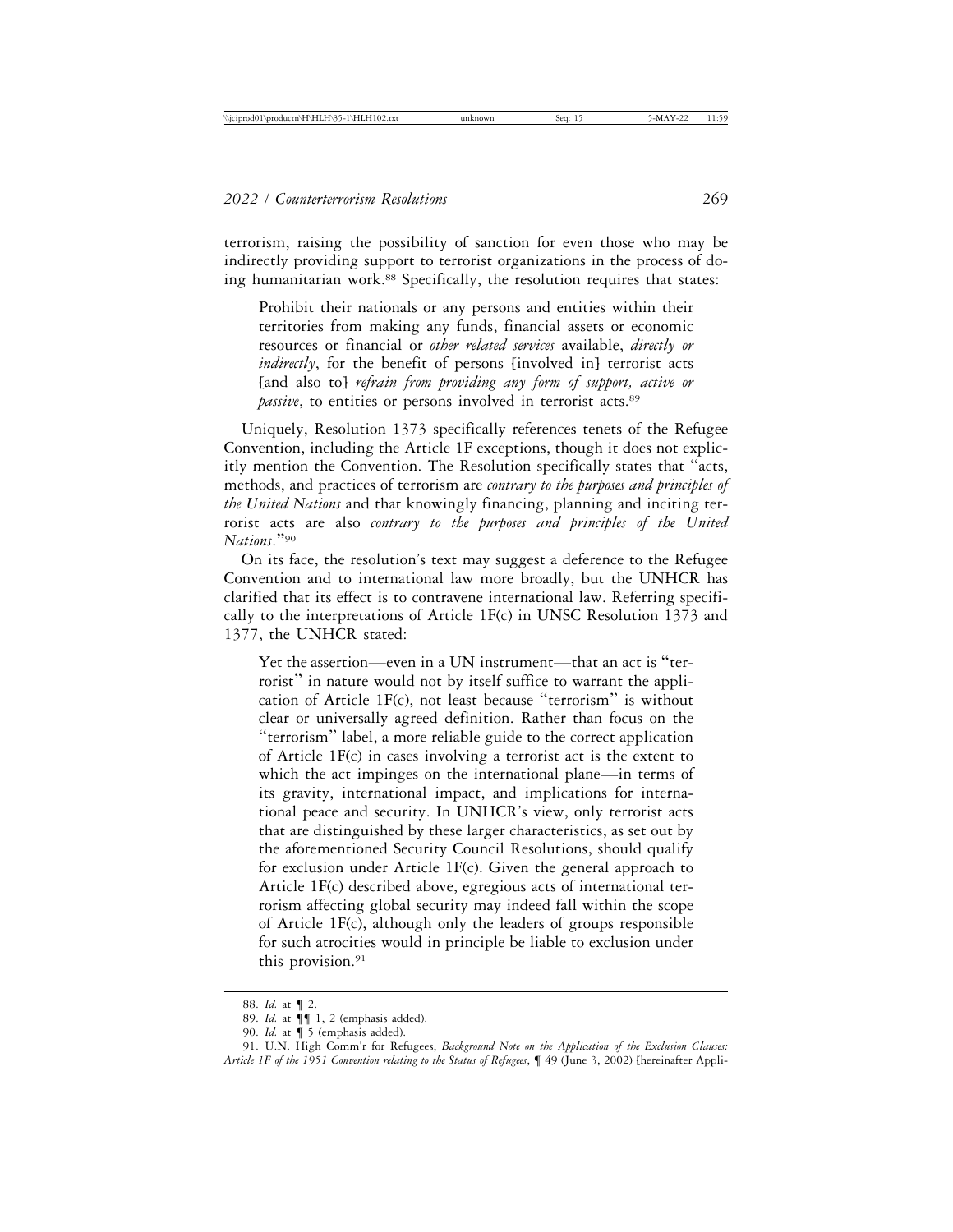Thus, the UNSC contravenes the Refugee Convention where it declares such a wide swath of actions to be "contrary to the purposes and principles of the United Nations," in Resolution 1373, indicating that even where resolutions may be referencing the Convention, they may still contravene it.

Just weeks after adopting Resolution 1373, the UNSC adopted a nonbinding resolution: Resolution 1377.92 Resolution 1377 reiterated the provisions of Resolution 1373, but expanded what may be criminalized under counterterrorism provisions to include the "planning and preparation" of acts of terrorism.93 To include preparatory actions that intentionally or unintentionally provide support to terrorism as something that must be criminalized is largely unprecedented. Pre-inchoate offenses, and the potential they present to criminalize "basic conduct" without intent, 94 would seem to be contrary to both human rights principles and criminal law principles more broadly.95 While the criminalization of pre-inchoate offenses may not be specifically directed at refugees and asylum seekers, the expansiveness of criminalization of otherwise innocuous actions could make it significantly easier to deny protection to asylum seekers if there are any indications that an action they have taken could fall within the extraordinarily wide scope of one of these resolutions.

Finally, Resolution 139096 expanded upon Resolution 1267 and made it so that terrorist financing sanctions were not only broad in definition, but also "indefinite in both space and time."97 This lack of temporal and geographic limits has been a controversial aspect of the "war on terror," broadly speaking, in that it allows for an expansiveness that generally has not been justified or legalized in other contexts.<sup>98</sup> As characterized by Lisa Ginsborg, "Resolution 1390 provided a new open-ended power to the Security Council, with the result of remaining in force indefinitely and creating a permanent sanctions regime."<sup>99</sup>

98. HELEN DUFFY, THE 'WAR ON TERROR' AND THE FRAMEWORK OF INTERNATIONAL LAW 399–401 (Cambridge Univ. Press, 2d ed. 2015).

cation of Exclusion Clauses], https://www.refworld.org/docid/3f5857d24.html [https://perma.cc/UTT8- THFG].

<sup>92.</sup> S.C. Res. 1377,  $\P$  2 (Nov. 12, 2001).

<sup>93.</sup> *Id.*; *see* Sivakumaran, *supra* note 36, at 354.

<sup>94.</sup> Int'l Comm. of Jurists, *Counter-Terrorism and Human Rights in the Courts: Guidance for Judges, Prosecutors and Lawyers on Application of EU Directive 2017/541 on Combatting Terrorism*, 5 (Nov. 2020) ("In practice, however, a number of terrorism offences in national law raise concerns as they are based on simple conduct, absent proof that the conduct had any effect or created even a forseeable danger of harm, and may not require intent to contribute to acts of terrorism.").

<sup>95.</sup> *See* Section V.A, *infra* (discussing how pre-inchoate offenses may be in violation of the ECHR and ICCPR).

<sup>96.</sup> S.C. Res. 1390, ¶ 2 (Jan. 16, 2002).

<sup>97.</sup> Lisa Ginsborg, *The United Nations Security Council's counter-terrorism Al-Qaida sanctions regime: Resolution 1267 and the 1267 Committee*, *in* RESEARCH HANDBOOK ON INTERNATIONAL LAW AND TER-RORISM 506, 610 (Ben Saul ed., 2014).

<sup>99.</sup> Ginsborg, *supra* note 97, at 610.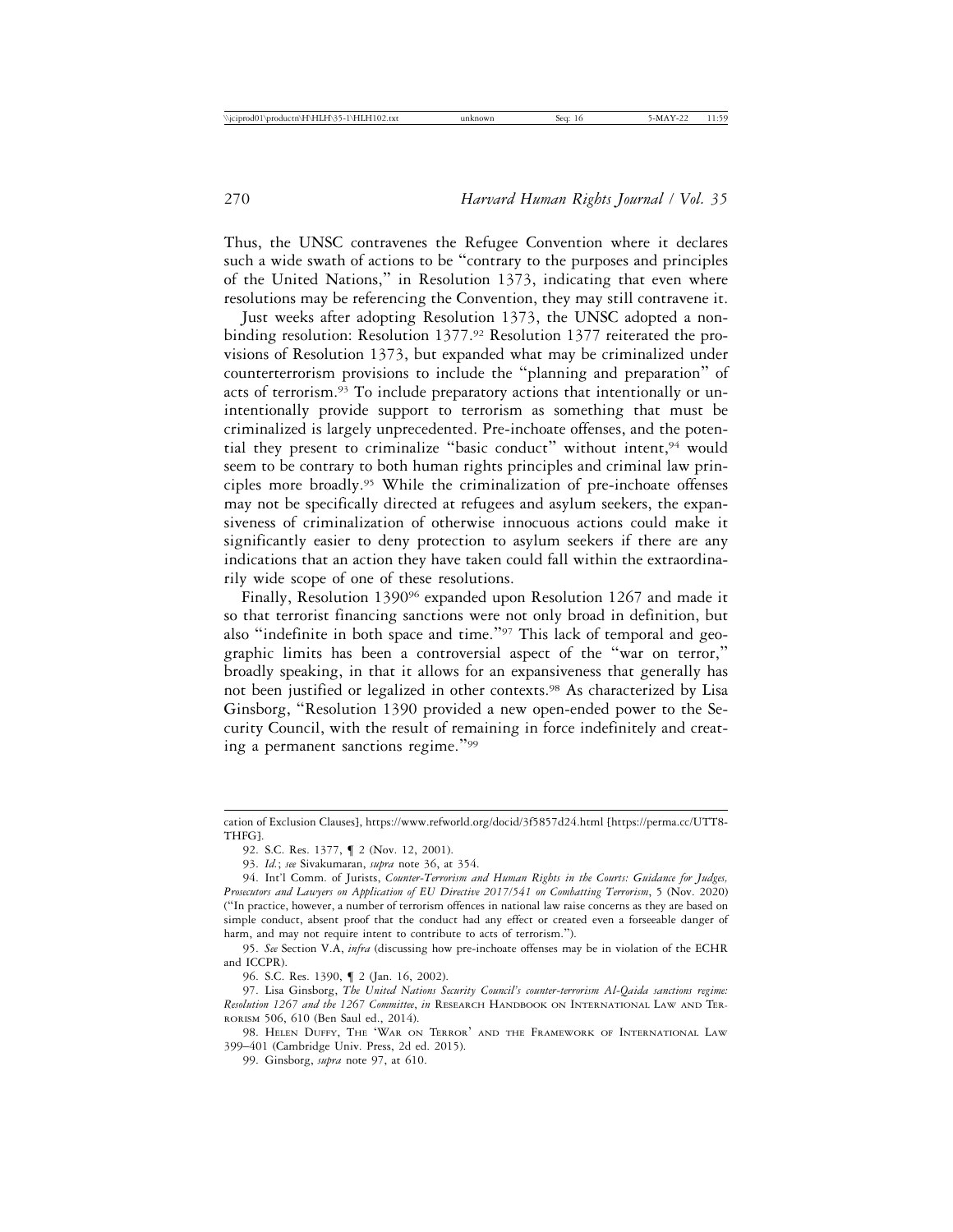#### *C. Further Expansion: Resolutions 1624, 2178, and 2322*

Since the adoption of 1373, 1377, and 1390, the UNSC has continued to pass more terrorism-related resolutions,100 three of which have specifically addressed the issue of asylum seekers: Resolution 1624,101 Resolution  $2178,102$  and Resolution  $2322.103$  In passing Resolution 1624 in 2005, the UNSC called on states to "deny safe haven to any persons with respect to whom there is credible and relevant information giving serious reasons for considering that they have been guilty of such conduct."104 Resolution 2178, adopted in 2014 under Chapter VII of the UN Charter with particular focus on foreign terrorist fighters, requires that states "ensure . . . that refugee status is not abused by . . . foreign terrorist fighters" ("FTFs").105 And finally, Resolution 2322, passed in 2016, reiterated many prior resolutions' calls to prevent asylum seekers from being granted safe haven where they have been deemed to have engaged in any terrorist activity.106

In reference to Resolution 2178, the UNSC warned member states that "the massive flow of refugees and asylum seekers from conflict zones also raises the risk that foreign terrorist fighters will attempt to use the refugee system to escape prosecution."<sup>107</sup> Though this commentary also includes that states should act upon the resolution "in consultation with" the UNHCR and "consistent with" Article 1F of the Refugee Convention,<sup>108</sup> it does not provide instruction detailing how exactly the resolution should interact with either entity. The direction the UNSC's resolutions have taken highlights the tenuous link between refugee law and counterterrorism law: the reality that those fleeing terrorism and war must undergo scrutiny far more strenuous than required by the Refugee Convention.

As in Resolution 1373, this over-expansive approach may indicate that even where the UNSC has incorporated some mention of the Refugee Convention or human rights law within their counterterrorism resolutions, the resolutions may still contravene both the Convention and human rights and international law. The resolutions have established bars to asylum seekers that have gone far beyond the limited exceptions to asylum protection laid

<sup>100.</sup> U.N. Security Council, *Chapter VII Resolutions and Resolutions by Year (1995-2021)*, https:// www.un.org/securitycouncil/sites/www.un.org.securitycouncil/files/chapter\_vii\_resolutions.pdf [https:// perma.cc/4XRB-BM9H].

<sup>101.</sup> S.C. Res. 1624 (Sept. 14, 2005).

<sup>102.</sup> S.C. Res. 2178 (Sept. 24, 2014).

<sup>103.</sup> S.C. Res. 2322 (Dec. 12, 2016).

<sup>104.</sup> S.C. Res. 1624, ¶ 1(c) (Sept. 14, 2005).

<sup>105.</sup> S.C. Res. 2178, ¶ 3 (Sept. 24, 2014).

<sup>106.</sup> S.C. Res. 2322, ¶ 9(d) (Dec. 12, 2016).

<sup>107.</sup> Raimonda Murmokaite (Chair of the Security Council Committee Established Pursuant to Resolution 1373 (2001) Concerning Counter-Terrorism), *Implementation of Security Council Resolution 2178 (2014) by States Affected by Foreign Terrorist Fighters: Third Report*, S.C. Res. 975, ¶ 8 at 16 (Dec. 29, 2015), https://documents-dds-ny.un.org/doc/UNDOC/GEN/N15/459/87/PDF/N1545987.pdf? OpenElement [https://perma.cc/87F8-J9AF].

<sup>108.</sup> *Id*.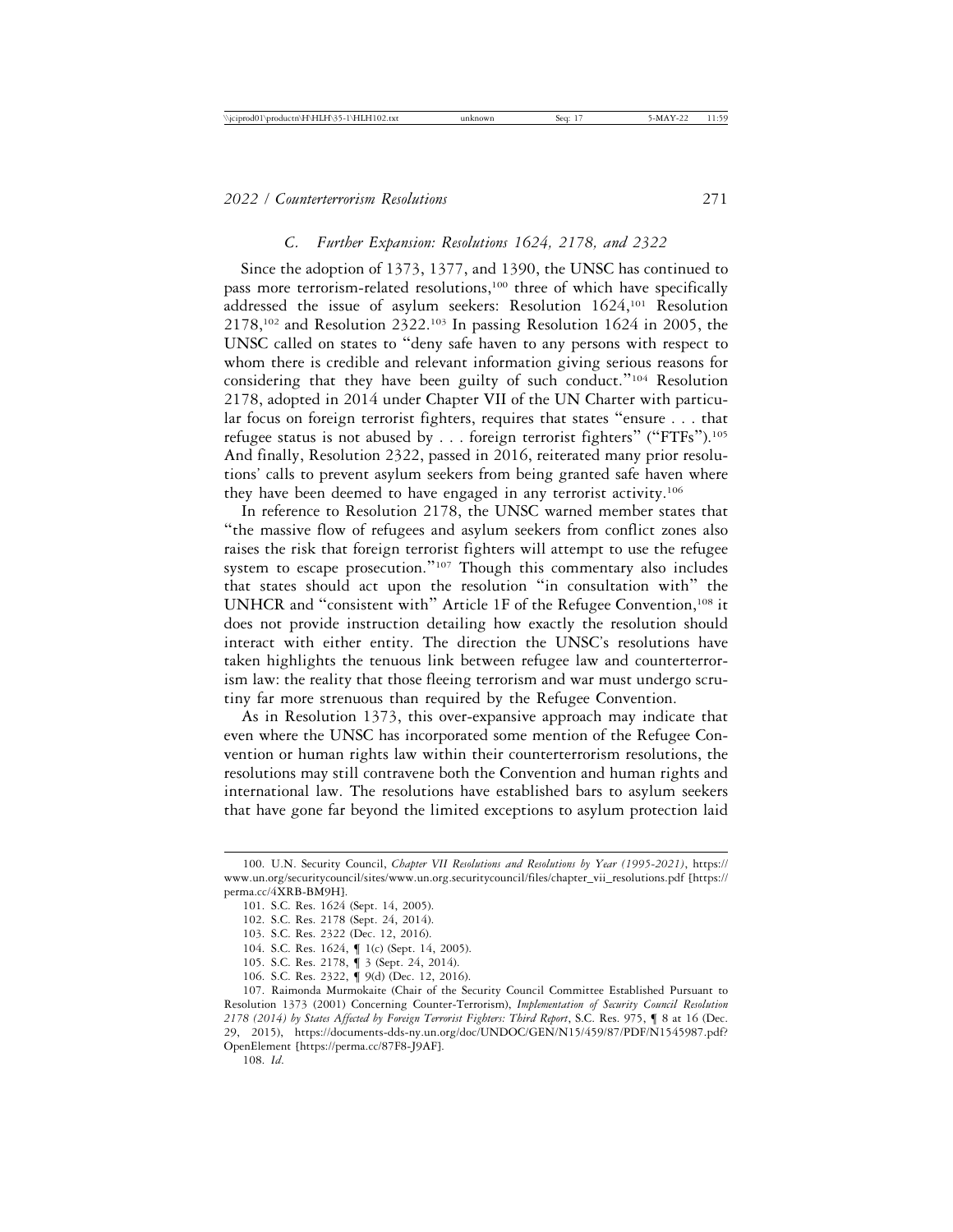out in the Convention. Further, the resolutions' criminalization of pre-inchoate offenses, their lack of humanitarian exemptions, and their mandated refoulement of certain refugees not barred from protection under the Refugee Convention create clear conflicts with human rights law—which, as discussed further in Part IV, *infra*, has been held by some courts to take precedence over UNSC resolutions under the UN Charter.

## IV. CONFLICTING LEGAL OBLIGATIONS

Several bodies of law relating to refugees bind EU states, including UNSC resolutions, the UN Charter, EU law, individual states' domestic laws, the Refugee Convention, and broader human rights and international law. Where these obligations may conflict, guidance for which law takes precedence is not always clear. The UNSC has in some cases specifically referenced the Refugee Convention and other human rights principles within the text of counterterrorism resolutions (or in related guidance),<sup>109</sup> but there are many instances in which the resolutions themselves conflict with obligations under the Convention and under human rights law.<sup>110</sup> This Part will first outline states' legal obligations to comply with the UNSC resolutions and the Refugee Convention. Second, it will lay out how international law and EU courts have addressed conflicts that have arisen or may arise between states' obligations.

#### *A. The Obligation to Comply with UNSC Resolutions*

UN member states have an obligation to comply with UNSC decisions per Article 25 of the UN Charter, which states that "[t]he Members of the United Nations agree to accept and carry out the decisions of the Security Council in accordance with the present Charter."111 Though the UN is formally composed of states, the EU has had observer status in the UNGA since 1974, and has enjoyed "enhanced status" since 2011, granting it the right to speak in UNGA sessions.112 Unlike EU member states, the EU as an entity in and of itself does not have any status in the UNSC. However, it bears certain obligations to comply with UNSC resolutions for two reasons. First, it and its member states are interrelated—where member states may have legal obligations under the UNSC, the EU as a whole may also adopt laws and policies in line with such obligations to maintain consistency.<sup>113</sup> Second, Article 48(2) of the UN Charter states that decisions made under

<sup>109.</sup> *See* S.C. Res. 1373, ¶ 3(f) (Sept. 28, 2001).

<sup>110.</sup> *See, e.g.*, Application of Exclusion Clauses, *supra* note 91, ¶ 49.

<sup>111.</sup> U.N. Charter, art. 25.

<sup>112.</sup> Ionel Zamfir & Tessa Fardel, *European Union Involvement in the United Nations System*, EURO-PEAN PARLIAMENTARY RESEARCH SERVICE, 9 (Sept. 2020), https://www.europarl.europa.eu/RegData/ etudes/IDAN/2020/652081/EPRS\_IDA(2020)652081\_EN.pdf [https://perma.cc/VQK4-M54W].

<sup>113.</sup> *See FAQ EU competences and Commission powers*, Eur. Union Eur. Citizens' Initiative, https:// europa.eu/citizens-initiative/faq-eu-competences-and-commission-powers\_en [https://perma.cc/6YP4-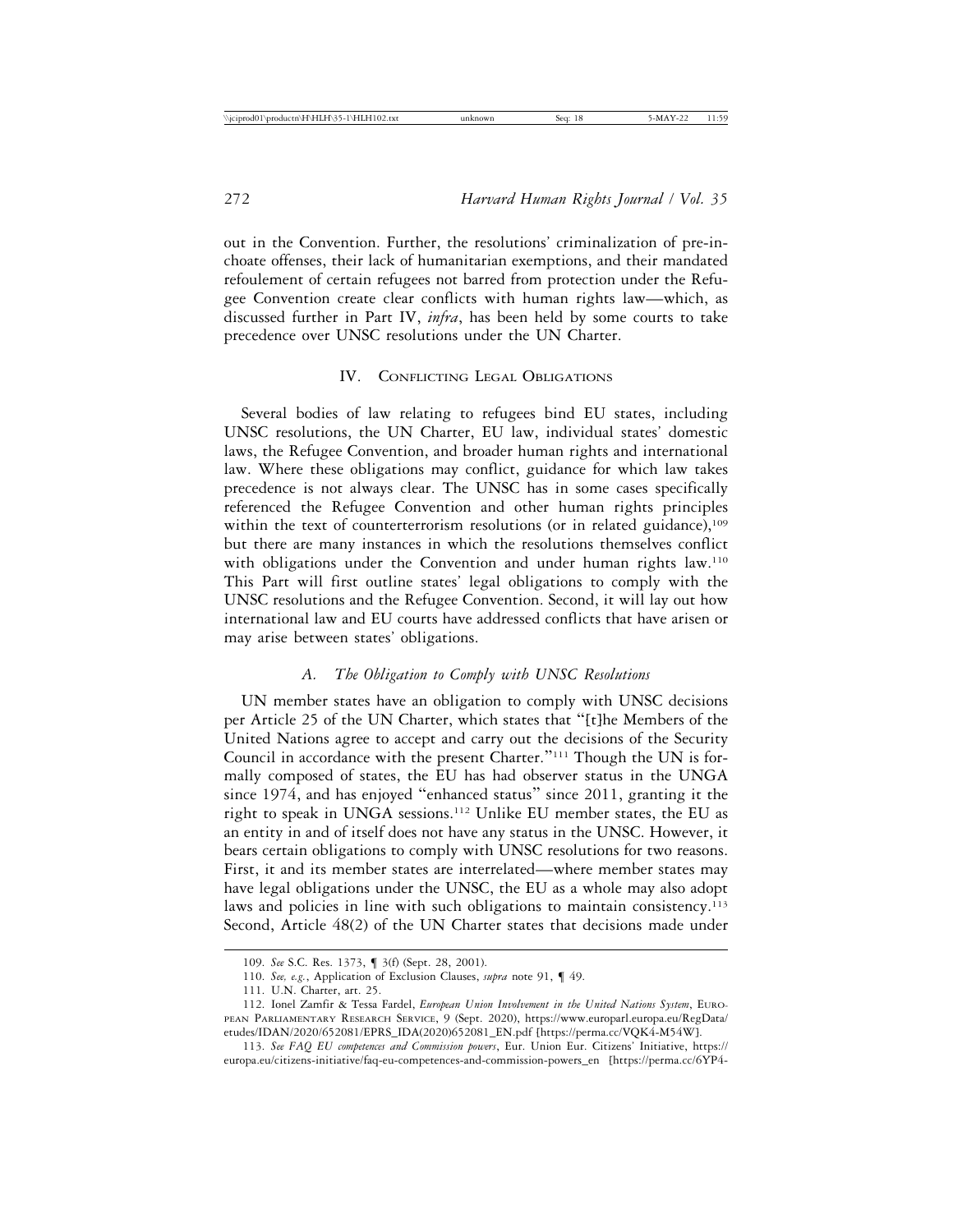Chapter VII of the Charter "shall be carried out by the Members of the United Nations directly and through their action in the appropriate international agencies of which they are members."114 Because the EU constitutes an international agency within the meaning of the Charter provision, it may be obligated to comply with UNSC resolutions.

UNSC resolutions that have been adopted under Chapter VII of the Charter are generally considered binding under Article 25.115 Further, Article 103 of the UN Charter contains a "supremacy clause," stating that states' obligations under the Charter prevail over their other international legal obligations, in the event of a conflict between the obligations.116 Though this would seem to be a straightforward directive, the application of Article 103 and the prioritization of EU states' legal obligations have been the subject of several cases in the EU.117 To date, there is no clear guidance regarding how EU states should navigate conflicting obligations under the UN Charter, the Charter of Fundamental Rights of the European Union ("EU Charter"), and international law and treaties more broadly.

## *B. The Obligation to Comply with the Refugee Convention*

Each individual EU member state is also a signatory to the Refugee Convention and Protocol.<sup>118</sup> Under the Vienna Convention's Article 26,<sup>119</sup> treaties—in this case, the Convention and the Protocol—are "binding upon the parties to it and must be performed by them in good faith."120 As the Refugee Convention and Protocol are not self-executing, states should implement them by incorporating the obligations listed therein into their domestic legislation,<sup>121</sup> and must generally ensure that their domestic law is consistent with their treaty obligations.122 Further, though the EU as an entity is not itself a signatory to the Refugee Convention or Protocol, efforts

MLHB] (showing that the EU also has competence to "define and implement a common foreign and security policy" under the Treaty on European Union).

<sup>114.</sup> U.N. Charter, art. 48(2).

<sup>115.</sup> See Dag Hammarskjöld Library, *supra* note 68.

<sup>116.</sup> U.N. Charter, art. 103.

<sup>117.</sup> *See, e.g.*, Case T-315/01, Kadi v. Council and Comm'n, 2005 E.C.R. II-3717-18, ¶ 156; Joined Cases C-402 & C-415/05P, Kadi & Al Barakaat Int'l Found. v. Comm'n (Kadi I), 2008 E.C.R. I-6352, ¶ 74; Al-Jedda v. the United Kingdom, App. No. 27021/08 (7 July 2011); Nada v. Switzerland, App. No. 10593/08, ¶ 197 (12 September 2012).

<sup>118.</sup> *See* U.N. High Comm'r for Refugees, *States Parties to the 1951 Convention relating to the Status of Refugees and the 1967 Protocol*, https://www.unhcr.org/protect/PROTECTION/3b73b0d63.pdf [https:// perma.cc/MX7K-A8UA].

<sup>119.</sup> Vienna Convention on the Law of Treaties art. 26, May 23, 1969, 1155 U.N.T.S., 331.

<sup>120.</sup> *See* Livnat, *supra* note 25.

<sup>121.</sup> Refugee Convention*, supra* note 1, at art. 43; Protocol, *supra* note 10, at art. 3.

<sup>122.</sup> U.N. Dep't of Economic and Social Aff.'s, *Chapter 5: National legislation and the Convention* – *Incorporating the Convention into domestic law* (last accessed Mar. 5, 2022) https://www.un.org/development/desa/disabilities/resources/handbook-for-parliamentarians-on-the-convention-on-the-rights-of-persons-with-disabilities/chapter-five-national-legislation-and-the-convention.html [https://perma.cc/ YQ2V-XMXL].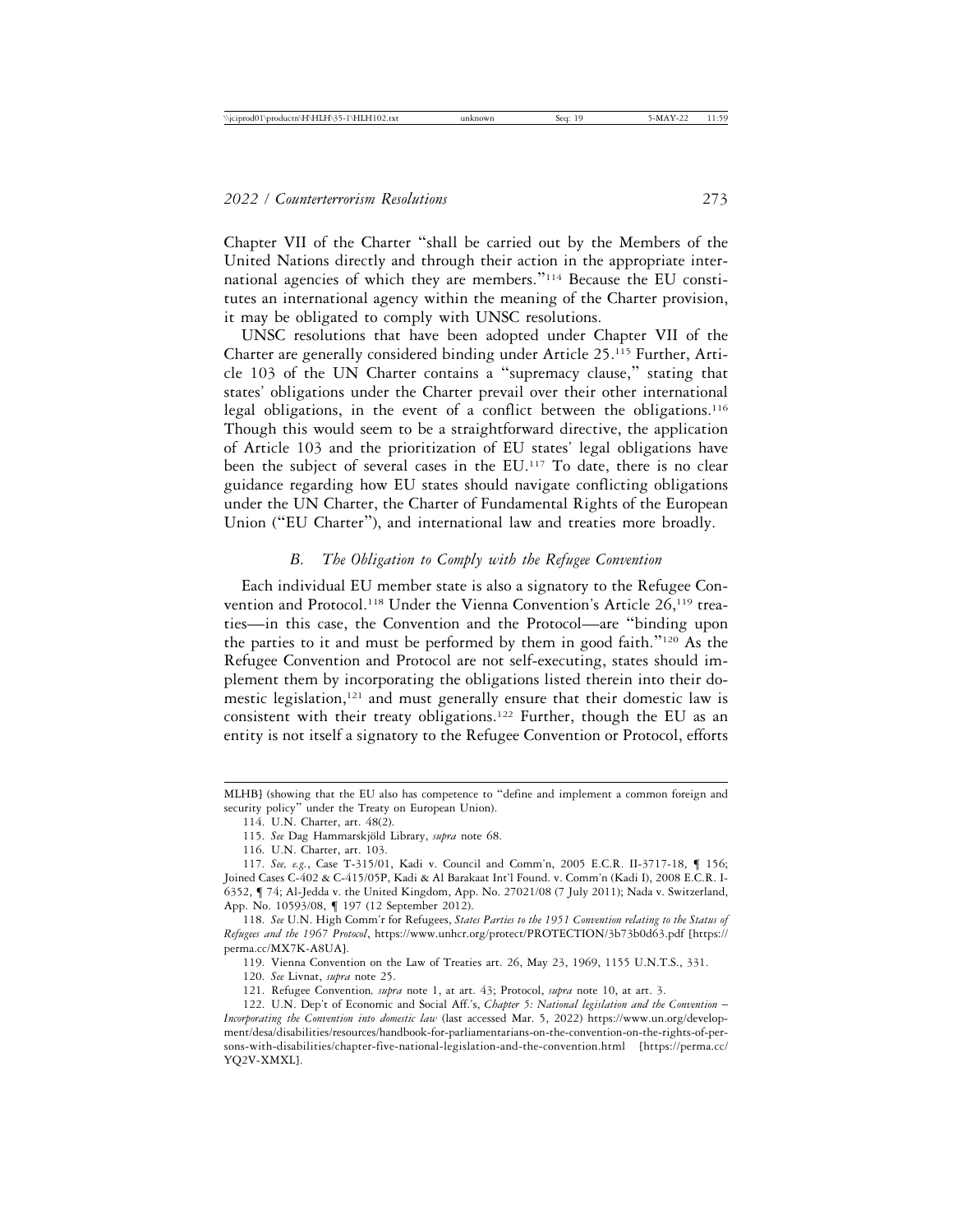to effectuate these treaty obligations are coordinated across the EU.123 EU law also mandates that EU member states should develop a coordinated policy on asylum that complies with the Refugee Convention and Protocol.124 The Common European Asylum System ("CEAS") was established in 1999 with the purpose of developing these policies and ensuring that obligations are met uniformly across EU member states.125

EU states are therefore obligated to both comply with the provisions of the Refugee Convention and to incorporate their obligations into their domestic law, meaning that individual states' laws must provide individuals fleeing persecution with protection, save for the select circumstances that fall within the exceptions described in Part III. If states present barriers to refugees' ability to enjoy their full rights under the Convention, they would fail to perform their duties under the Refugee Convention.<sup>126</sup> In addition to their obligations under the Refugee Convention and under the UN Charter, EU states also have obligations to EU-wide legal regimes, including the EU Charter.

# *C. The EU's Refugee Protection Policies*

In spite of their implementation of modern counterterrorism laws and policies, EU states have a long history of recognizing and enforcing protections for asylum seekers. In addition to the various conventions and treaties the EU and EU member states have signed on to, the European Convention of Human Rights ("ECHR"), adopted in 1953, and the Treaty on the Functioning of the EU, adopted in 1958, both provide for the protection of asylum seekers and reaffirm the principle of non-refoulement.<sup>127</sup> The refugee protection obligations deriving from these two foundational pieces of EU law "do not allow for any derogation, exception or limitation," and have been affirmed by the European Court of Human Rights ("ECtHR").128

<sup>123.</sup> *At a glance: The EU and the UN refugee agency (UNHCR)*, Eur. Parliamentary Res. Serv. (May 2015), https://www.europarl.europa.eu/EPRS/EPRS-AaG-557004-EU-and-UNHCR-FINAL.pdf [https://perma.cc/F5XQ-KVTM].

<sup>124.</sup> Treaty on the Functioning of the European Union, art. 78, 2012 O.J. (C326) 49 ("The Union shall develop a common policy on asylum, subsidiary protection and temporary protection with a view to offering appropriate status to any third-country national requiring international protection and ensuring compliance with the principle of *non-refoulement*. This policy must be in accordance with the Geneva Convention of 28 July 1951 and the Protocol of 31 January 1967 relating to the status of refugees, and other relevant treaties.").

<sup>125.</sup> *Common European Asylum System*, Eur. Comm'n Migration and Home Aff.'s (last accessed Mar. 5, 2022), https://ec.europa.eu/home-affairs/policies/migration-and-asylum/common-european-asylumsystem\_en [https://perma.cc/CGG7-ZJ6S].

<sup>126.</sup> *See* Livnat, *supra* note 25.

<sup>127.</sup> *See* Treaty on the Functioning of the European Union art. 78 (1), 2012 O.J. (326) 49; Convention for the Protection of Human Rights and Fundamental Freedoms art. 3, 1950, 213 U.N.T.S., 221.

<sup>128.</sup> *Fundamental rights of refugees, asylum applicants and migrants at the European borders*, Eur. Union Agency for Fundamental Rts. (2020), https://fra.europa.eu/sites/default/files/fra\_uploads/fra-coe-2020 european-law-land-borders\_en.pdf [https://perma.cc/BS8N-HSHJ] (citing Executive Committee of the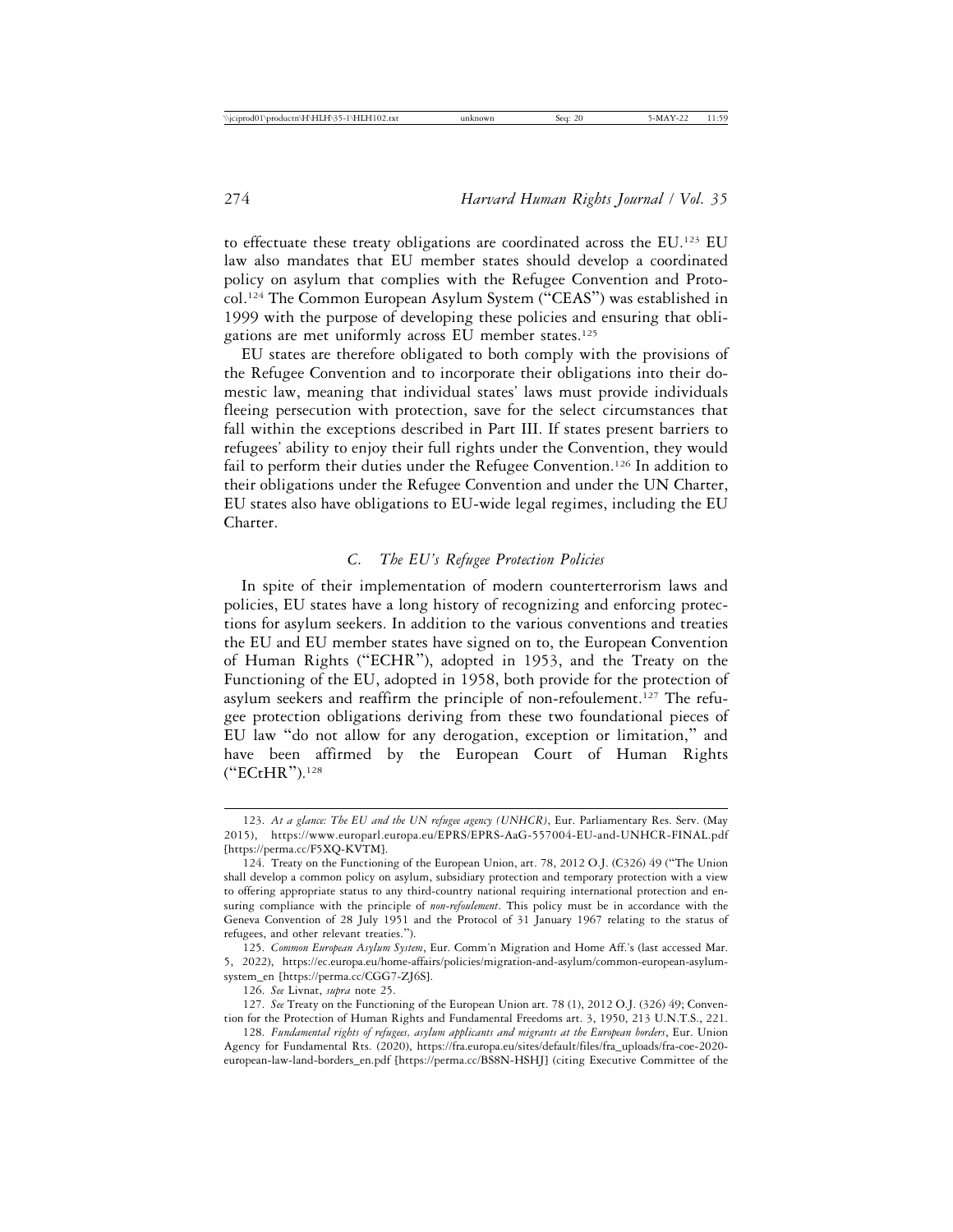The EU has reinforced refugee protections in recent years with the establishment of the EU Charter.<sup>129</sup> Though based on the ECHR, the EU Charter was written into law in 2000—prior to many of the UNSC counterterrorism resolutions that have been adopted—and became legally binding upon all EU member states on December 1, 2009.<sup>130</sup> Despite the implementation of several counterterrorism resolutions, the EU still effectuated the Charter, demonstrating the EU's affirmation of its commitment and obligation to protect refugees' right to protection.

#### *D. Non-Refoulement and Conflicting Obligations*

Non-refoulement is one legal obligation for which the EU drew on guidance from the Refugee Convention and from human rights law to harmonize their directives with various pieces of international law. In establishing non-refoulement in EU law, the EU had to navigate possibly conflicting but long-established extradition laws, which impose obligations upon states to extradite certain individuals who are sought by their home countries. While the laws of extradition are generally formed through bilateral treaties, the UNHCR's Guidance Note on extradition ("Guidance Note") provides that "[a] number of international human rights treaties, antiterrorism conventions and other instruments dealing with transnational crime contain provisions which establish a duty to extradite those suspected of being responsible for certain crimes."131 In emphasizing that "*non-refoulement* obligations deriving from international human rights law impose bars to extradition under certain circumstances, in addition to those based in international refugee law,"132 the Guidance Note called upon states "to ensure that the principle of *non-refoulement* is duly taken into account in treaties relating to extradition and as appropriate in national legislation."<sup>133</sup>

# *E. Addressing Broader Conflicts Between EU Law and Policy and UNSC Legal Obligations*

Though the principle of non-refoulement provides an example of EU states successfully navigating intersecting obligations from different legal bodies, other conflicting obligations having to do with refugee protection

High Commissioner's Programme, Conclusion No. 6 (XXVIII) – 1977 [NonRefoulement], (Oct. 12, 1977), ¶ (c)).

<sup>129.</sup> Charter of Fundamental Rights of the European Union, Arts. 18–19, 2010 O.J. (C83) 389 (showing how articles 18 and 19 codify the principle of non-refoulement, and the second of seven "titles" of substantive rights, "freedoms," includes asylum as one of its primary tenets) [hereinafter EU Charter].

<sup>130.</sup> *What are Fundamental Rights?,* Eur. Union Agency for Fundamental Rts, https://fra.europa.eu/ en/about-fundamental-rights#charter [https://perma.cc/99DU-2U3S].

<sup>131.</sup> U.N. High Comm'r for Refugees, *Guidance Note on Extradition and International Refugee Protection*, p. 4, ¶ 4 (Apr. 2008), https://www.refworld.org/docid/481ec7d92.html [https://perma.cc/SG8B-25AE].

<sup>132.</sup> *Id*. at 5.

<sup>133.</sup> *Id.*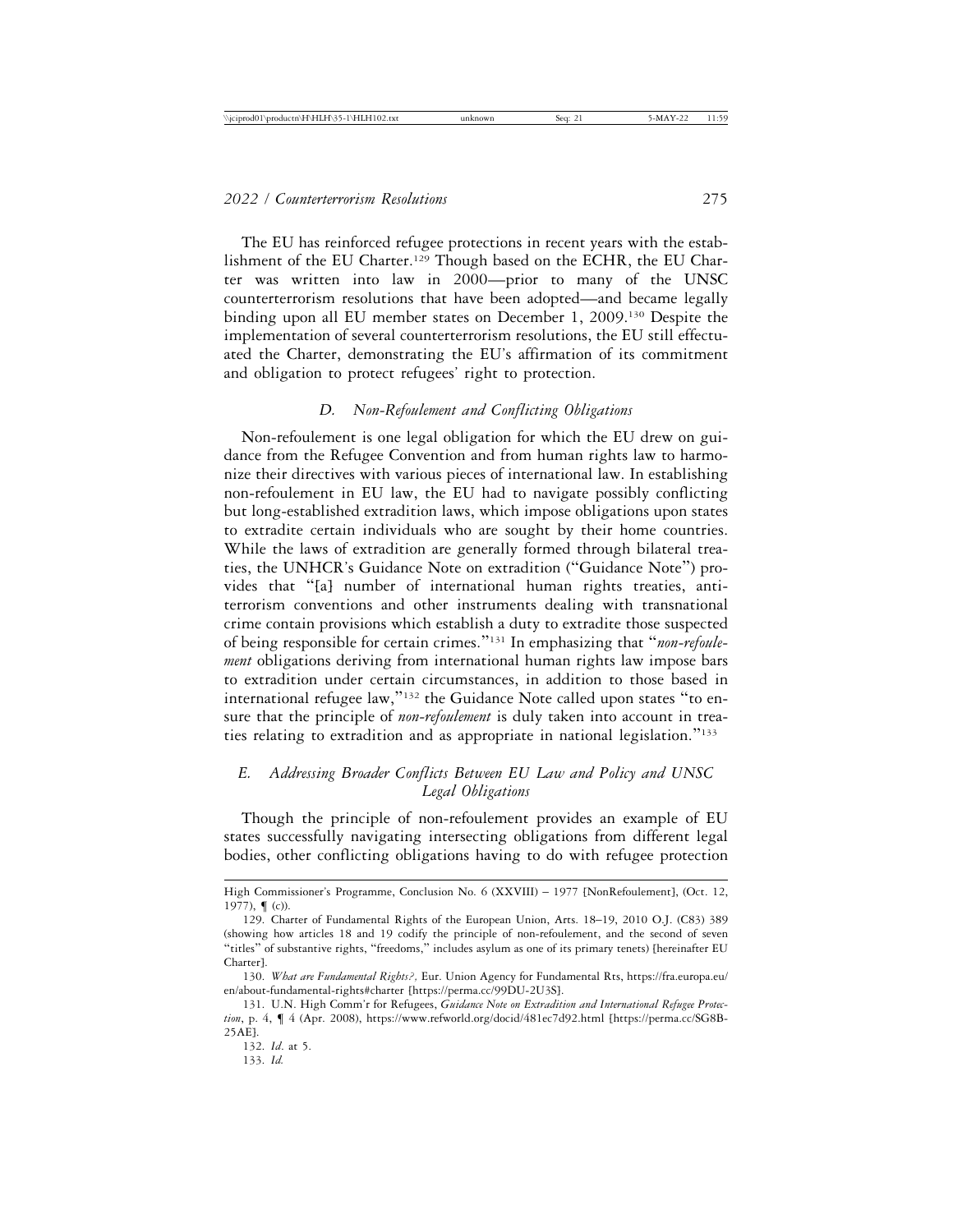have not been so clearly addressed, especially where UNSC resolutions conflict with states' other legal obligations. Article 103 of the UN Charter directs that "[i]n the event of a conflict between the obligations of the Members of the United Nations under the present Charter and their obligations under any other international agreement, their obligations under the present Charter shall prevail."134 Article 103 is considered customary international law, with wide acceptance by states and courts.135 However, the implications of Article 103 have proven to be complex in various decisions by European courts over the last two decades. Three cases in particular highlight these complexities.

In a landmark decision, the European Court of Justice ("ECJ") in *Kadi I*136 rejected the Court of First Instance's earlier finding137 that EU regulations that implemented UNSC resolutions were immune from judicial review.138 Instead, the ECJ took a novel "detachment" or "dualist" approach, finding that the EU regulations—and their compliance with and respect for fundamental rights—could be addressed on their own without considering the UNSC resolutions that they stem from.139 The ECJ stated that although "it is not for the [ECJ] to review indirectly whether the Security Council's resolutions in question are themselves compatible with fundamental rights as protected by the Community legal order,"140 it was well within the ECJ's jurisdiction to review the lawfulness of EU regulations, particularly where their respect of fundamental rights was in question.<sup>141</sup> This departs from the traditional understanding of Article 103 in EU case law, wherein "constitutional and conventional fundamental rights are trumped when in conflict with the [Security Council] resolutions."<sup>142</sup>

In *Al-Jedda v. The United Kingdom*,<sup>143</sup> however, the ECtHR took on a new approach to interpreting Article 103 in instances where fundamental rights may be in conflict with UNSC decisions.144 While restating that Article 103 requires the UN Charter to prevail over other legal obligations, the

<sup>134.</sup> U.N. Charter, art. 103.

<sup>135.</sup> Kushtrim Istrefi, *The Application of Article 103 of the United Nations Charter in the European Courts: The Quest for Regime Compatibility on Fundamental Rights*, 5 EUR. J. LEGAL STUD. 81, 82 (2012/13) (citing Benedetto Conforti, *Consistency among Treaty Obligations*, *in* THE LAW OF TREATIES BEYOND THE VIENNA CONVENTION 189–90 (Enzo Cannizzaro ed., 2011)).

<sup>136.</sup> Joined Cases C-402 & C-415/05P, Kadi & Al Barakaat Int'l Found. v. Comm'n (Kadi I), 2008 E.C.R. I-6352.

<sup>137.</sup> *See* Joined Cases C-402/05 P & C-415/05 P, Kadi v. Council, 2008 E.C.R. I-6351.

<sup>138.</sup> Kadi & Al Barakaat Int'l Found. v. Comm'n (Kadi I) at ¶ 330, 2008 E.C.R. I-6352.

<sup>139.</sup> *See* Istrefi, *supra* note 135, at 83–84. This approach is considered by Istrefi to be "a reverse approach of the 'subordination,' generated also by a narrow understanding of art 103," in which the court considers "the EU law as a 'supreme law of the land', and developed a dualist or strong pluralist approach that led to detachment from the UN supremacy." *Id.*

<sup>140.</sup> Kadi & Al Barakaat Int'l Found. v. Comm'n (Kadi I) at ¶ 283, 2008 E.C.R. I-6352.

<sup>141.</sup> *Id.* at ¶ 282.

<sup>142.</sup> Istrefi, *supra* note 135, at 83.

<sup>143. 2011-</sup>IV Eur. Ct. H.R. 305.

<sup>144.</sup> *Id.*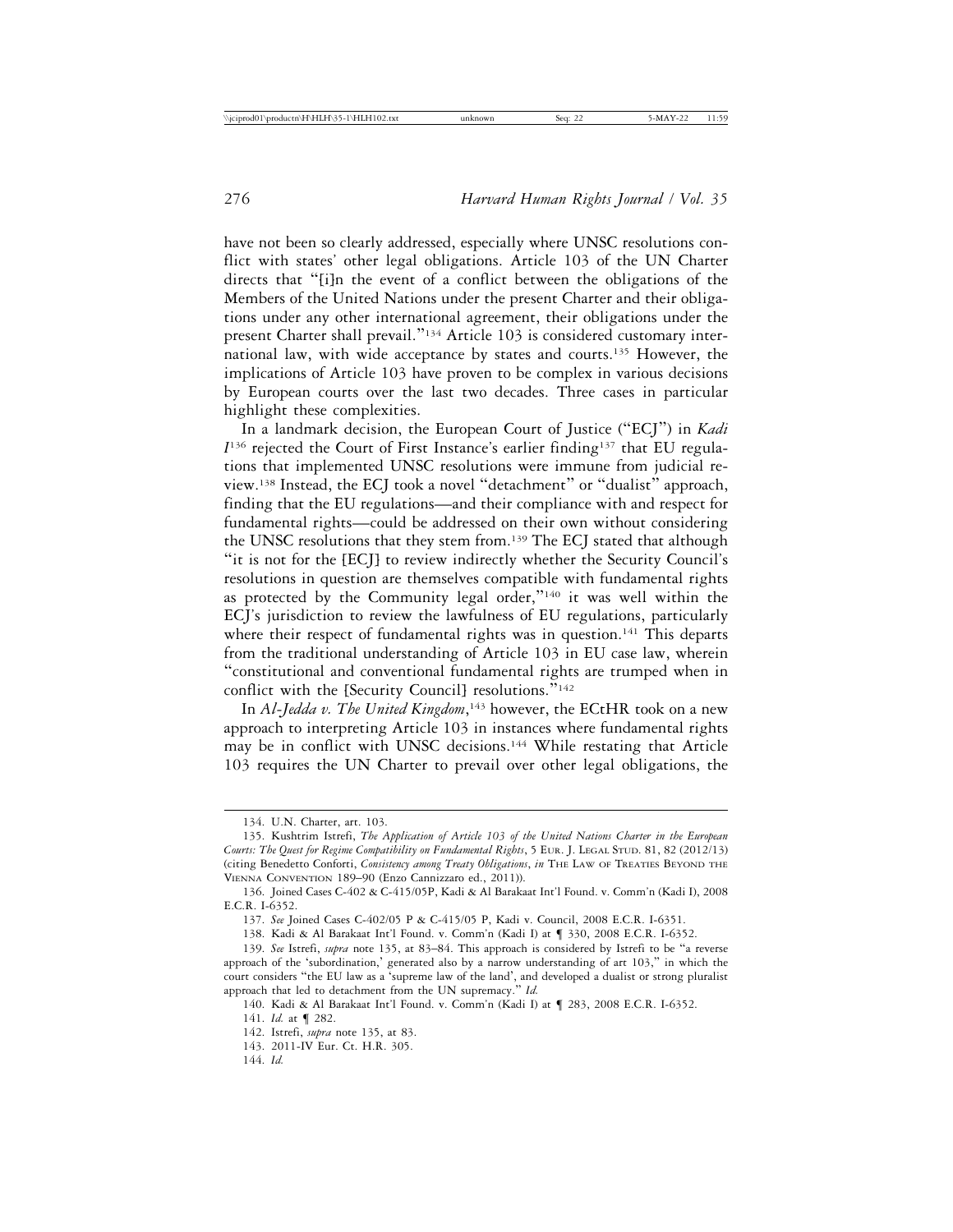ECtHR advanced Article  $24(2)$  of the UN Charter,<sup>145</sup> which requires the UNSC to "act in accordance with the Purposes and Principles of the United Nations."<sup>146</sup> The ECtHR interpreted Article 24(2)'s obligations to mean that "there must be a presumption that the Security Council does not intend to impose any obligation on Member States to breach fundamental principles of human rights."147 In the case of the UNSC counterterrorism resolutions, the ECtHR's interpretation would require that the UNSC respect human rights obligations—including the protection of refugees from persecution—unless the UNSC has explicitly stated that they "intend States to take particular measures which would conflict with their obligations under international human rights law."148 As this was not the case for the UNSC counterterrorism resolutions discussed in Part III, *supra*, *Al-Jedda* suggests that these resolutions should be read in compliance with human rights law.

Most recently, the ECtHR in *Nada v. Switzerland*<sup>149</sup> took a similar approach to interpreting Article 103, finding that states should work to "harmoni[z]e" their obligations under the UN Charter with their other legal obligations.150 However, the ECtHR did not explicitly state how this harmonization should occur.<sup>151</sup> In a concurring opinion, Judge Malinverni took a different approach, distinguishing between the Charter and the resolutions, and finding that UNSC resolutions "may be regarded more as *secondary* or *subordinate* United Nations legislation" even where binding.152 Judge Malinverni further emphasized his point that fundamental rights established in the Charter must always prevail,<sup>153</sup> stating that "[i]t cannot be claimed nowadays that the human rights obligations of States vanish in the event that, instead of acting individually, they decide to cooperate by entrusting certain powers to international organi[s]ations that they themselves have set up."154

Additionally, the UN and other key governmental and non-governmental bodies have offered unclear guidance regarding how to address conflicting legal obligations. The UNSC has specifically referred to obligations to comply with human rights law and refugee law, including in Resolutions

153. *Id.* at ¶¶ 15, 22–26.

154. *Id.* at ¶ 25.

<sup>145.</sup> U.N. Charter art. 24(2).

<sup>146.</sup> Al-Jedda v. the United Kingdom, App. No. 27021/08 at ¶ 102 (July 7, 2011) (citing U.N. Charter art. 24(2)).

<sup>147.</sup> *Id.*

<sup>148.</sup> *Id.*

<sup>149. 2012-</sup>V Eur. Ct. H.R. 276.

<sup>150.</sup> *Id.* at ¶ 197.

<sup>151.</sup> *See* Marko Milanovic, *European Court Decides* Nada v. Switzerland, EJIL:TALK! (Sept. 14, 2012), https://www.ejiltalk.org/european-court-decides-nada-v-switzerland/ [https://perma.cc/9EHC-3E5U].

<sup>152.</sup> Nada v. Switzerland, 2012 App. No. 10593/08, ¶ 22 (Sept. 12, 2012) (Malinverni, J., concurring).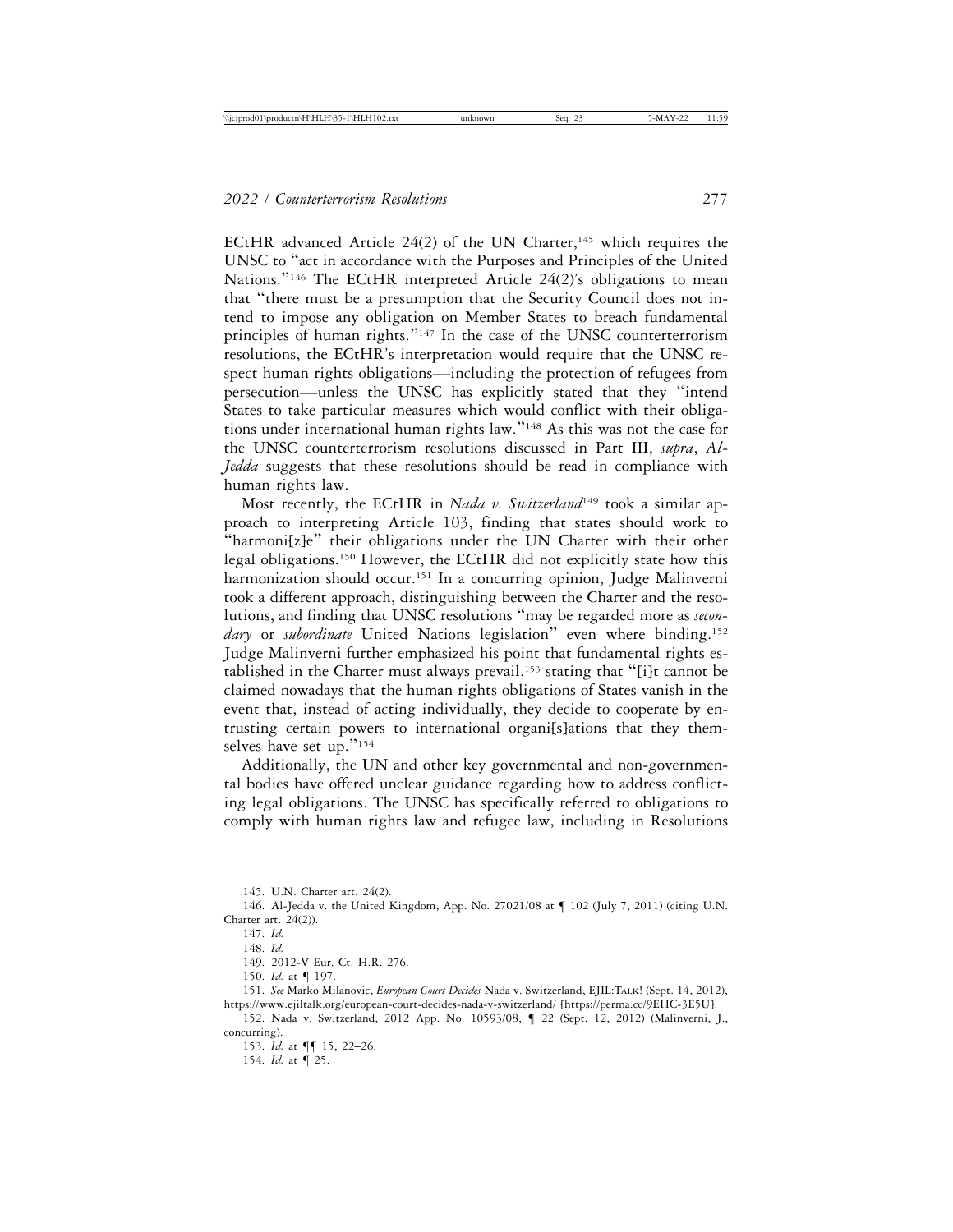1373<sup>155</sup> and in their commentary on Resolution 2178.<sup>156</sup> However, these references have not been accompanied by guidance on exactly how conflicting obligations should be addressed, and the resolutions themselves—as discussed above—may inherently conflict with the human rights law they ask states to abide by.

With respect to the provision of humanitarian aid, the UNGA and the ICRC have both expressed concern regarding state legislation and practice in the area.157 In a 2016 Resolution, the UNGA "[u]rge[d] states to ensure . . . that counter-terrorism legislation and measures do not impede humanitarian and medical activities or engagement with all relevant actors as foreseen by international humanitarian law."<sup>158</sup> The ICRC has also commented on the need for UNSC resolutions to specifically make exemptions for humanitarian aid in their criminalization of material support.159 However, prior to 2019, the UNSC had not established exemptions for humanitarian aid in their string of counterterrorism resolutions,<sup>160</sup> and EU states have implemented policies that have resulted in the criminalization of such aid.161 Despite calls for caution from the UNGA and ICRC, some states may still interpret the resolutions to include some forms of medical care and supplies as "impermissible support to al-Qaeda and its associates."<sup>162</sup>

Without clear guidance regarding how to navigate conflicting obligations presented by the Refugee Convention, broader human rights, and the UNSC counterterrorism resolutions, states are left in limbo, and have consequently promulgated legislation in violation of their obligations under the Refugee Convention.

<sup>155.</sup> S.C. Res. 1373 (Sept. 28, 2001) (referencing tenets of the Refugee Convention, including the Article 1F exceptions, though it does not explicitly mention the Convention at  $\P$  5).

<sup>156.</sup> S.C. Res. 2322, ¶ 13(b) (Dec. 12, 2016).

<sup>157.</sup> *See* Dustin A. Lewis, *Humanitarian Exemptions from Counter-Terrorism Measures: A Brief Introduction*, 47 PROCEEDINGS BRUGES COLLOQUIUM 141, 144–45 (2017). *See also* G.A. Res. 70/291, The United Nations Global Counter-Terrorism Strategy Review, ¶ 22 (July 1, 2016); Int'l Comm. of the Red Cross [hereinafter ICRC], *International Humanitarian Law and the Challenges of Contemporary Armed Conflicts*, at 53, 31IC/11/5.1.2 (Oct. 2011).

<sup>158.</sup> G.A. Res. 70/291, *supra* note 157, at ¶ 22.

<sup>159.</sup> *See* ICRC, *supra* note 157, at 53.

<sup>160.</sup> *See* Lewis, *supra* note 157, at 147. UNSC promulgated two resolutions in 2019 that did have exemptions for humanitarian aid, Resolutions 2462 and 2482, which specifically urged states to "take into account the potential effect of [counter-terrorism] measures on exclusively humanitarian activities." S.C. Res. 2462, ¶ 24 (Mar. 28, 2019); S/RES/2482, ¶ 16 (July 19, 2019).

<sup>161.</sup> *See Counterterrorism and Humanitarian Action in Syria*, DIAKONIA INT'L HUMANITARIAN L. CTR. (Sept. 7, 2021), https://www.diakonia.se/ihl/news/syria-region-publication/fact-sheet-counterterrorismhumanitarian-action-syria/ [https://perma.cc/U6AP-WHVP].

<sup>162.</sup> Dustin A. Lewis, Naz K. Modirzadeh, & Gabriella Blum, *Medical Care in Armed Conflict: International Humanitarian Law and State Responses to Terrorism*, 2015 HARV. L. SCH. PROGRAM ON INT'L LAW AND ARMED CONFLICT 111 (Sept. 2015).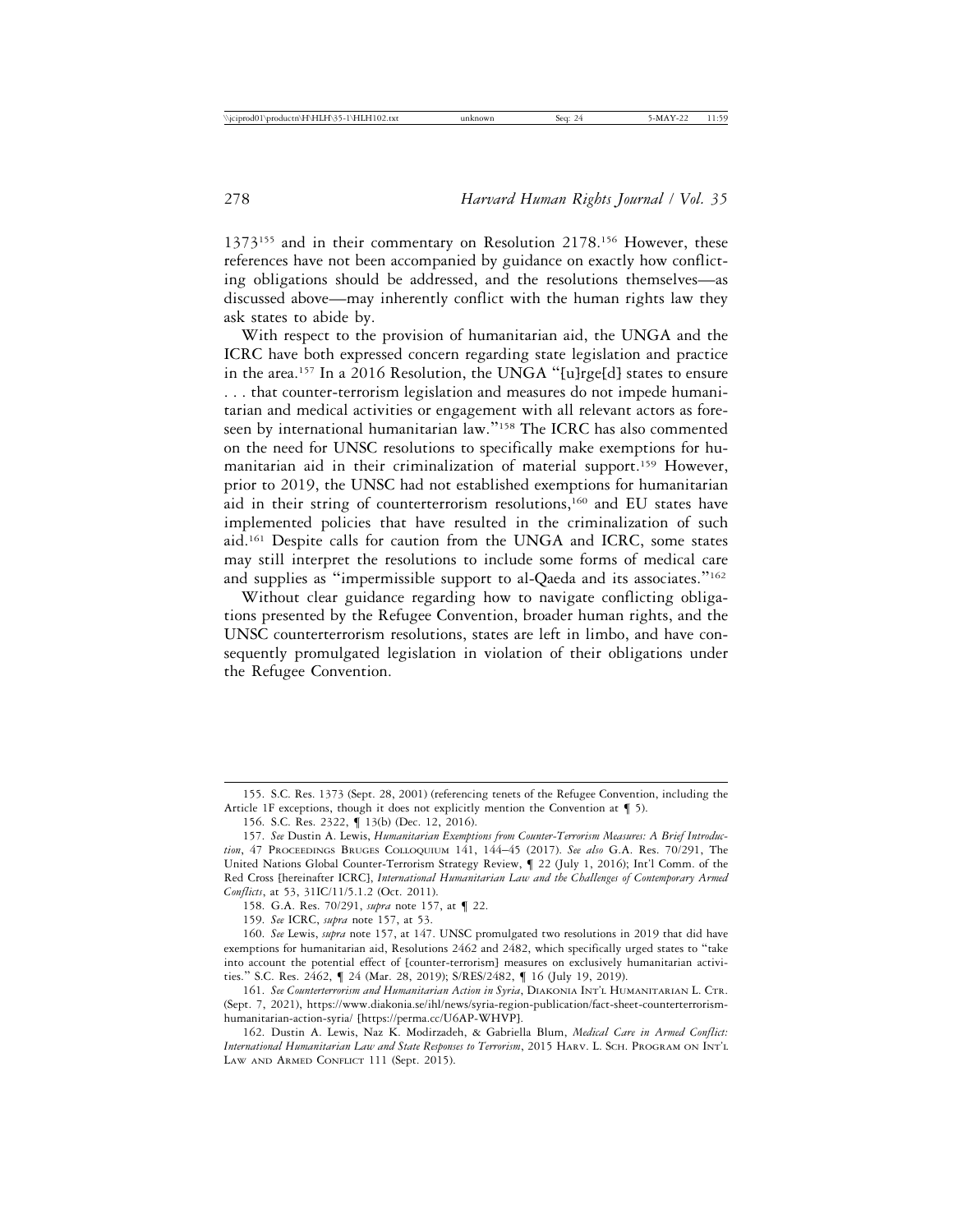# V. EU IMPLEMENTATION OF UNSC RESOLUTIONS: A VIOLATION OF INTERNATIONAL LAW AND REFUGEE RIGHTS

In several cases the EU and its member states have implemented the UNSC counterterrorism resolutions in such a way as to violate the Refugee Convention and broader international law. The UNSC's counterterrorism resolutions provided the EU and its member states with a set of stipulations and guidelines to implement their own domestic counterterrorism laws and policies. Where the UNSC's resolutions were over-expansive with respect to Articles 1F and 33(2) or otherwise exceeded the bounds of the Refugee Convention, the resulting EU measures have implemented these legal gray areas of law into policies with far-reaching implications for Middle Eastern refugees and the broader population. As a result, EU counterterrorism policies—including the criminalization of inchoate and pre-inchoate offenses, the inclusion of humanitarian aid under material support provisions, and most importantly, sweeping claims as to which groups of asylum seekers should be excluded from protection—go far beyond the scope of the Refugee Convention's grounds for exclusion from protection.

The EU first developed a comprehensive counterterrorism strategy in November 2005,163 in response to the 2004 Madrid train bombings and the July 7, 2005 London Bombings.<sup>164</sup> The strategy contained four pillars-"prevent," "protect" from, "pursue," and "respond" to terrorism—and urged international cooperation in pursuing these goals.<sup>165</sup> The strategy has since undergone several iterations and additions, including the 2008 EU strategy for combating radicalization and recruitment to terrorism.166 Most relevant today, however, is the 2017 EU Directive on Combating Terrorism ("2017 Directive").<sup>167</sup>

The 2017 Directive remains the foundational piece of EU policy directing member states in their own counterterrorism policies. The Directive required member states to adopt laws and regulations "necessary to comply

<sup>163.</sup> The European Union Counter-Terrorism Strategy (EC) No. 14469/4/05 of 30 Nov. 2005, Rev 4, https://data.consilium.europa.eu/doc/document/ST%2014469%202005%20REV%204/EN/pdf [https://perma.cc/UA2F-AQV2].

<sup>164.</sup> *See* Wim Wensink et al., *The European Union's Policies on Counter-Terrorism: Relevance, Coherence and Effectiveness* 33, EUR. DIRECTORATE GENERAL FOR INTERNAL POLICIES (Jan. 2017), https:// www.europarl.europa.eu/RegData/etudes/STUD/2017/583124/IPOL\_STU(2017)583124\_EN.pdf [https://perma.cc/2MQ5-395U].

<sup>165.</sup> The European Union Counter-Terrorism Strategy, *supra* note 163, at 3.

<sup>166.</sup> Wensink et al., *supra* note 164, at 33.

<sup>167.</sup> Council Directive 2017/541, Directive 2017/541 of the European Parliament and of the Council of 15 March 2017 on Combating Terrorism and Replacing Council Framework Decision 2002/ 475/JHA and Amending Council Decision 2005/671/JHA, 2017 O.J. (L 88) (EU). The European Commission's Directorate-General for Migration and Home Affairs described the Directive as "reinforc[ing] the legal framework to more comprehensively cover conducts related to terrorism," including by ensuring that "[a]ll EU countries . . . criminalise conduct such as training and travelling for terrorism, as well as terrorist financing." *Counter Terrorism and Radicalisation*, EUR. COMM'N DIRECTORATE-GENERAL FOR MIGRATION AND HOME AFFAIRS, https://ec.europa.eu/home-affairs/what-we-do/policies/counterterrorism-and-radicalisation\_en [https://perma.cc/Q2RQ-G4EG].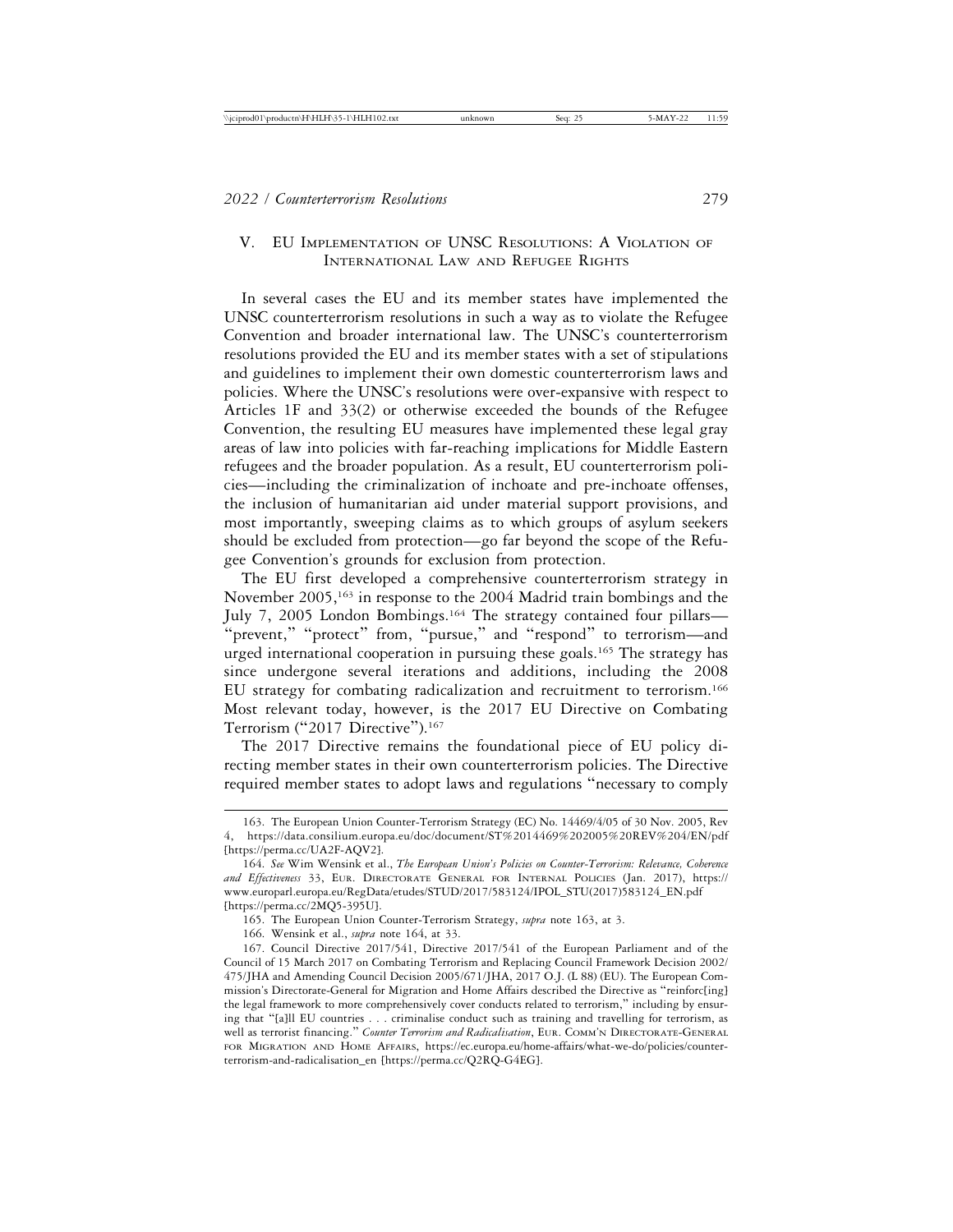with" the Directive by September of 2018, about a year and a half after the Directive was initially adopted.168 The 2017 Directive lists new "offences related to terrorist activities" to be criminalized by EU states, often going beyond the scope of the UNSC resolutions in what acts related to terrorism may or must be criminalized.169 Specifically, the 2017 Directive builds upon earlier EU policies<sup>170</sup> and further criminalizes several forms of preinchoate and preparatory crimes and directs states to take such actions as "the removal of online content" that might constitute "provocation to commit a terrorist offense" as a means of combatting the threat of terrorism.171

## *A. Criminalization of Pre-Inchoate Offenses*

The 2017 Directive's criminalization of pre-inchoate offenses builds on an earlier EU-wide counterterrorism convention that also criminalized preinchoate offenses: the 2005 Council of Europe's Convention on the Prevention of Terrorism ("2005 Convention").172 Both the 2005 Convention's and the 2017 Directive's criminalization of pre-inchoate offenses likely stem from UNSC Resolutions 1373 and 1377.<sup>173</sup> This criminalization is a particularly critical expansion of counterterrorism law that goes far beyond the bounds of international law, as well as most domestic criminal laws.174 The Directive criminalizes two pre-inchoate offenses: "the public provocation to commit a terrorist offense<sup>7175</sup> and the "receiving of training for terrorism," the latter of which includes "self-study . . . through the internet or consulting other teaching material."176 In addition, the Directive not only

174. Ben Saul, *Precursor Crimes of International Terrorism*, *in* PRECURSOR CRIMES OF TERRORISM: THE CRIMINALISATION OF TERRORISM RISK IN COMPARATIVE PERSPECTIVE 196 (Mariona Llobet Angli et al., eds., 2022) ("Criminal law has, however, traditionally recognized limits on the extension of liability, namely that liability is personal and must involve fault-based conduct which causes a resultant harm. The newer pre-inchoate terrorism offences extend liability in multiple directions, by capturing conduct that is more temporally, personally, and causally distant from any resulting harm.").

175. Council Directive 2017/541 art. 5.

176. *Id*. at ¶ 11.

<sup>168.</sup> Council Directive 2017/541 art. 28(1).

<sup>169.</sup> *Id.* at ¶ 6.

<sup>170.</sup> This includes the 2005 Council of Europe's Convention on the Prevention of Terrorism, which under Articles 5–7 criminalized "Public provocation to commit a terrorist offence" (Article 5), "Recruitment for terrorism" (Article 6), and "Training for terrorism" (Article 7). Council of Europe, Convention on the Prevention of Terrorism, May 16, 2005, C.E.T.S. No. 196 arts. 5–7.

<sup>171.</sup> Council Directive 2017/541, at  $\P\P$  22–23.

<sup>172.</sup> C.E.T.S. No. 196 arts. 5–7.

<sup>173.</sup> S.C. Res. 1373 (Sept. 28, 2001) ("Ensure that any person who participates in the financing, planning, preparation or perpetration of terrorist acts or in supporting terrorist acts is brought to justice and ensure that, in addition to any other measures against them, such terrorist acts are established as serious criminal offences in domestic laws and regulations and that the punishment duly reflects the seriousness of such terrorist acts."); S.C. Res. 1377 (Nov. 12, 2001) ("Stresses that acts of international terrorism are contrary to the purposes and principles of the Charter of the United Nations, and that the financing, planning and preparation of as well as any other form of support for acts of international terrorism are similarly contrary to the purposes and principles of the Charter of the United Nations.").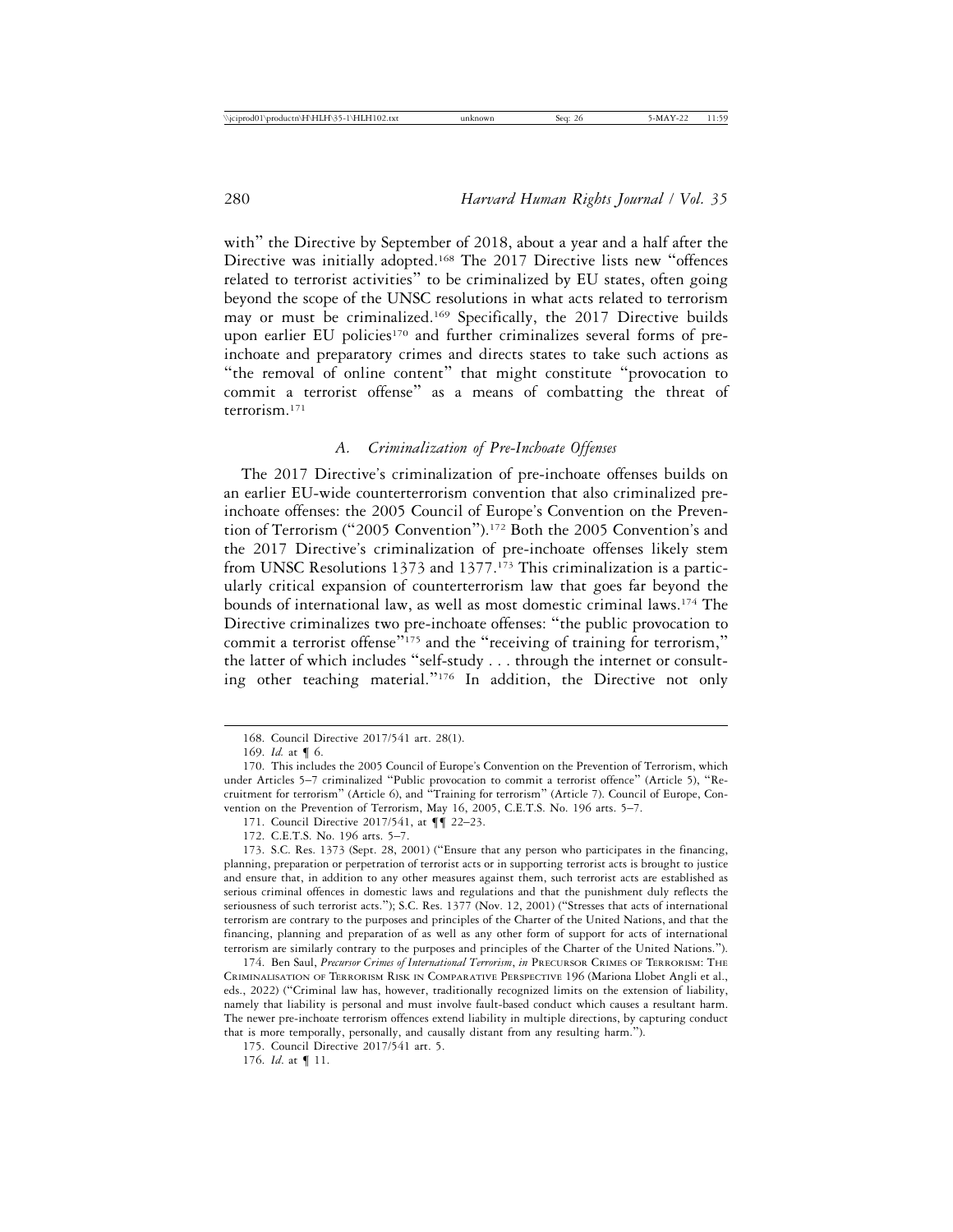criminalizes "travelling for the purpose of terrorism,"177 but reaches further to also criminalize "organising or otherwise facilitating travelling for the purpose of terrorism."<sup>178</sup>

Further, the Directive specifically states that EU states "may also decide" to criminalize "preparatory acts, which may include planning or conspiracy" thus making the call for criminalization of pre-inchoate offenses more explicit.179 Though the 2017 Directive mentions that it "should not have the effect of altering the rights, obligations and responsibilities of the Member States under international law,"<sup>180</sup> this seems to be incompatible with many of the Directive's stipulations related to pre-inchoate offenses, as described above, which would likely be in violation of the ECHR,<sup>181</sup> as well as the ICCPR.182

Some EU member states have also adopted a more expansive *mens rea* requirement in their promulgation of terrorism-related laws. In a Danish case described in Section VI.B, *infra*, an individual was prosecuted for furthering or contributing to a terrorist act by providing financial support, even where they did not have knowledge that that support would be contributing to terrorist activity.183 The United Kingdom ("UK")184 has also expanded its terrorism definitions to include actions that do not require one to have knowledge that the support will contribute to terrorist activity.185 The UK's Terrorism Act of 2000 provided that police had the power to arrest, without a warrant, "a person whom [they] reasonably [suspect] to be a terrorist."186 Under this law, the officer can arrest a person without a warrant so long as the officer has "reasonable suspicion that [the suspect]

180. *Id.* at ¶ 37.

184. The UK was still a member of the EU at the time the described laws were passed.

185. Clare Feikert & Charles Doyle, *Anti-Terrorism Authority Under the Laws of the United Kingdom and the United States*, CRS REPORT FOR CONGRESS (Sept. 7, 2006), https://fas.org/sgp/crs/intel/ RL33726.pdf [https://perma.cc/T8ZK-7HQE].

186. Terrorism Act of 2000, c. 11, § 43 (Gr. Brit.).

<sup>177.</sup> *Id.* at art. 9.

<sup>178.</sup> *Id.* at art. 10.

<sup>179.</sup> Council Directive 2017/541, Directive 2017/541 of the European Parliament and of the Council of 15 March 2017 on Combating Terrorism and Replacing Council Framework Decision 2002/ 475/JHA and Amending Council Decision 2005/671/JHA, 2017 O.J. (L 88) ¶ 12 (EU).

<sup>181.</sup> Rory Kelly, *The right to a fair trial and the problem of pre-inchoate offences*, 6 EUR. HUM. RTS. L. REV. 596 (2017) (stating that pre-inchoate offences may be in violation of the ECHR's art. 6(2) and (3) ("Right to a Fair Trial"), which "are meant to be a protection against unfair state punishment.").

<sup>182.</sup> Article 15(1) of the ICCPR states that "No one shall be held guilty of any criminal offence on account of any act or omission which did not constitute a criminal offence, under national or international law, at the time when it was committed." Pre-inchoate offenses may be in violation of this article, as they may be too broad or vague in order to render liability with a sufficient degree of certainty. *see* ICCPR, art. 15(1).

<sup>183.</sup> Kate Mackintosh & Patrick Duplat, *Study of the Impact of Donor Counter-Terrorism Measures on Principled Humanitarian Action*, U.N. OFF. FOR THE COORDINATION OF HUMANITARIAN AFF.'S 1, 28 (July 2013) (citing U 2009.1435 H, where the defendants had tried to transfer money to two organizations designated as terrorist groups and "the court accepted the defendants' assertion that the money was intended only to be used by the two organisations for humanitarian purposes (schools and hospitals)").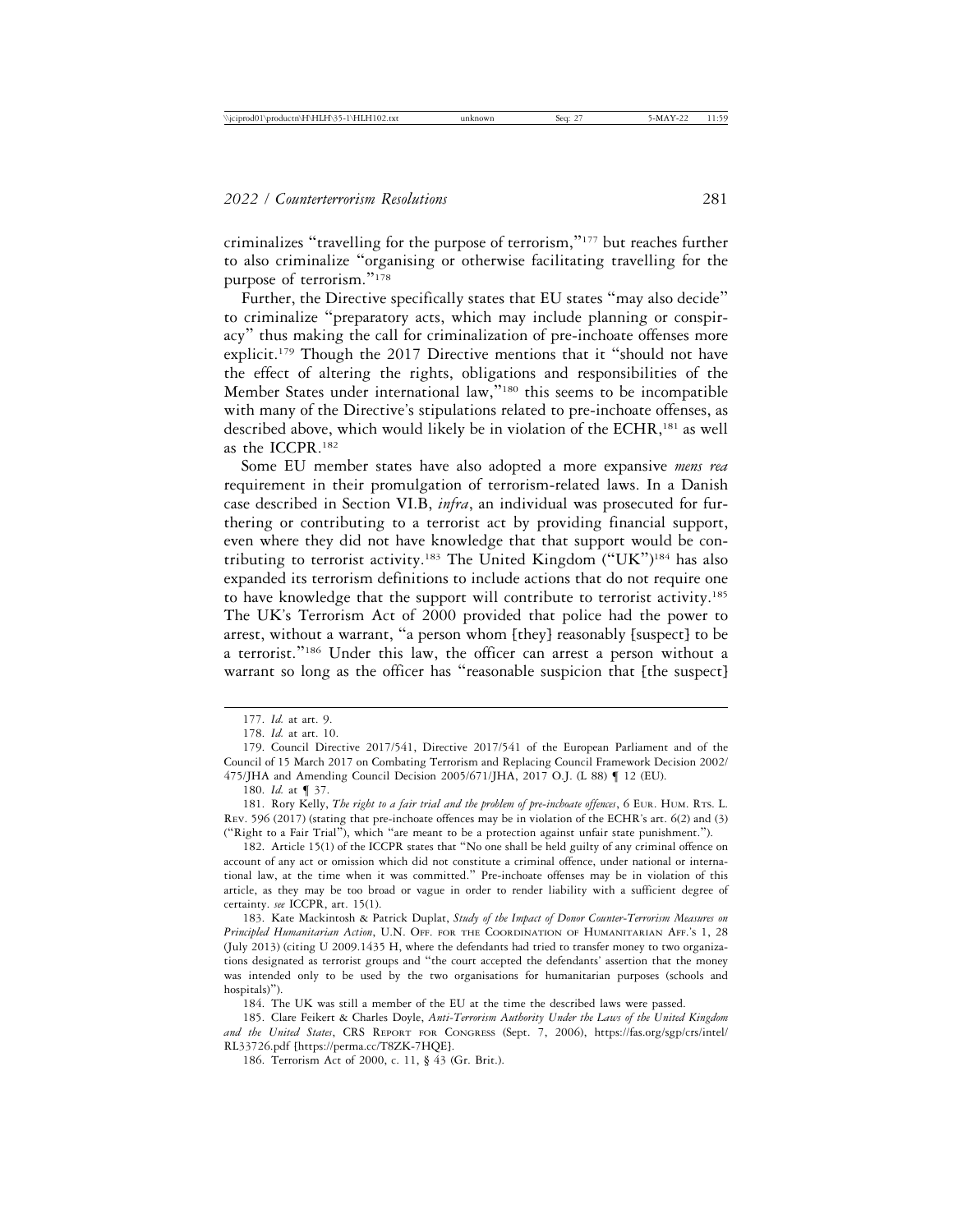[has] been involved in the preparation, instigation, or commission of acts of terrorism, regardless of whether police believe the suspect is committing or has committed a crime."<sup>187</sup>

Relatedly, the UK also implemented a law under their 2006 Immigration, Asylum and Nationality Act that specifically expanded upon Article 1F(c) of the Refugee Convention to include pre-inchoate acts as a basis for excluding individuals from asylum.<sup>188</sup> This particular law has been a central issue in several UK cases.189 In one such case, *MH (Syria) v. Secretary of State for the Home Department*, 190 the UK Court of Appeals applied Article 1F(c) of the Refugee Convention and allowed for a nurse to appeal a previous judgement denying her asylum because of her role providing medical care to members of the Kurdistan Workers' Party ("PKK"), which was designated a terrorist organization by the EU and the United States, in a camp run by the group. 191 The court stated that the nurse's actions did "not add up to a sufficient case to bring [the nurse] within Article  $1F(c)$ , even if one leaves out of account, as the tribunal did, the effect of s.54 [of the Immigration, Asylum and Nationality Act] and the special position of nurses under international humanitarian law."192 However, the court still affirmed the legality of § 54's interpretation of Article 1F(c) to include pre-inchoate liability for terrorism offenses.<sup>193</sup>

#### *B. Impacts on the Provision of Humanitarian Aid*

Another area in which the EU has implemented the UNSC resolutions in contravention of international law and human rights principles is through the inclusion of humanitarian aid in material support provisions, the effect being that an individual or organization providing humanitarian aid may be charged with providing material support to a terrorist organization. The protection of humanitarian aid provisions is a foundational principle of

192. *Id.* at ¶ 34. 193. *Id.* at ¶ 30.

<sup>187.</sup> Feikert & Doyle, *supra* note 185.

<sup>188.</sup> Immigration, Asylum and Nationality Act 2006, § 54 (Gr. Brit.) ("In the construction and application of Article 1(F)(c) of the Refugee Convention the reference to acts contrary to the purposes and principles of the United Nations shall be taken as including, in particular—(a) acts of committing, preparing or instigating terrorism (whether or not the acts amount to an actual or inchoate offence), and (b) acts of encouraging or inducing others to commit, prepare or instigate terrorism (whether or not the acts amount to an actual or inchoate offence).").

<sup>189.</sup> *See, e.g.,* Gurung v. Secretary of State for the Home Department [2002] UK Immigration Appeal Tribunal, Appeal No. [2002]UKIAT04870 HX34452-2001; MH (Syria) v. Secretary of State for the Home Department *and* DS (Afghanistan) v. Secretary of State for the Home Department [2009] EWCA Civ 226, United Kingdom: Court of Appeal (England and Wales).

<sup>190.</sup> MH (Syria) v. Secretary of State for the Home Department *and* DS (Afghanistan) v. Secretary of State for the Home Department, [2009] EWCA Civ 226, United Kingdom: Court of Appeal (England and Wales).

<sup>191.</sup> *Id.*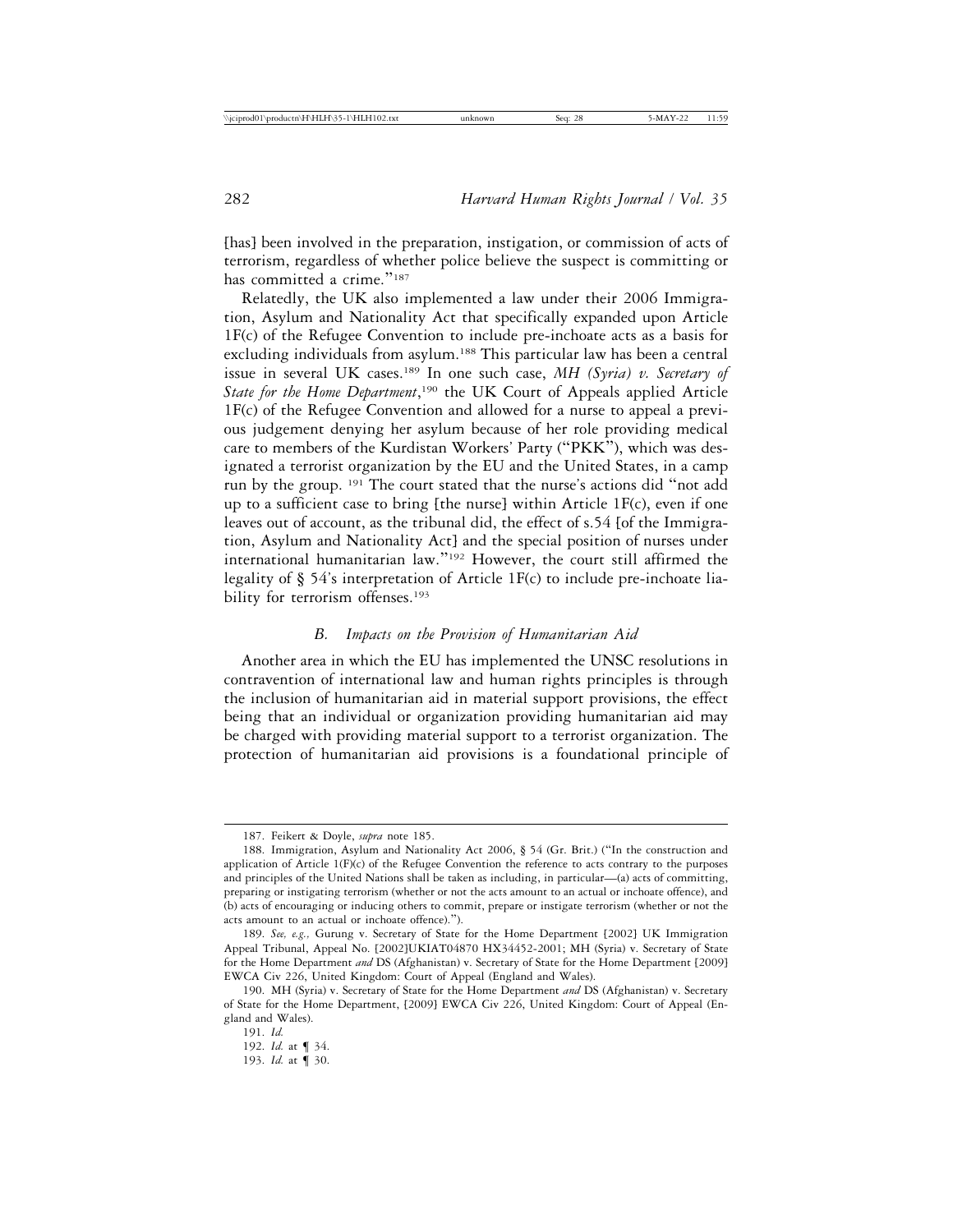IHL.194 However, as discussed in Part III, *supra*, Resolution 1373 criminalized the provision of *any* funding that may be used to commit terrorist acts, even where the funding is intended for humanitarian aid.195 Resolution 1373 has since been built upon by later resolutions, providing the basis for the EU and its member states to promulgate domestic laws that severely impact humanitarian aid workers and the provision of humanitarian aid in areas where designated terrorist organizations are located.196

The EU has implemented this criminalization of humanitarian aid in its own counterterrorism legislation, as have individual member states. Soon after the passage of Resolution 1373, the EU responded by adopting the Council Common Position of 27 December 2001 on the Application of Specific Measures to Combat Terrorism,<sup>197</sup> which requires the European Community to "ensure that funds, financial assets or economic resources or financial or other related services will not be made available, directly or indirectly, for the benefit of persons, groups and entities listed in the Annex."198 Later, the EU Council's Framework Decision on Combatting Terrorism from June 2002 ("Framework Decision"), a binding directive for all member states, criminalized "participating in the activities of a terrorist group," including "supplying information or material resources, or . . . funding its activities in any way, with knowledge of the fact that such participation will contribute to the criminal activities of the terrorist group."199 These two EU instruments set the stage for blanket counterterrorism policies that leave no exceptions for the provision of humanitarian aid.200

Denmark followed suit, introducing counterterrorism legislation into their penal code "in compliance with Resolution 1373 and the European Framework Decision," which included the provision of financial support

198. Weizmann, *supra* note 196, at 6 (citing 2001/931/CFSP, art. 3).

199. Council Framework Decision of 13 June 2002 on combating terrorism, Council of the European Union, 2002/475/JHA, art 2, § 2(b), 2002 O.J. (L 164).

<sup>194.</sup> ICRC Customary International Humanitarian Law Data Base, *Rule 55: Access for Humanitarian Relief to Civilians in Need*, INT'L COMM. RED CROSS, https://ihl-databases.icrc.org/customary-ihl/eng/ docs/v1\_rul\_rule55 [https://perma.cc/R8SW-DMZG]; s*ee also* Ruth Abril Stoffels, *Legal regulation of humanitarian assistance in armed conflict: Achievements and gaps*, INT'L REV. RED CROSS (Sept. 2004) ("The enshrinement of the right to humanitarian assistance in IHL is grounded in two of the principles on which this entire body of law is based: the duty to distinguish between the civilian population and combatants and the duty to ensure respect, protection and humane treatment for people not or no longer participating in the hostilities. The broad concept of protection established under this principle clearly encompasses assistance for people in need and, as such, is established in conventions and protocols.").

<sup>195.</sup> S.C. Res. 1373 (Sept. 28, 2001).

<sup>196.</sup> Nathalie Weizmann, *Respecting International Humanitarian Law and Safeguarding Humanitarian Action in Counterterrorism Measures: United Nations Security Council Resolutions 2462 and 2482 Point the Way*, INT'L REV. RED CROSS 6-7 (2021).

<sup>197.</sup> Council Common Position of 27 December 2001 on the Application of Specific Measures to Combat Terrorism 2001/931/CFSP of Dec. 27, 2011, 2011 O.J. (L 344/93), https://eur-lex.europa.eu/ legal-content/EN/TXT/PDF/?uri=CELEX:32001E0931&from=EN [https://perma.cc/VNR2-DG4X].

<sup>200.</sup> *See Counterterrorism and Humanitarian Action in Syria*, *supra* note 161.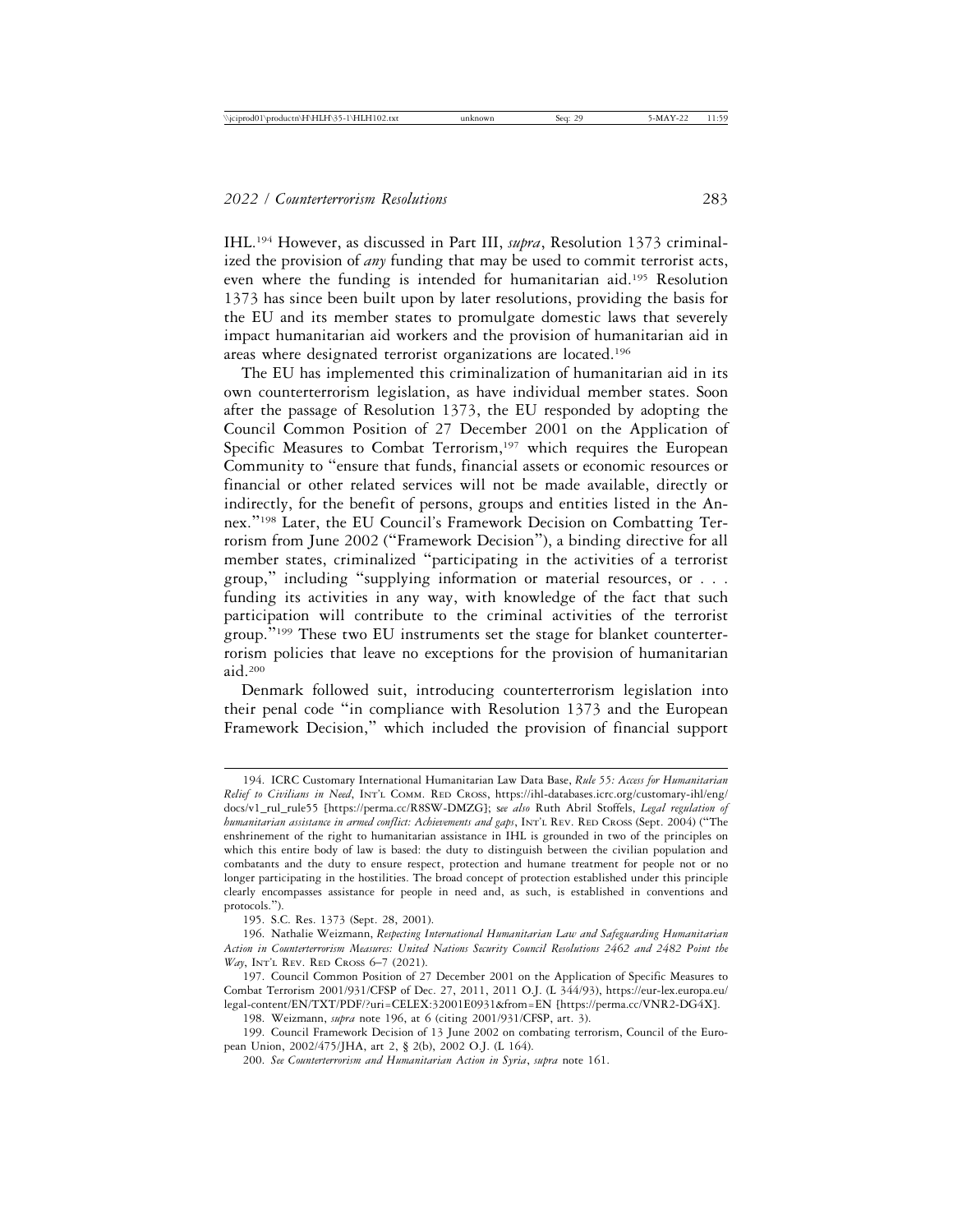"directly or indirectly" to individuals or groups that have committed or intend to commit acts of terrorism without providing any exceptions for humanitarian aid.<sup>201</sup> In 2009, six individuals were convicted under this law, even though the court accepted the defendants' contention that they only intended for the funding to be used for schools and hospitals, both of which are humanitarian purposes.<sup>202</sup>

The Supreme Court of the Netherlands previously also determined that their criminalization of "participation in a terrorist organization"203 included "contribut[ing] [to] or support[ing] acts that further or are related to the realisation of the organization's criminal objective,"204 and neither the court nor the Dutch Criminal Code provided any exceptions for humanitarian aid.205 However, in May 2021, the Dutch Minister of Justice and Security introduced a bill to provide an exception from criminal liability for aid workers and journalists who are "staying in areas controlled by terrorist organisations."<sup>206</sup>

And the 2017 Directive explicitly stated that the provision of humanitarian aid does "not fall within the scope" of the Directive,<sup>207</sup> possibly signaling a shift in the laws and policies related to humanitarian aid provision. It is also unclear what impacts Resolutions 2462 and 2482 will have on future EU regulations, as both resolutions specifically urge states to "take into account the potential effect of [counter-terrorism] measures on exclusively humanitarian activities."<sup>208</sup>

## *C. Denial of Due Process*

In addition to the violation of due process rights that may occur with the criminalization of pre-inchoate offenses, as described above in Section VI.A, *infra*, the EU has also developed counterterrorism laws based on UNSC Resolution 1267 that do not afford an opportunity to challenge one's desig-

pending approval).

<sup>201.</sup> Mackintosh & Duplat, *supra* note 183, at 28 (citing Strfl § 114b).

<sup>202.</sup> *Id.* at 28 (citing U 2009.1435 H).

<sup>203.</sup> Art. 140.2 and 140a, SR (Neth.).

<sup>204.</sup> Mackintosh & Duplat, *supra* note 183, at 32 (citing Judgement of 18 November 1997, NJ 1998, 225, unofficial translation).

<sup>205.</sup> *Id.*

<sup>206.</sup> *Exemption from Criminal Liability for Aid Workers and Journalists for Staying in Areas Controlled by Terrorist Organizations*, GOV'T OF NETH. (May 12, 2021), https://www.government.nl/latest/news/2021/ 05/12/exemption-from-criminal-liability-for-aid-workers-and-journalists-for-staying-in-areas-controlled-by-terrorist-organisations [https://perma.cc/AAK5-P8A9] (as of November 2021, the bill is still

<sup>207.</sup> Council Directive 2017/541 ¶ 38, 2017 O.J. (L 88.6) (EC).

<sup>208.</sup> S.C. Res. 2462, ¶ 24 (Mar. 28, 2019); S.C. Res 2482, ¶ 16 (2019). In 2019, the UK passed the UK Counter-Terrorism and Border Security Act 2019 which includes an exception to the criminalization of being in specific designated areas if the person is in such an area for the reason of "providing aid of a humanitarian nature." As of September 2021, a Dutch law has been amended to include a humanitarian exception and is currently before Parliament. *See also Counterterrorism and Humanitarian Action in Syria*, *supra* note 161.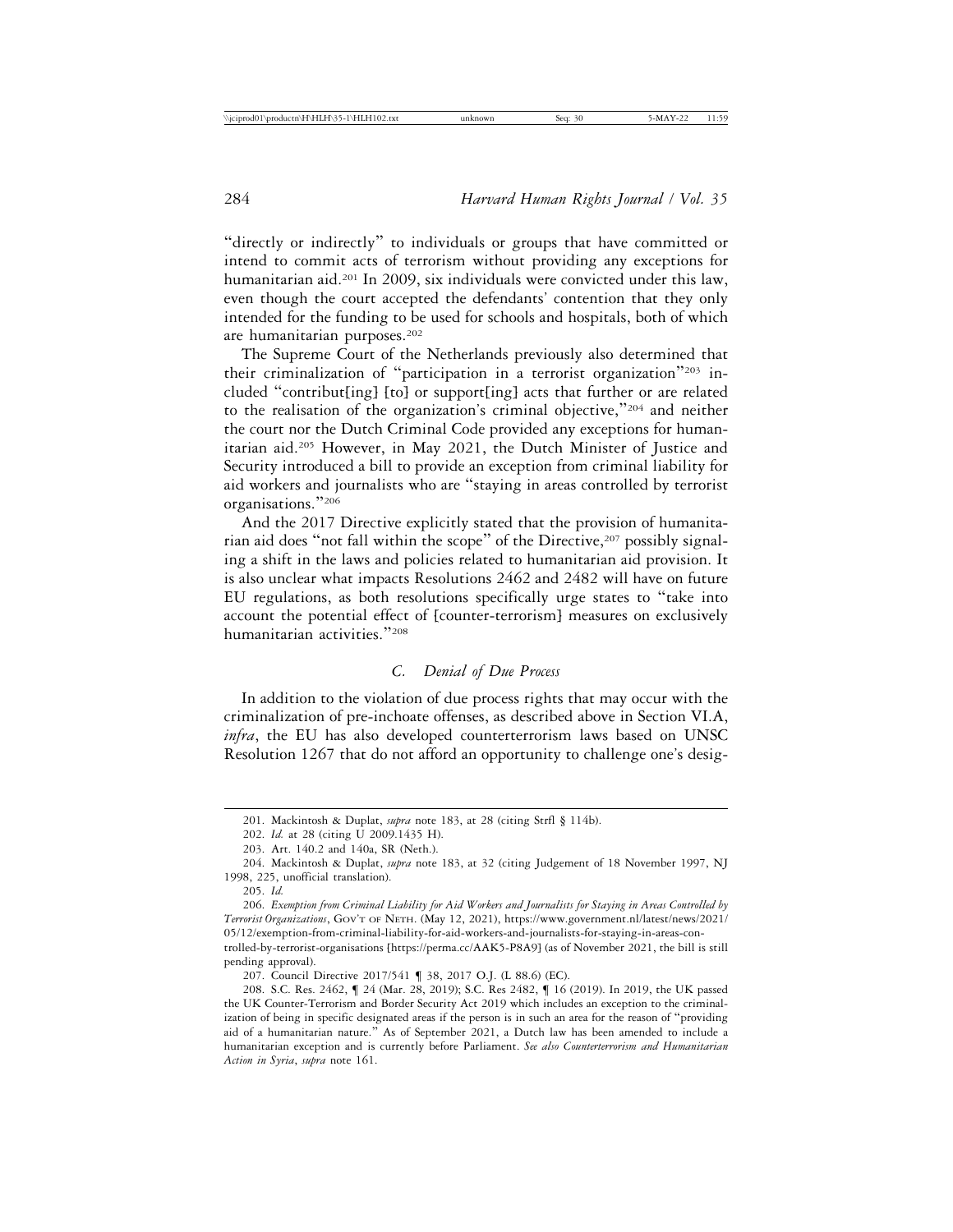nation as a terrorist, conflicting with international human rights law and EU law that establish due process as a fundamental human right.<sup>209</sup>

The ECJ addressed this in *Kadi and Al Barakaat v. EU Council and EC Commission,* wherein the court ordered the annulment of an EU regulation that was based on Resolution 1267 as it violated EU human rights law by denying due process rights to individuals accused of terrorism.210 However, in its decision, the court made clear that it was not deciding on the lawfulness of the UNSC resolutions upon which the laws were based.<sup>211</sup> As such, the court reviewed the EU regulations promulgated as a response to Resolution 1267 as a matter separate from the resolution itself, and stated that regardless of the UNSC's decisions, the EU could not interpret UNSC resolutions in such a way that would result in the overriding of fundamental human rights.<sup>212</sup> In so deciding, the court asserted its belief that EU law must respect fundamental human rights, even where it is implementing UNSC resolutions.

However, in order for states to respect fundamental human rights in their implementation of UNSC resolutions, the ECJ's assertion must assume that the UNSC resolutions themselves comply with human rights law, save for interpretations that are radically skewed from what the UNSC intended. For the reasons stated in both this Part and in Part IV, *supra*, however, the resolutions' overly broad text alone demonstrates that they are not in line with the intent of human rights law, and in particular the Refugee Convention.

<sup>209.</sup> ICCPR art. 9 ("No one shall be subjected to arbitrary arrest or detention. No one shall be deprived of his liberty except on such grounds and in accordance with such procedures as are established by law."), arts. 14 and 15 (ensuring the right to a fair and impartial trial), art. 15 ("No one shall be held guilty of any criminal offense on account of any act or omission which did not constitute a criminal offense, under national or international law, at the time when it was committed."); EU Charter, art. 47 ("Right to an effective remedy and to a fair trial").

<sup>210.</sup> Joined Cases C-402 & C-415/05P, Kadi & Al Barakaat Int'l Found. v. Comm'n (Kadi I), 2008 E.C.R. I-6352 at ¶¶ 334, 338–339, 341–342, 345, 348.

<sup>211.</sup> "In this regard it must be emphasized that, in circumstances such as those of these cases, the review of lawfulness thus to be ensured by the Community judicature applies to the Community act intended to give effect to the international agreement at issue, and not to the latter as such . . . it is not, therefore, for the Community judicature . . . to review the lawfulness of such a resolution adopted by an international body, even if that review were to be limited to examination of the compatibility of that resolution with jus cogens. However, any judgment given by the Community judicature deciding that a Community measure intended to give effect to such a resolution is contrary to a higher rule of law in the Community legal order would not entail any challenge to the primacy of that resolution in international law." *Id.* at ¶¶ 268–86.

<sup>212.</sup> "It follows from all those considerations that the obligations imposed by an international agreement cannot have the effect of prejudicing the constitutional principles of the EC Treaty, which include the principle that all Community acts must respect fundamental rights, that respect constituting a condition of their lawfulness which it is for the Court to review in the framework of the complete system of legal remedies established by the Treaty." *Id.* at ¶¶ 283–85.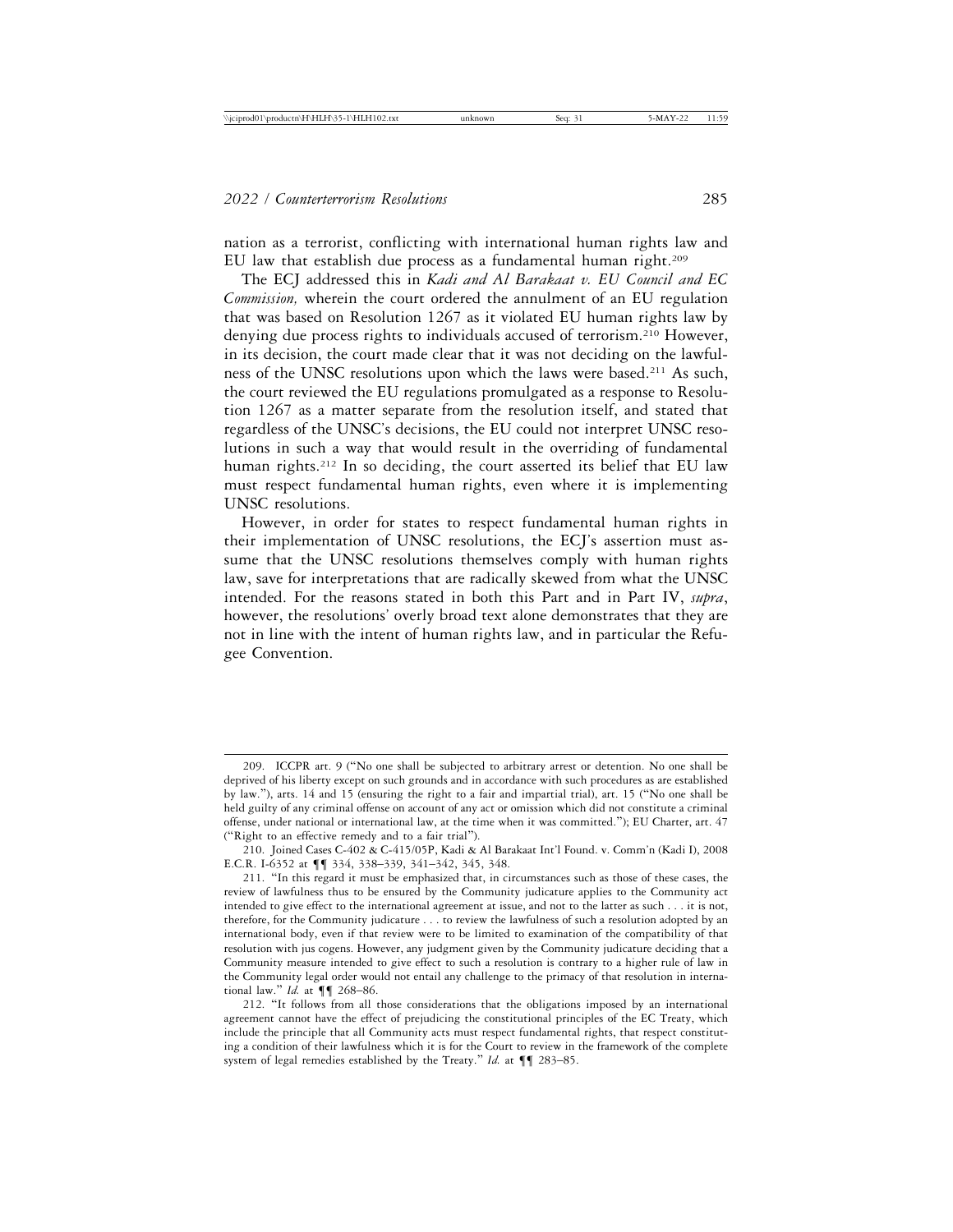# VI. THE PRACTICAL IMPACTS OF THE UNSC COUNTERTERRORISM RESOLUTIONS

Though it is hard to fully assess the true extent of the impact that the UNSC resolutions and the subsequent implementation and expansion of counterterrorism measures in the EU have had, there is no denying that there have been widespread costs imposed by the resolutions. First and foremost, the resolutions have had a large-scale negative impact on Middle Eastern refugee populations seeking asylum in European countries.<sup>213</sup> The resolutions and their EU legal counterparts have also caused critical blocks in the provision of humanitarian aid to some countries<sup>214</sup> and have shifted the burden of refugee protection onto non-EU countries.215 At a higher level, the resolutions may set a negative precedent in the field of international law, demonstrating that security needs may be placed above all other legal obligations—including the obligations to respect and protect fundamental human rights. While a lack of data and analytics regarding these impacts poses a challenge in demonstrating the costs of the resolutions, this Part will describe, more broadly, the ways in which the UNSC resolutions have resulted in harms to refugee populations and to the implementation of and respect for international law.

## *A. Impacts on Middle Eastern Refugees*

While the UNSC's counterterrorism resolutions and the resulting EU counterterrorism policies have impacted refugees globally, they have had a significant impact on Middle Eastern refugees. For one, there is a higher prevalence of the terrorist groups designated by the UNSC's resolutions in many of the countries Middle Eastern refugees are fleeing from.<sup>216</sup> These resolutions and policies also disproportionately impact Middle Eastern refugees because of more generalized Islamophobia and racism facing Middle Eastern refugees, particularly since the attacks of September 11 and the subsequent rise of Islamist terrorist attacks in Europe, as well as the influx of refugees into the EU over the last decade.<sup>217</sup> In the years since September

<sup>213.</sup> Information based on extensive personal experience working with a variety of organizations providing refugee legal services from 2012 to 2020.

<sup>214.</sup> *See, e.g.*, Mackintosh & Duplat, *supra* note 183; *Counterterrorism and Humanitarian Action in Syria*, *supra* note 161.

<sup>215.</sup> *EU Policies Put Refugees At Risk*, HUM. RTS. WATCH, Section 1 (Nov. 23, 2016), https:// www.hrw.org/news/2016/11/23/eu-policies-put-refugees-risk [https://perma.cc/6HQ9-PSNM].

<sup>216.</sup> The UN Security Council has included groups like Al Qaeda (as well as Al Qaeda in the Arabian Peninsula and Al Qaeda in Iraq), the Islamic State in Iraq and the Levant, in their sanctions list and has specifically addressed these groups in their resolutions, including in S.C. Res. 1373 (Sept. 28, 2001).

<sup>217.</sup> *See, e.g.*, Patrycja Sasnal & Yasemin El Menouar, *There's a Social Pandemic Poisoning Europe: Hatred of Muslims,* THE GUARDIAN (Sept. 28, 2020), https://www.theguardian.com/commentisfree/ 2020/sep/28/europe-social-pandemic-hatred-muslims-blm [https://perma.cc/R3TP-UDRM]; Bichara Khader, *Muslims in Europe: The Construction of a* "*Problem,*" *in* THE SEARCH FOR EUROPE, CONTRASTING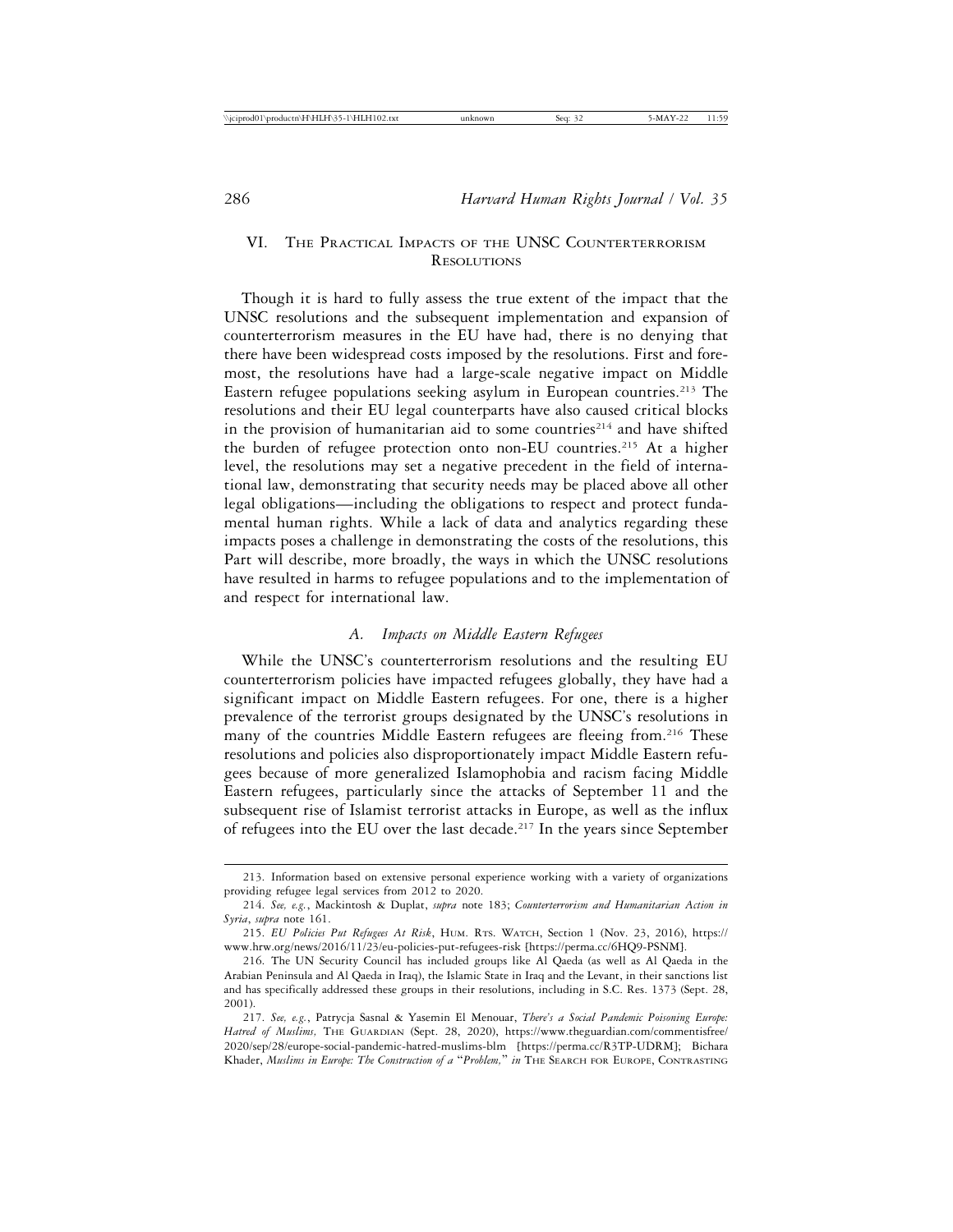11, the "War on Terror"218 has sparked a simultaneous "war on asylum," as the categories of "asylum seekers" and "terrorists" have become synonymous in public discourse.219 Often, refugees who are seeking protection in Europe are amongst the most vulnerable refugees, $220$  and therefore are the most in need of protection. The implementation of laws and policies that bar them from such protection have caused significant harms to these individuals and communities.

The UNHCR maintains that there are three overarching "durable solutions": local integration, voluntary repatriation, and resettlement.<sup>221</sup> Resettlement remains a very limited option for refugees across the world—only around 1% of refugees are actually resettled to third countries each year.<sup>222</sup> Given the limited available slots, resettlement has been reserved for only those refugees who are considered to be at risk in their country of first asylum, including refugees who identify as LGBTQ, single women, religious minorities, and others.<sup>223</sup> Thus, the most vulnerable refugees are most impacted by additional barriers erected against refugees.

To be considered for an offer of resettlement to a European country, refugees must undergo several rounds of interviews and screenings, and submit a vast collection of personal data.<sup>224</sup> Gathering security-focused information constitutes a large portion of this process,<sup>225</sup> and, in theory, is in line with the Refugee Convention's Article 1F and 33(2)'s security-related exclusions

APPROACHES (2015); *Germany Hate Crime: Nearly 10 Attacks a Day on Migrants in 2016*, BBC (Feb. 26, 2017), https://www.bbc.com/news/world-europe-39096833 [https://perma.cc/2Q3M-6RXT]; Danielle Lee Tomson, *The Rise of Sweden Democrats: Islam, Populism, and the End of Swedish Exceptionalism*, BROOK-INGS INST. (Mar. 25, 2020), https://www.brookings.edu/research/the-rise-of-sweden-democrats-and-theend-of-swedish-exceptionalism/ [https://perma.cc/BW3F-FKGX].

<sup>218.</sup> *The Global War on Terrorism: The First 100 Days*, U.S. DEP'T STATE ARCHIVE, https://2001- 2009.state.gov/s/ct/rls/wh/6947.htm [https://perma.cc/72UD-BWBD]; *A Timeline of the U.S.-Led War on Terror*, HISTORY.COM (Feb. 1, 2019), https://www.history.com/topics/21st-century/war-on-terrortimeline [https://perma.cc/234A-VELM].

<sup>219.</sup> Madeline-Sophie Abbas, *Conflating the Muslim Refugee and the Terror Suspect: Responses to the Syrian Refugee* "*Crisis*" *in Brexit Britain*, 42 ETHNIC & RACIAL STUD. 2450, 2469 (2019) (citing Sivanandan, 2006, at 2).

<sup>220.</sup> The UNHCR has defined the "most vulnerable" refugees to be those who are still considered to be at risk in their country of first asylum. This includes refugees who identify as LGBTQ, single women, religious minorities, and others. *1.3.5 Resettlement*, UNHCR Resettlement Handbook, pp. 36–37; *see also* Mar´ıa-Teresa Gil-Bazo, *The Safe Third Country Concept in International Agreements on Refugee Protection: Assessing State Practice*, 33. NETH. Q. HUM. RTS., 42, 42–77 (2015), https://www.unhcr.org/ 59c4be077.pdf [https://perma.cc/X2Q8-CYWT] (explaning the relationship between "country of first asylum" and "safe third country" concepts stemming from the Dublin III Regulation of the European Union).

<sup>221.</sup> U.N. High Comm'r for Refugees, *Durable Solutions: Preliminary Operational Guide* (Jan. 2016), http://www.refworld.org/docid/57441d774.html [https://perma.cc/9QZH-F2MZ].

<sup>222.</sup> U.N. High Comm'r for Refugees, *Resettlement*, http://www.unhcr.org/resettlement.html [https://perma.cc/93FR-L5B5].

<sup>223.</sup> *Id.*

<sup>224.</sup> UNHCR Resettlement Handbook, *supra* note 220.

<sup>225.</sup> U.N. High Comm'r for Refugees, *Addressing Security Concerns without Undermining Refugee Protection* (Dec. 17, 2015), https://www.refworld.org/docid/5672aed34.html [https://perma.cc/46RR-LGPT].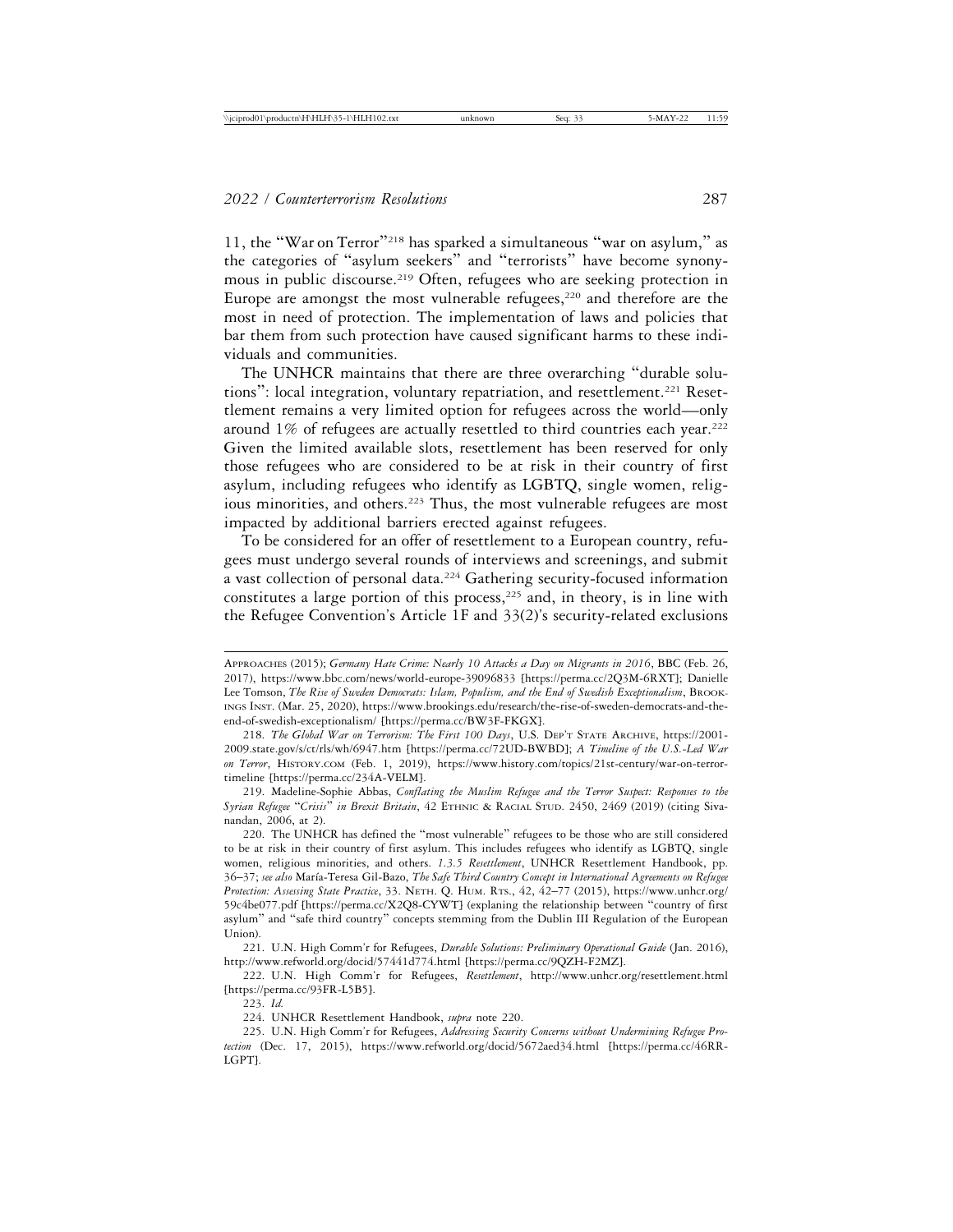to protection. However, EU counterterrorism laws and policies are "significantly wider in personal and material scope, purporting to allow greater numbers of persons to be excluded from international protection" than the Convention's exclusions to protection.<sup>226</sup> To the extent that today's refugee exclusions are based on security questioning relating to definitions of terrorism promulgated by the UNSC's overly broad counterterrorism resolutions,227 the result is that a wide swath of refugees who would otherwise have legitimate claims for asylum and resettlement may be excluded from refugee protection.<sup>228</sup>

Further, and more generally, often refugees who are fleeing areas held by terrorist groups are the most likely to be implicated by material support laws, as they are the most likely to have interacted with such groups. Where domestic laws have defined material support to criminalize such actions as providing "support," "services," and/or "assistance" to "entities or persons involved in terrorist acts,"229 these provisions of counterterrorism laws result in the wholesale exclusion of refugees who otherwise have legitimate asylum claims under the Refugee Convention. When an individual has at any point lived in an area that was controlled or seized by a terrorist organization, it is nearly impossible for them to have avoided providing some form of "support" to the organization under the over-expansive definitions of support found in the counterterrorism resolutions. In the same way that humanitarian organizations and medical personnel may be caught in the crosshairs of counterterrorism laws for providing care or needing to "make incidental payments (such as tolls, taxes, permits and other fees) to designated groups,"230 individuals living in these territories may also be criminalized by these laws for similar incidental interactions with and "support" to terrorist organizations.

However, one of the greatest barriers in addressing the challenges these resolutions and measures have presented to refugee communities is that there is very little available data or analysis regarding their impacts.<sup>231</sup> In particular, it is nearly impossible to know the full extent of those who have been affected by terrorism bars, as most asylum seekers affected are never told the reason they've been denied asylum or refugee status.<sup>232</sup> But what is clear is that this phenomenon has gone far beyond the original intent of the exceptions to refugee protection (Part III, *supra*).<sup>233</sup> Although a focus on

<sup>226.</sup> Elspeth Guild & Madeline Garlick, *Refugee Protection, Counter-Terrorism, and Exclusion in the European Union*, 29 REFUGEE SURV. Q. 81 (2010).

<sup>227.</sup> Part IV, *supra*.

<sup>228.</sup> *See*, *e.g.*, Guild & Garlick, *supra* note 226, at Section 3.

<sup>229.</sup> *See* S.C. Res. 1373, ¶¶ 1, 2 (Sept. 28, 2001).

<sup>230.</sup> Weizmann, *supra* note 196, at 6–7.

<sup>231.</sup> Guild & Garlick, *supra* note 226, at 76.

<sup>232.</sup> Information based on extensive personal experience working with a variety of organizations providing refugee legal services from 2012 to 2020.

<sup>233.</sup> Interview with Professor Ben Saul, Challis Chair of International Law at the University of Sydney (Oct. 4, 2019). *See also* Part III, *supra*.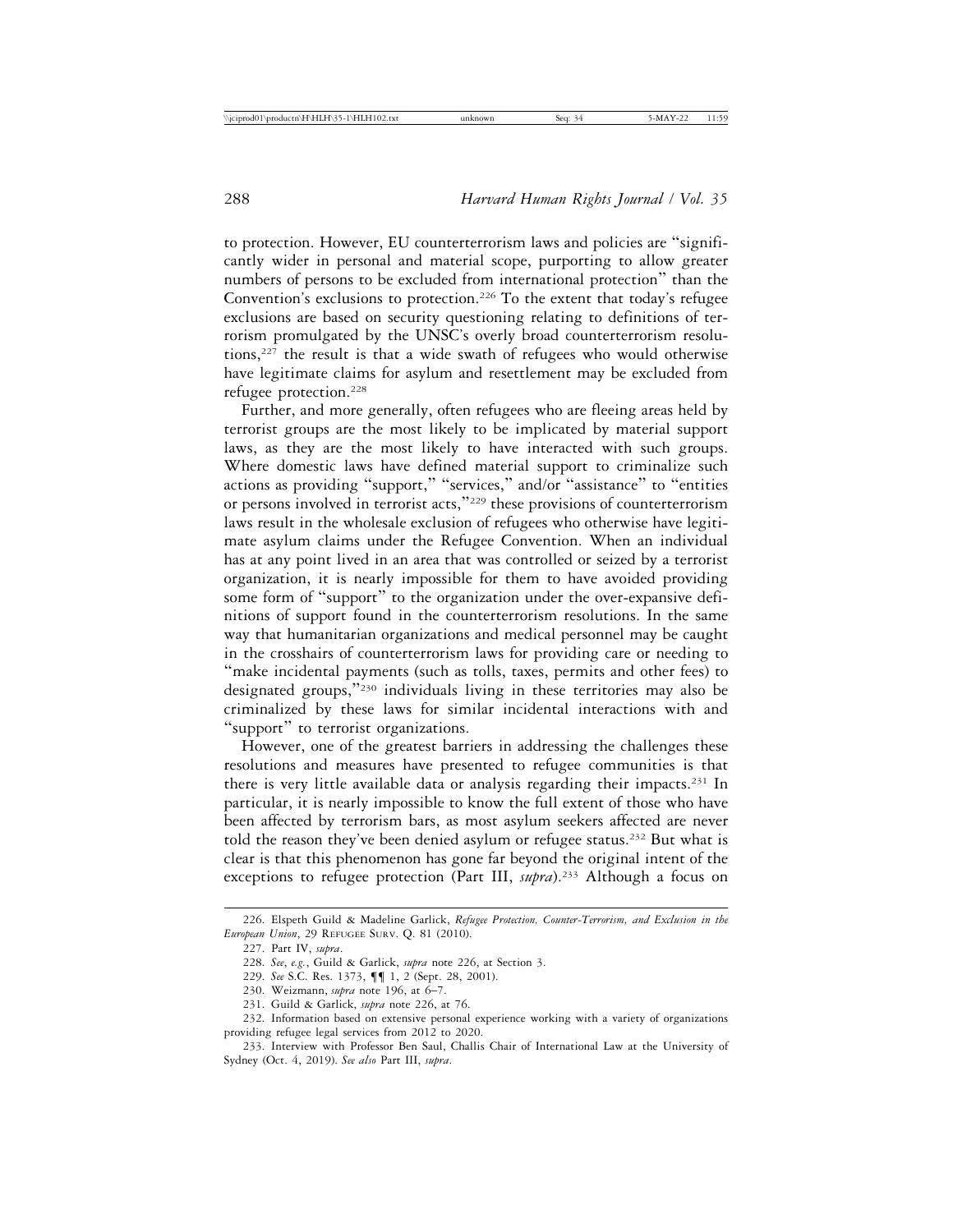security in the resettlement process is reasonable and tracks the Refugee Convention's security-based exceptions to the granting of asylum under Articles 1F and 33(2), the degree to which security has been prioritized over the protection of refugees has overreached the bounds of the Convention.

#### *B. Impacts on the Provision of Humanitarian Aid*

The UNSC resolutions and EU counterterrorism policies have also resulted in the blocking of humanitarian aid to vulnerable communities and states.<sup>234</sup> In January 2021, the ICRC estimated that "over 60 million people live in areas where non-state actors exercise control," wherein the combination of "counter-terrorism measures and Covid-19 restrictions" made it more challenging to provide humanitarian aid to these populations.<sup>235</sup>

Countries across the EU have applied counterterrorism laws and policies that contravene international legal protections on the provision of humanitarian aid.236 Beyond its impact on refugees seeking resettlement in EU countries, the criminalization of humanitarian aid as material support has also had a "chilling effect" on NGOs' ability to provide assistance to highneeds areas, causing them to "become more risk averse."237 This chilling effect is especially visible in countries like Somalia, Iraq, and Syria where organizations designated as terrorists by the UN control vast swaths of territory in which NGOs have provided aid. In Somalia, for example, both governmental and non-governmental organizations struggled to provide assistance to southern Somalia during the 2009 to 2011 famine because of Al Shabaab's control over parts of the area.<sup>238</sup> NGOs with any ties to Islam "face greater scrutiny," and may face additional barriers to providing humanitarian assistance as "there still exists a general climate of suspicion towards Muslim charities."<sup>239</sup>

Humanitarian organizations have called out the "stark and difficult choices" they must face "as a result of counter-terrorism rules, legislation and sanctions" and have stated that they are "at risk of civil and criminal

<sup>234.</sup> Mackintosh & Duplat, *supra* note 183.

<sup>235.</sup> *Counter-Terrorism Measures Must Not Restrict Impartial Humanitarian Organizations from Delivering Aid*, INT'L COMMITTEE RED CROSS (Jan. 12, 2021), https://www.icrc.org/en/document/counter-terrorism-measures-must-not-restrict-impartial-humanitarian-organizations [https://perma.cc/CH2F-VMSF].

<sup>236.</sup> *See Counterterrorism and Humanitarian Action in Syria*, DIAKONIA INT'L HUMANITARIAN L. CTR. (Sept. 7, 2021); Mackintosh & Duplat, *supra* note 183.

<sup>237.</sup> Bruges Colloquium, *Terrorism, Counter-Terrorism and International Humanitarian Law*, ICRC Delegation to the EU, NATO, and the Kingdom of Belgium, 138–40 (Oct. 20–21, 2016), https:// www.coleurope.eu/sites/default/files/uploads/page/collegium\_47\_v7.pdf [https://perma.cc/3SVB-GRS7].

<sup>238.</sup> *See Terrorism, Counter-Terrorism and International Humanitarian Law*, *supra* note 237, at 138–39. Al-Shabaab is an armed group in Somalia that was sanctioned pursuant to UNSC Resolution 1844 (which imposed sanctions on "individuals, groups, undertakings, and entities . . . engaging in or providing support for acts that threaten the peace, security or stability of Somalia," S.C. Res. 1844 ¶ 8 (Nov. 20, 2008)) on April 12, 2010. *Al-Shabaab*, U.N. SECURITY COUNCIL, https://www.un.org/securitycouncil/sanctions/751/materials/summaries/entity/al-shabaab [https://perma.cc/S2LD-US83].

<sup>239.</sup> *Id*.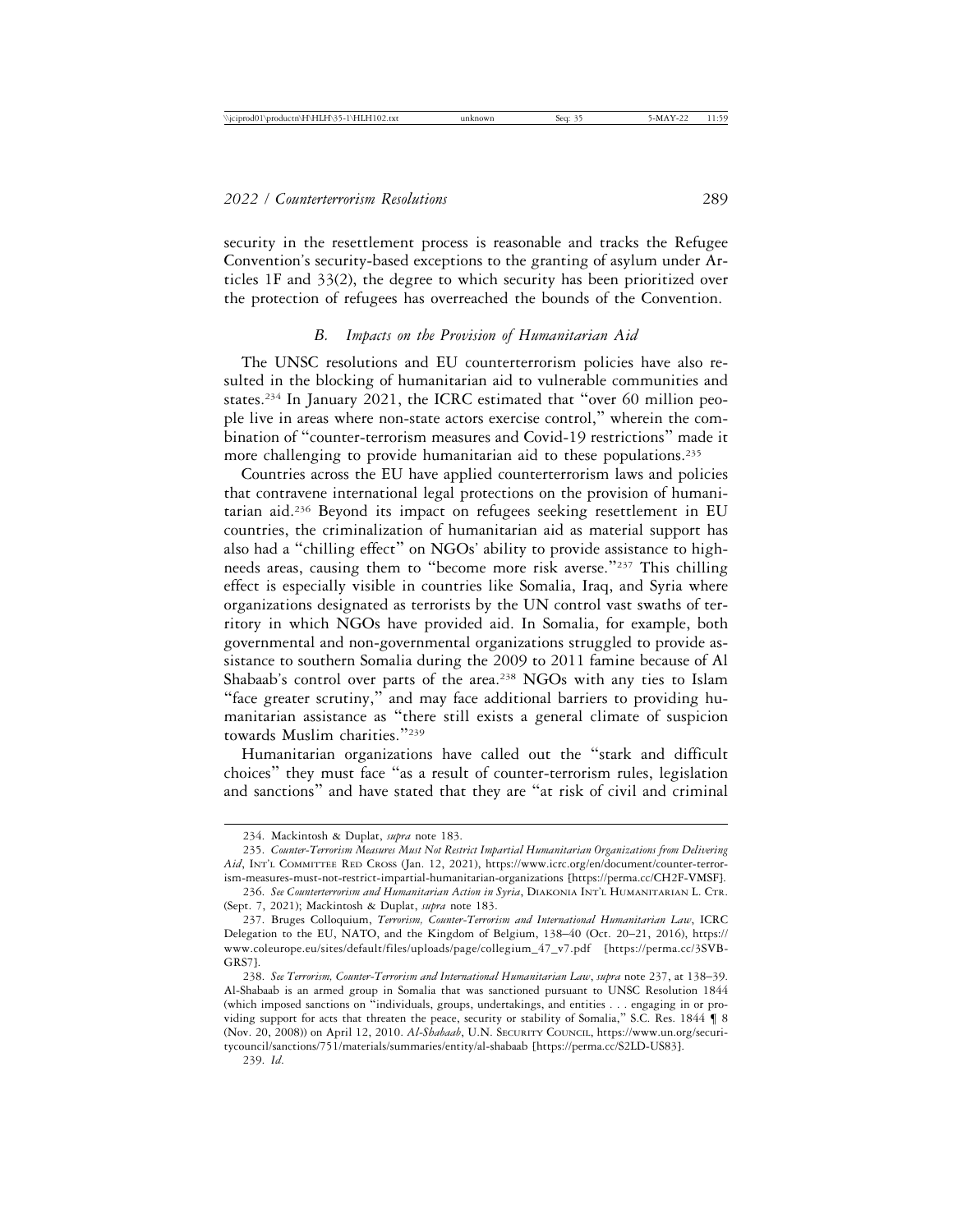charges simply for doing [their] jobs."240 Both the UNGA and the ICRC have recognized that state legislation and practice in this area have been concerning<sup>241</sup>—the UNGA in particular has called on states to ensure "that counterterrorism legislation and measures do not impede humanitarian and medical activities."<sup>242</sup>

UNSC resolutions 2462<sup>243</sup> and 2482,<sup>244</sup> both passed in 2019, hopefully signal a shift in the impact of counterterrorism policies on humanitarian aid provision moving forward.<sup>245</sup> However, the full impacts of these resolutions and their protections of humanitarian aid have yet to be seen.

## *C. Impacts on International Law*

The UNHCR has commented several times on the need for UNSC resolutions and EU policies to comply with international human rights standards. One month after the passage of Resolution 1373, the UNHCR commented that the resolution should be interpreted "to ensure that bona fide asylum seekers and refugees are not denied their basic rights under cover of the need to take anti-terrorism measures."246 In 2011, the UNHCR again provided commentary on amendments made to an EU Directive, concluding that "[i]t remains apparent that gaps and inclarities in the existing Directive, as well as its numerous problematic applications, must be addressed through principled and practically implementable amendments."247 And in a broad statement responding to a ruling reference to the ECJ, the UNHCR commented on possible issues arising from "recent developments in international law and in the practice of the United Nations Security Council, including the Resolutions which have designated

<sup>240.</sup> Press Release, CARE, *Counter-Terrorism Frameworks and Safeguarding Humanitarian Space: Humanitarian Recommendations ahead of the UNGA High Level Side Event* (Sept. 23, 2019), https://www.careinternational.org/news/press-releases/counter-terrorism-frameworks-and-safeguarding-humanitarian-

space-humanitarian-recommendations-ahead-of-the-unga-high-level-side-event [https://perma.cc/ 6YNR-4XTN] (a press release signed by Action Against Hunger, Care, Concern Worldwide, Norwegian Refugee Council, Save the Children, and Oxfam, which are all international humanitarian aid organizations); *see also Anti-Terrorism Laws Threaten to Paralyse Humanitarian Ngos*, PREMIERE URGENCE INTERNATIONALE (Jan. 28, 2020), https://www.premiere-urgence.org/en/anti-terrorism-laws-threatento-paralyse-humanitarian-ngos/ [https://perma.cc/GU3G-5FBG].

<sup>241.</sup> *See* Lewis, *supra* note 162.

<sup>242.</sup> G.A. Res. 70/291, The United Nations Global Counter-Terrorism Strategy Review, ¶ 22, (July 1, 2016).

<sup>243.</sup> S.C. Res. 2462 (Mar. 28, 2019).

<sup>244.</sup> S.C. Res. 2482 (July 19, 2019).

<sup>245.</sup> Weizmann, *supra* note 196.

<sup>246.</sup> Press Release, U.N. High Comm'r for Refugees, *Ten Refugee Protection Concerns in the Aftermath of Sept. 11*, U.N. Press Release (Oct. 23, 2001).

<sup>247.</sup> U.N. High Comm'r for Refugees, *UNHCR Comments on the European Commission's Amended Proposal for a Directive of the European Parliament and of the Council on Common Procedures for Granting and Withdrawing International Protection Status* (2011), https://www.unhcr.org/4f35256c9.pdf [https:// perma.cc/28FZ-3E3R]; *see also* U.N. High Comm'r for Refugees, *UNCHR Statement on Article 1F of the 1951 Convention*, 14–15 (July 2009), https://www.unhcr.org/protection/operations/4a5edac09/unhcrstatement-article-1f-1951-convention.html [https://perma.cc/RL3A-FW89].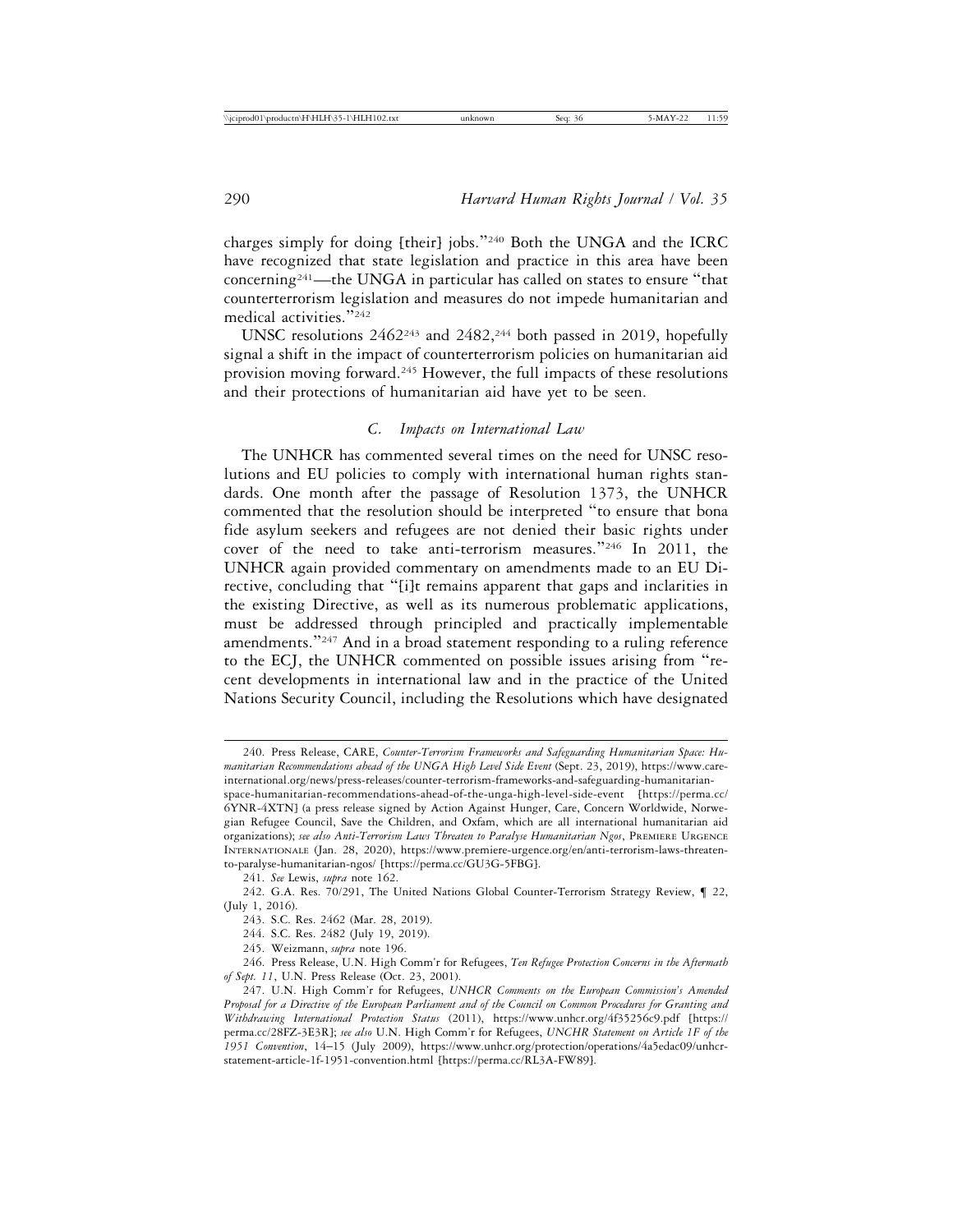terrorist acts as violating the purposes and principles of the UN," specifically with respect to their compliance with the Refugee Convention's Article 1F(c) of the Refugee Convention.<sup>248</sup>

And while some resolutions have specifically referenced the need to comply with international law and human rights principles in their texts,<sup>249</sup> these resolutions still have not ensured that their demands on states will result in policies that are compliant with international law. More importantly, states' interpretations of such resolutions have sometimes resulted in both policies *and* results that violate international law.250

In the immediate aftermath of September 11, the European Commission released a Working Document titled "The relationship between safeguarding internal security and complying with international protection obligations and instruments."251 In that document, the Commission openly asserted their intent to question and possibly reinterpret non-derogable obligations under Article 3 of the ECHR.<sup>252</sup> The Commission wrote that while the ECtHR has "repeatedly affirmed" the Convention, events like September 11 may mean that in the future the ECtHR may "have to rule on questions relating to Article 3, in particular on the question in how far there can be a 'balancing act' between the protection needs of the individual and the security interests of the state."<sup>253</sup> The Working Document went on to describe the circumstances under which extradition "must be consid-

<sup>248.</sup> *See* UNHCR Statement, *supra* note 24, at 24–25 ("However, more recent developments in international law and in the practice of the United Nations Security Council, including the Resolutions which have designated terrorist acts as violating the purposes and principles of the UN, suggest that acts contrary to the purposes and principles of the UN could also be committed by an individual who is a member of an organization designated as "terrorist," irrespective of his/her position in the organization, which may therefore lead to his/her exclusion under Article 1F(c) without limitations as to the nature and seriousness of the act. However, references to United Nations General Assembly and UNSC Resolutions pertaining to measures for combating terrorism which declare that acts of terrorism are contrary to the purposes and principles of the UN should not suggest an automatic application of Article 1F(c). For the application of Article 1F(c), an individual assessment in each case should be undertaken to determine whether the acts in question meet the threshold required, in terms of their gravity, international impact, and implications for the maintenance of international peace and security.").

<sup>249.</sup> *See, e.g.*, S.C. Res. 1373, ¶ 3(f) (Sept. 28, 2001); S.C. Res. 2322, ¶ Preamble (Dec. 12, 2016).

<sup>250.</sup> *See*, *e.g*., Alice Debarre, *Safeguarding Medical Care and Humanitarian Action in the UN Counterterrorism Framework*, INT'L PEACE INST. (Sept. 2018), https://www.ipinst.org/2018/09/safeguarding-humanitarian-action-in-un-counterterrorism-framework [https://perma.cc/8C6V-VR6L]; Emanuela-Chiara Gillard, *IHL and the Humanitarian Impact of Counterterrorism Measures and Sanctions*, INT'L LAW PRO-GRAMME (Sept. 2021), https://www.chathamhouse.org/2021/09/ihl-and-humanitarian-impactcounterterrorism-measures-and-sanctions [https://perma.cc/X4LH-VK2U]; Marine Buissonniere, Sarah Woznick, & Leonard Rubenstein, *The Criminalization of Healthcare*, SAFEGUARDING HEALTH IN CON-FLICT, JOHN HOPKINS BLOOMBERG SCH. PUB. HEALTH, U. ESSEX (June 2018), https:// www1.essex.ac.uk/hrc/documents/54198-criminalization-of-healthcare-web.pdf [https://perma.cc/ ZWQ2-M9H4].

<sup>251.</sup> *The Relationship Between Safeguarding Internal Security and Complying with International Protection Obligations and Instruments* (EC), COM (2001) 743 final (May 12, 2001).

<sup>252.</sup> Bruin & Wouters, *supra* note 28.

<sup>253.</sup> *Id.* at 9 (citing COM (2001) 743 final, ¶ 2.3.1, p.16).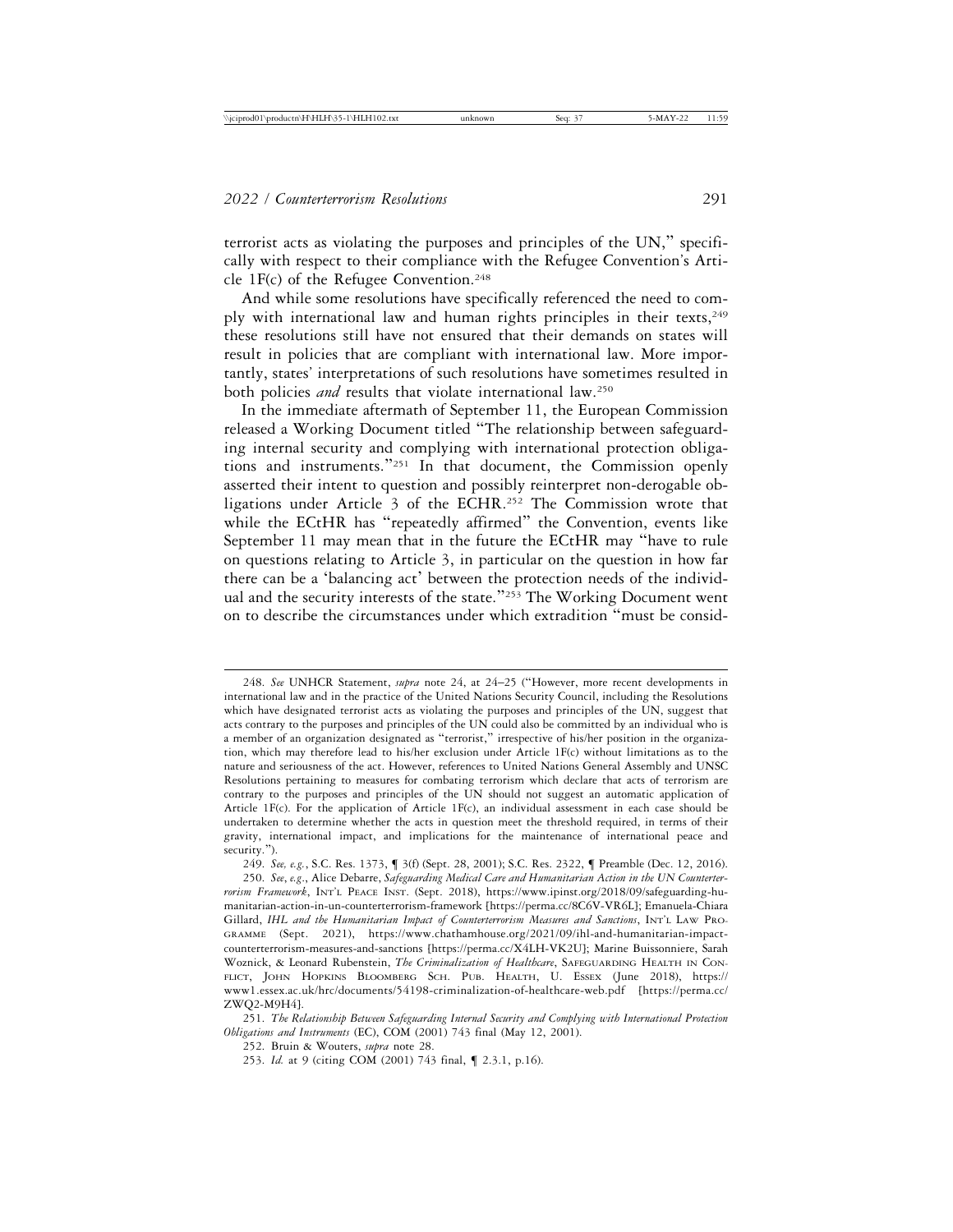ered legal."254 However, it did not include the obligations under the ECHR, the Refugee Convention, CAT, and the ICCPR to ensure that the individual being extradited is not at risk of torture, inhumane, or degrading treatment or punishment,<sup>255</sup> protection from which is considered a nonderogable right.256

The ECtHR has also held in several cases that national security concerns may not outweigh non-derogable rights, such as the right against nonrefoulement in cases where an individual faces the threat of torture. In *Chahal v. United Kingdom*, 257 for example, the ECtHR unambiguously held that EU member states could not balance security objectives—even where significant—"against a non-derogable norm such as the prohibition of torture where real risks of ill-treatment exist following a person's return to another State."258 The court went on to restate this holding in several subsequent cases, including *N v Finland*, <sup>259</sup> *Saadi v Italy*, 260 and *Shamayev v* Georgia and Russia,<sup>261</sup> creating clear precedent for the non-derogability of the principle of non-refoulement.<sup>262</sup>

In addition to legal conflicts with the obligation to protect refugees, the laws that have been promulgated in response to the UNSC resolutions have also violated a myriad of other core legal rights that are enshrined in customary international law. For example, the criminalization of pre-inchoate offenses cuts against legal norms that require an individual to have taken a specific action toward committing a crime, and instead takes the unprecedented approach of criminalizing actions that have not yet occurred.<sup>263</sup> The

255. *See* Bruin & Wouters, *supra* note 28, at 9–10.

256. *The Relationship Between Safeguarding Internal Security and Complying with International Protection Obligations and Instruments, supra* note 251, ¶ 2.3.1 (stating "[t]he protection against refoulement as a consequence of the prohibition of certain treatments or punishments, provided for in human rights instruments such as the United Nations Convention against Torture, the International Covenant on Civil and Political Rights and the European Convention on Human Rights (ECHR) is namely absolute in nature, that is to say, admits no exceptions").

257. Chahal v United Kingdom, App. No. 22414.93 (Nov. 15, 1996).

258. U.N. Off. on Drugs and Crime (UNODC), *International Refugee Law*, *in* MODULE 3: OVER-VIEW OF THE INTERNATIONAL COUNTER-TERRORISM LEGAL FRAMEWORK, https://www.unodc.org/e4j/ en/terrorism/module-3/key-issues/international-refugee-law.html [https://perma.cc/UL9T-CJ7T] (citing *Chahal v. The United Kingdom* at  $\P$  80).

259. N. v. Finland*,* App. No. 38885/02, ¶ 159 (July 26, 2005), https://hudoc.echr.coe.int/ eng?i=001-69908.

260. Saadi v. Italy*,* Appl. No. 37201/06, ¶ 138 (Feb. 28, 2008), https://hudoc.echr.coe.int/ eng?i=001-85276//

261. Shamayey v. Georgia and Russia*,* App. No. 36378/02, ¶ 368 (Apr. 12, 2005).

262. UNODC, *supra* note 258.

263. *See* Won Kidane, *The Terrorism Exception to Asylum: Managing the Uncertainty in Status Determi*nation, 41 U. MICH. J. L. REFORM (Aug. 5, 2008) ("[T]he terrorism bar focuses not only on past conduct but also the future likelihood of involvement in terrorist activity . . . [and unlike in persecution in other cases,] the judge in a terrorism case only has to be concerned about the future likelihood of engagement in terrorist activity.").

<sup>254.</sup> *The Relationship Between Safeguarding Internal Security and Complying with International Protection Obligations and Instruments, supra* note 251, ¶ 2.3.2 (stating "[e]xtradition must be considered legal when it is possible to obtain legal guarantees from the State that is going to trial the person, addressing the concerns connected to the potential violations of the European Convention of Human Rights").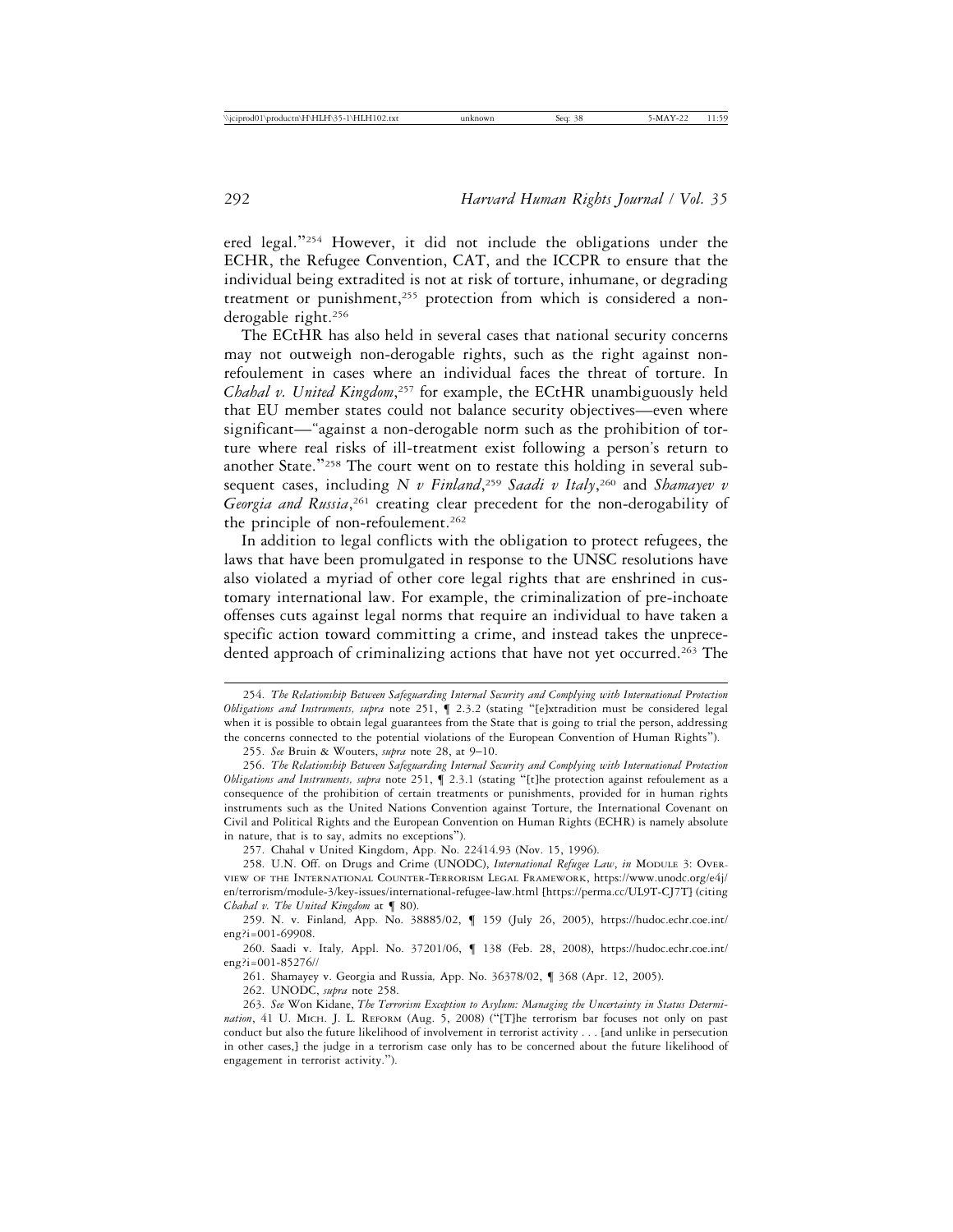criminalization of incitement is another example of how counterterrorism law infringes on well-established legal norms—in this case, the freedom of expression.264

That the UNSC has continued to promulgate resolutions in defiance of these ECtHR decisions and commentaries by the UN and European Commission—and that the EU and individual member states have continued to implement laws and policies that directly conflict with international law demonstrates a worrisome trend of security concerns overshadowing compliance with international law. The UNSC's counterterrorism resolutions, and their impacts on refugees, do not exist within a silo. The international community must take steps to ensure that UNSC resolutions do not contribute to an erosion of core human rights principles.

#### **CONCLUSION**

While preventing and punishing terrorism is an objective shared by governments and international institutions, the UNSC's counterterrorism resolutions' reach is so over-expansive that they result in the punishment of victims of terrorism themselves. The Refugee Convention was formed in the wake of a refugee crisis spawned from the devastation of WWII, and was intended to protect those fleeing violence and persecution.<sup>265</sup> The fears of today should not—and legally must not— unravel the protections the Refugee Convention put in place to ensure that legitimate asylum seekers are given protection.

As they stand, the UNSC's counterterrorism resolutions contravene the Refugee Convention, as well as the numerous other protections and rights given to refugees under broader international law and human rights law.266 The Refugee Convention had considered the need for state security and built-in exceptions to protection under Articles 1F and 33(2) of the Convention.<sup>267</sup> These exceptions already work to strike a balance between states needing to protect themselves and the need to grant protection to those fleeing persecution.

Laws that exceed the limits of these exceptions go beyond the scope of the Refugee Convention, and in some cases are in direct violation of the Convention where they bar legitimate asylum seekers from protection. And while it remains unclear whether states' obligations to UNSC resolutions rise above their obligations to the Refugee Convention, the European pro-

<sup>264.</sup> Yaël Ronen, *Terrorism and Freedom of Expression in International Law*, RESEARCH HANDBOOK ON INTERNATIONAL LAW AND TERRORISM (Ben Saul ed., 2014) ("As a remote state in the development of criminal conduct, prohibiting incitement is a severe encroachment on the freedom of expression.").

<sup>265.</sup> *A Guide to International Refugee Protection and Building State Asylum Systems*, INTER-PARLIAMEN-TARY UNION AND U.N. HIGH COMMISSIONER FOR REFUGEES 16 (2017), https://www.unhcr.org/ 3d4aba564.pdf [https://perma.cc/G263-7VJX].

<sup>266.</sup> *See, e.g.*, Part II, *supra*.

<sup>267.</sup> Refugee Convention, *supra* note 1, at arts. 1F; 33(2); *see* Part III, *supra*.